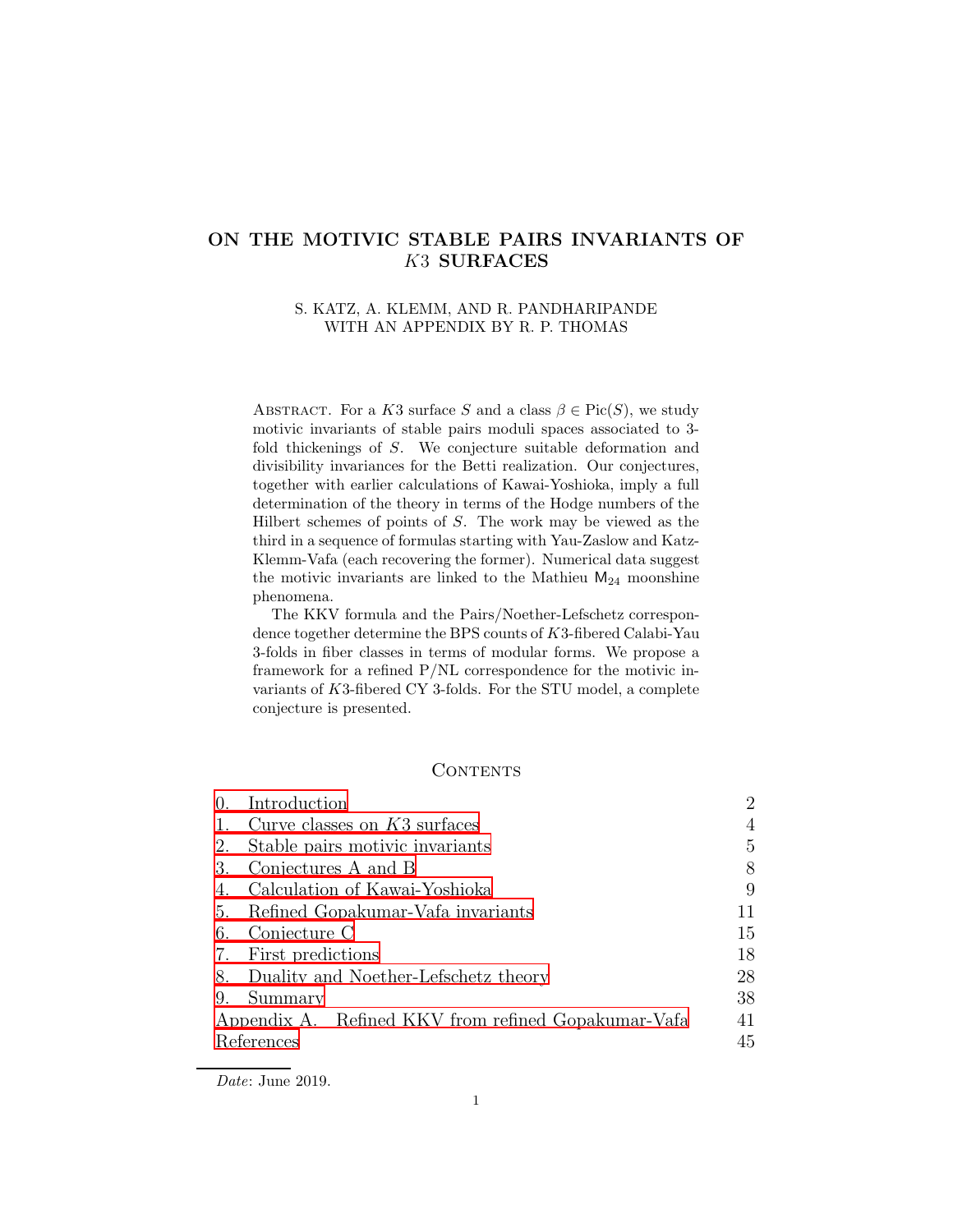#### 0. Introduction

<span id="page-1-0"></span>A beautiful connection between curve counting on K3 surfaces and modular forms was conjectured in 1995 by Yau and Zaslow [\[39\]](#page-46-0): the generating series of the counts of rational curves in primitive classes was conjectured to equal the inverse of the discriminant

$$
\Delta(q) = q \prod_{n=1}^{\infty} (1 - q^n)^{24} .
$$

By work of Göttsche [\[13\]](#page-45-0),  $\Delta(q)^{-1}$  was already known to arise as the generating series of the Euler characteristics of Hilbert schemes of points of  $K3$  surfaces  $S$ ,

$$
\sum_{n\geq 0} \chi\big(\text{Hilb}^n(S)\big)q^{n-1} = \frac{1}{\Delta(q)}
$$

.

An argument by Beauville [\[2\]](#page-44-1) in 1997 provided a geometric link between curve counting in primitive classes and the Euler characteristics of  $\mathrm{Hilb}^n(S)$ .

A connection between the higher genus curve counts on K3 surfaces and the generating series of  $\chi_y$  genera of Hilb<sup>n</sup>(S),

$$
\sum_{n\geq 0} \chi_y(\text{Hilb}^n(S))q^{n-1} = \frac{1}{q\prod_{n=1}^{\infty} (1 - yq^n)^2 (1 - q^n)^{20} (1 - y^{-1}q^n)^2},
$$

was proposed in 1999 [\[17\]](#page-45-1). The conjectures of [\[17\]](#page-45-1) govern all classes on K3 surfaces via a subtle divisibility invariance for multiple classes. In the genus 0 primitive case, the Yau-Zaslow conjecture is recovered. A proof of the KKV conjecture was recently found [\[31\]](#page-45-2). The moduli of sheaves (via stable pairs [\[28\]](#page-45-3)) on K3 surfaces play a central role.

We propose here a third step in the sequence of conjectures starting with Yau-Zaslow and KKV. We conjecture the Betti realization of the motivic stable pairs theory of K3 surfaces is connected to the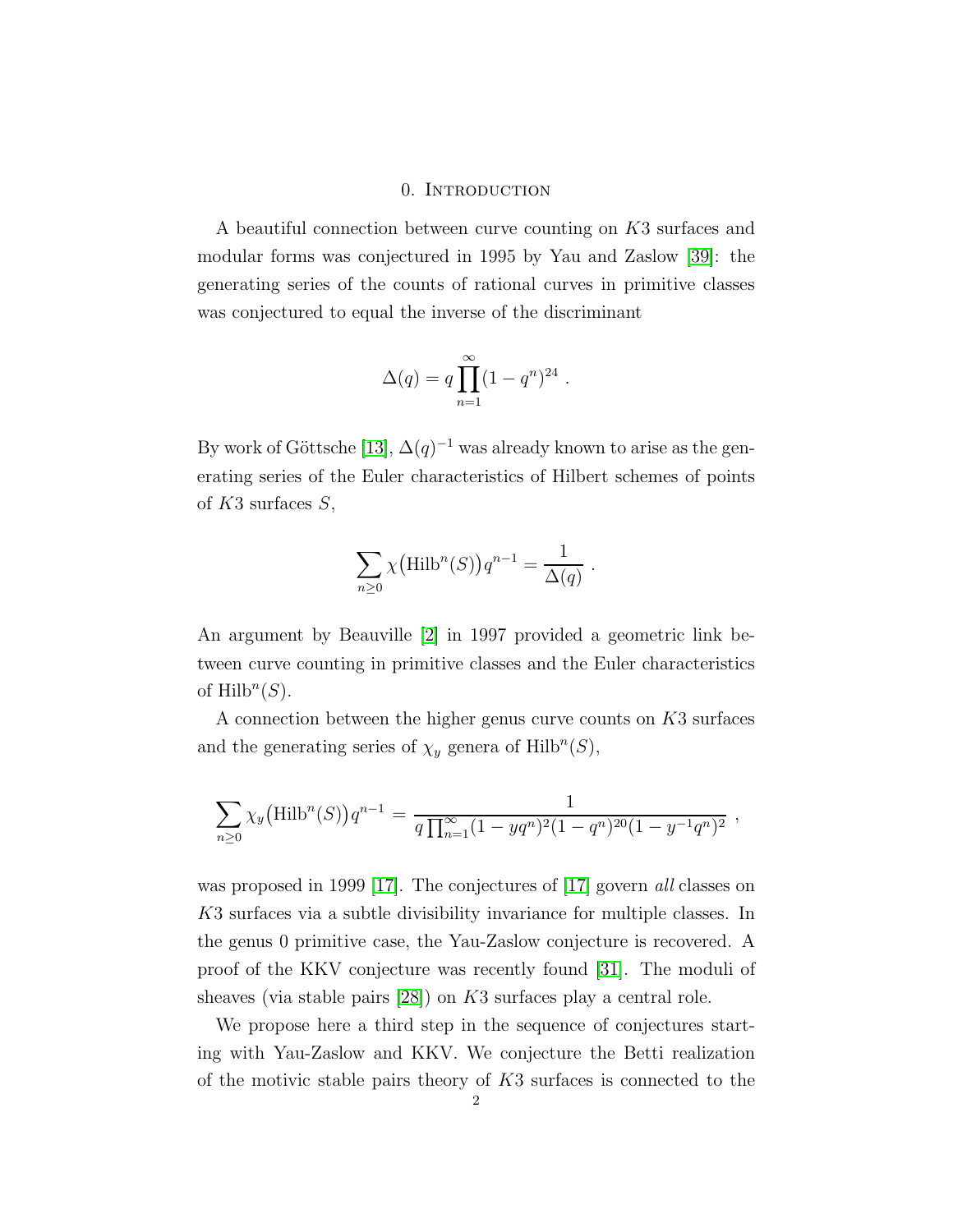generating series of Hodge numbers of  $\text{Hilb}^n(S)$ ,

$$
\sum_{n\geq 0}\chi_{\mathrm{Hodge}}\big(\mathrm{Hilb}^n(S)\big)q^{n-1}=
$$

after taking Euler characteristics.

1  $q \prod_{n=1}^{\infty} (1 - u^{-1}y^{-1}q^n)(1 - u^{-1}yq^n)(1 - q^n)^{20}(1 - uy^{-1}q^n)(1 - uyq^n)$ where the variables u and y keep track of the Hodge grading. Our conjecture governs all curve classes and specializes to the KKV conjecture

In addition to the surprising divisibility invariance already present in the KKV conjecture [\[17\]](#page-45-1), we propose a new deformation invariance of the Betti realization of the motivic invariants of  $K3$  geometries. To support our conjectures, we provide a few basic calculations.

The KKV formula and the Pairs/Noether-Lefschetz correspondence [\[25,](#page-45-4) [31\]](#page-45-2) together determine the BPS counts of K3-fibered Calabi-Yau 3-folds in fiber classes in terms of modular forms. We propose a framework for a refined P/NL correspondence for the motivic invariants of K3-fibered Calabi-Yau 3-folds. For the STU model, a complete conjecture is provided.

In the Appendix by R. Thomas, the Gopakumar-Vafa perspective on the motivic invariants of  $K3$  surfaces is discussed. The relevant moduli spaces [\[18\]](#page-45-5) are shown to be nonsingular even in the imprimitive case. The results of the Appendix may be viewed as supporting our motivic stable pairs conjectures in the larger framework of the conjectural Pairs/Gopakumar-Vafa correspondence.<sup>[1](#page-2-0)</sup>

Acknowledgements. The formulation of the conjectures (and especially of the Betti deformation invariance) was undertaken while A.K. and R.P. were visiting S.K. at the University of Illinois in April 2014.

We thank J. Bryan, J. Choi, D. Maulik, E. Scheidegger, and V. Shende for many conversations directly related to the motivic stable pairs invariants of K3 surfaces. Much of the paper was written while

<span id="page-2-0"></span><sup>&</sup>lt;sup>1</sup>An elementary overview of the various correspondences for curve counts on Calabi-Yau 3-folds can be found in [30].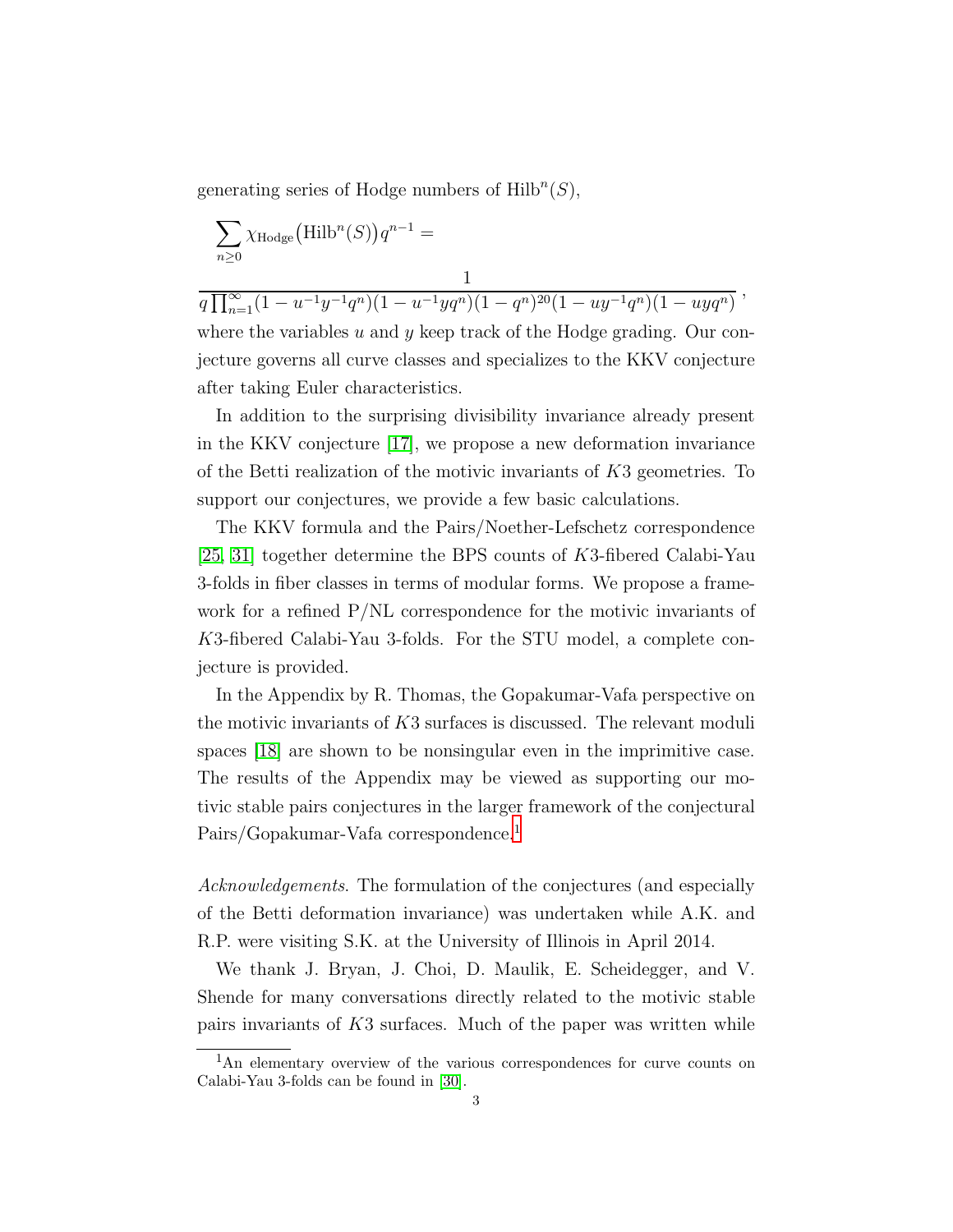R.P. was attending the conference K3 surfaces and their moduli on the island of Schiermonnikoog in May 2014 (organized by C. Faber, G. Farkas, and G. van der Geer with support from the Compositio foundation). Discussions there with B. Bakker, A. Bayer, D. Huybrechts, E. Macri, G. Oberdieck, and Q. Yin were very helpful. We thank G. Moore for suggesting a connection to Mathieu moonshine at String Math 2014 in Edmonton and M. Gaberdiel for related conversations.

Special thanks are due to R. Thomas for crucial help with the superpotential investigations and for contributing the Appendix on the Gopakumar-Vafa moduli approach.

S.K. was supported by NSF grant DMS-12-01089. A.K. was supported by KL 2271/1-1 and DMS-11-59265. R.P. was supported by grants SNF-200021-143274 and ERC-2012-AdG-320368-MCSK.

#### <span id="page-3-1"></span>1. Curve classes on K3 surfaces

<span id="page-3-0"></span>Let S be a nonsingular projective  $K3$  surface. The second cohomology of  $S$  is a rank 22 lattice with intersection form

(1.1) 
$$
H^2(S, \mathbb{Z}) \cong U \oplus U \oplus U \oplus E_8(-1) \oplus E_8(-1),
$$

where

$$
U=\left(\begin{array}{cc} 0 & 1 \\ 1 & 0 \end{array}\right)
$$

and  $E_8(-1)$  is the (negative) Cartan matrix. The intersection form  $(1.1)$  is even.

The *divisibility*  $m_\beta$  is the maximal positive integer dividing the lattice element  $\beta \in H^2(S, \mathbb{Z})$ . If the divisibility is 1,  $\beta$  is primitive. Elements with equal divisibility and norm square  $\langle \beta, \beta \rangle$  are equivalent up to orthogonal transformation [\[38\]](#page-46-1).

The Picard lattice of S is the intersection

$$
Pic(S) = H^2(S, \mathbb{Z}) \cap H^{1,1}(S, \mathbb{C}) .
$$

For a family of nonsingular K3 surfaces

$$
\pi: \mathcal{X} \to (\Delta, 0)
$$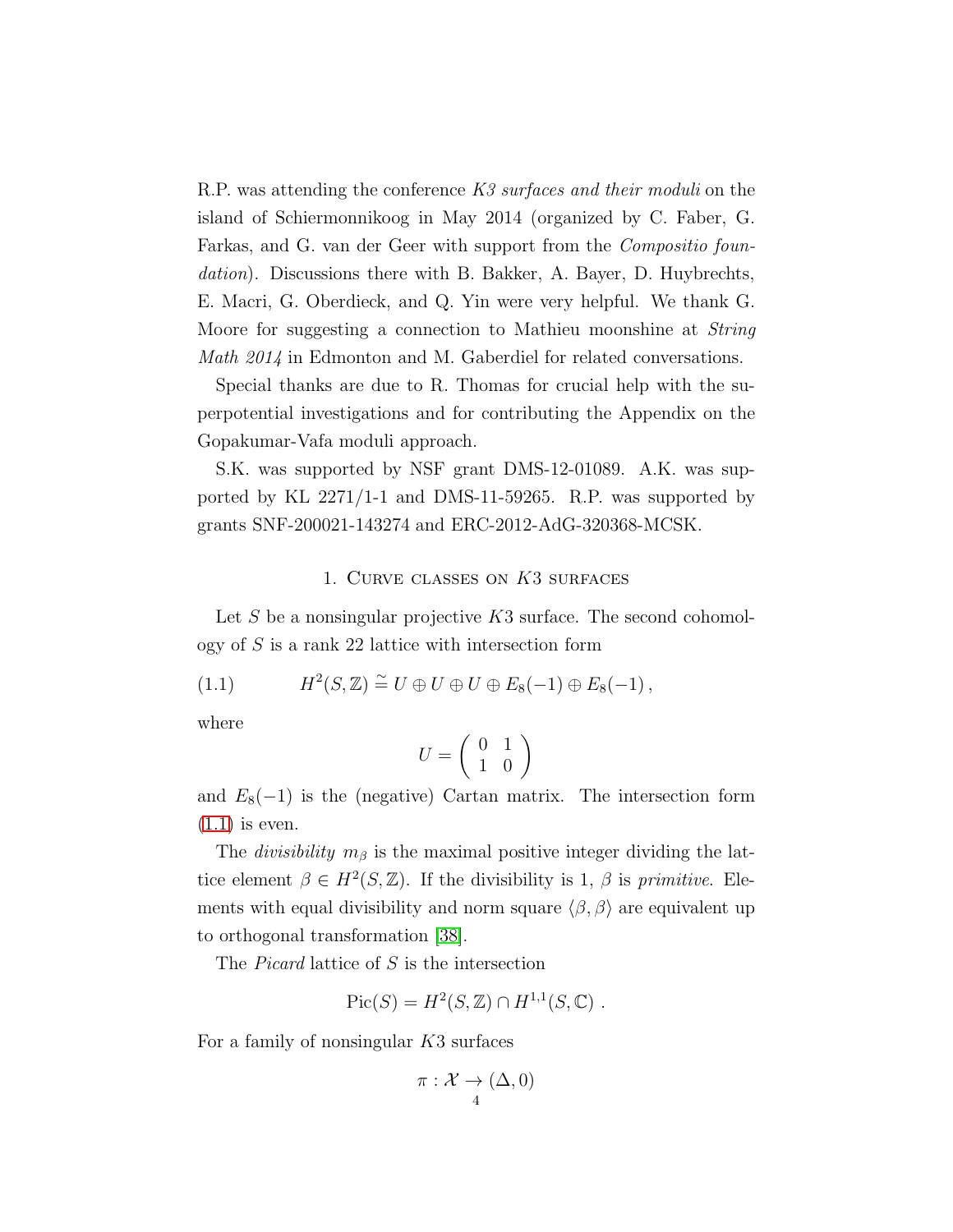with special fiber  $\mathcal{X}_0 \cong S$  and trivial local system  $R^2 \pi_* \mathbb{Z}$ , the Noether-Lefschetz locus associated to  $\gamma \in H^2(S, \mathbb{Z})$  is

$$
NL_{\gamma} = \{ p \in \Delta \mid \gamma \in Pic(\mathcal{X}_p) \} .
$$

<span id="page-4-0"></span>The Noether-Lefschetz locus is naturally a subscheme  $NL_{\gamma} \subset \Delta$ .

#### 2. Stable pairs motivic invariants

Let S be a nonsingular projective  $K3$  surface. Curve counting on S may be approached via the reduced virtual fundamental class of the moduli space of stable maps to  $S$  or the stable pairs theory of Calabi-Yau 3-fold thickenings of S. An equivalence relating these two counts is proven in [\[31\]](#page-45-2) essentially using [\[25,](#page-45-4) [27\]](#page-45-6). We are interested here in the motivic invariants associated to  $S$ . Since no motivic theory is available on the Gromov-Witten side, we will consider here the moduli spaces of stable pairs.

BPS counts for S via stable pairs were defined in [\[31\]](#page-45-2). The construction uses K3-fibrations sufficiently transverse to Noether-Lefschetz loci. We follow the geometric perspective of [\[31\]](#page-45-2) to define a motivic theory associated to S.

Let  $\alpha \in \text{Pic}(S)$  be a nonzero class which is both positive (with respect to any ample polarization of  $S$ ) and primitive. Let T be a nonsingular 3-dimensional quasi-projective variety,

$$
\epsilon: T \to (\Delta, 0),
$$

fibered in K3 surfaces over a pointed curve  $(\Delta, 0)$  satisfying:

- (i)  $\Delta$  is a nonsingular quasi-projective curve with trivial canonical class,
- (ii)  $\epsilon$  is smooth, projective, and  $T_0 \cong S$ ,

The class  $\alpha \in \text{Pic}(S)$  is m-rigid with respect to the family  $\epsilon$  if the following further condition is satisfied: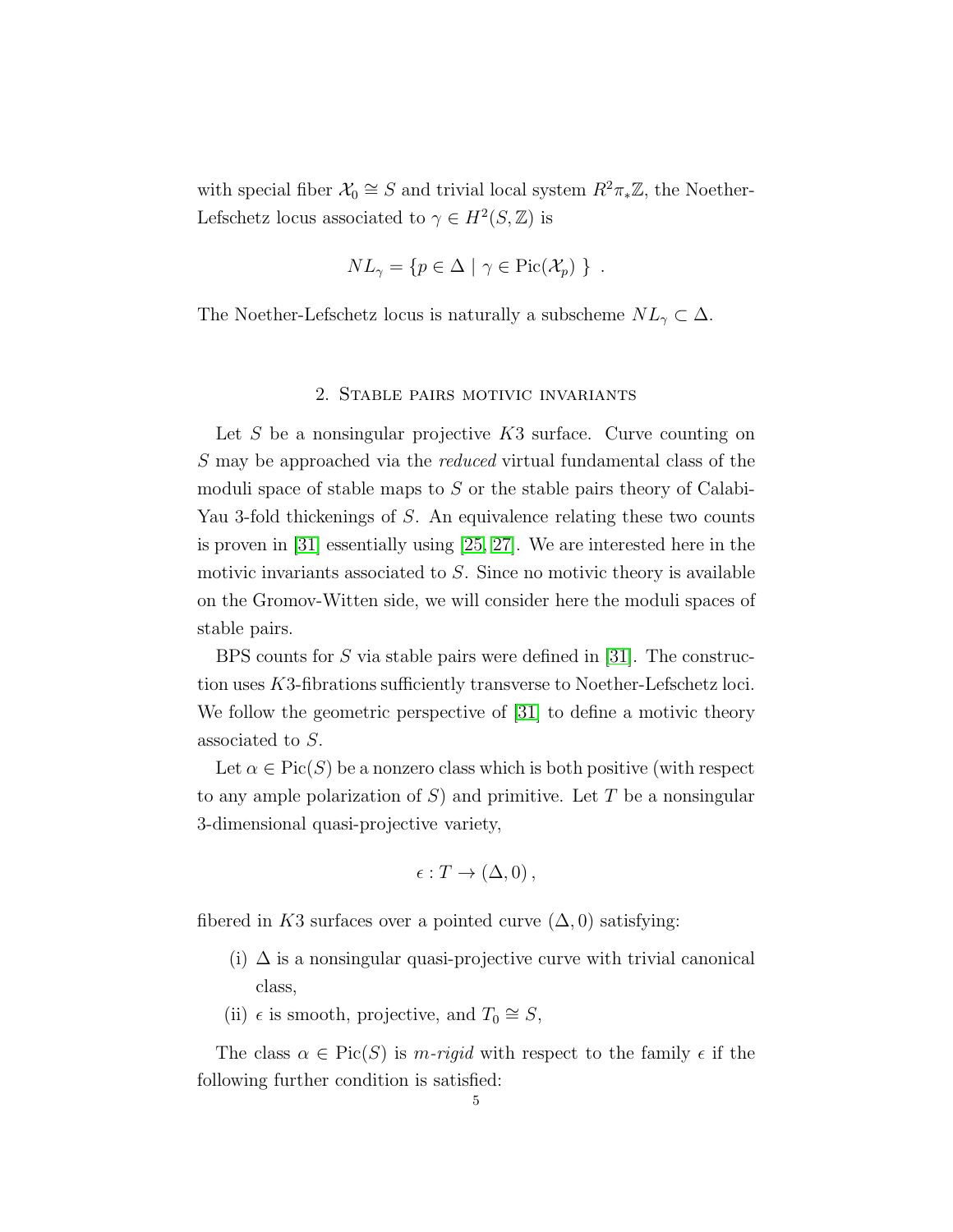$(\star)$  for every *effective* decomposition<sup>[2](#page-5-0)</sup>

$$
m\alpha = \sum_{i=1}^{l} \gamma_i \in \text{Pic}(S) ,
$$

the local Noether-Lefschetz locus  $NL(\gamma_i) \subset \Delta$  corresponding to each class  $\gamma_i \in \text{Pic}(S)$  is the *reduced* point  $0 \in \Delta$ .

Let  $\text{Eff}(m\alpha) \subset \text{Pic}(S)$  denote the subset of effective summands of  $m\alpha$ . The existence of m-rigid families is easy to see [\[31,](#page-45-2) Section 6.2].

Assume  $\alpha$  is *m*-rigid with respect to the family  $\epsilon$ . By property  $(\star)$ , there is a compact, open, and closed component

<span id="page-5-3"></span>
$$
P_n^{\star}(T,\gamma) \subset P_n(T,\gamma)
$$

parameterizing stable pairs<sup>[3](#page-5-1)</sup> supported set-theoretically over the point  $0 \in \Delta$  for every effective summand  $\gamma \in \text{Eff}(m\alpha)$ . We define

(2.1) 
$$
\mathsf{W}^{\star}_{n,\gamma}(T) \in \mathsf{K}^{\widehat{\mu}}_{\text{var}}[\mathsf{L}^{-1}]
$$

to be the motivic<sup>[4](#page-5-2)</sup> stable pairs invariant associated to the component  $P_n^{\star}(T,\gamma)$  following Joyce and collaborators [\[4\]](#page-44-2).

The motivic invariant [\(2.1\)](#page-5-3) takes values in the Grothendieck ring of varieties carrying actions of groups of  $n^{th}$  roots of unity  $\mathsf{K}^{\hat{\mu}}_{\text{var}}$  extended by the inverse of the Tate class,

$$
\mathsf{L}=[\mathbb{A}^1]\,.
$$

The product in  $K_{\text{var}}^{\hat{\mu}}$  is *not* induced by the ordinary product of varieties, but rather defined explicitly by motivic convolution with a Fermat curve [\[9,](#page-45-7) [24\]](#page-45-8).

<span id="page-5-0"></span><sup>&</sup>lt;sup>2</sup>An effective decomposition requires all parts  $\gamma_i$  to be effective divisors.

<span id="page-5-1"></span><sup>&</sup>lt;sup>3</sup>For any class  $\gamma \in Pic(S)$ , we denote the push-forward to  $H_2(T, \mathbb{Z})$  also by  $\gamma$ . Let  $P_n(T, \gamma)$  be the moduli space of stable pairs of Euler characteristic n and class  $\gamma \in H_2(T, \mathbb{Z}).$ 

<span id="page-5-2"></span><sup>&</sup>lt;sup>4</sup>At the moment,  $\mathsf{W}^{\star}_{n,\gamma}(T)$  is defined only after a choice of orientation data is made. Our discussion implicitly assumes *either* that there is a canonical choice or that the choice does not affect the motivic class for our K3 geometry (or, at the very least, does not affect the Poincar´e polynomials of the motivic classes here). Certainly  $P_n^{\star}(T,\gamma)$  is often simply connected. If  $\pi_1$  is trivial, then the orientation is unique. Perhaps  $P_n^{\star}(T,\gamma)$  is always simply connected?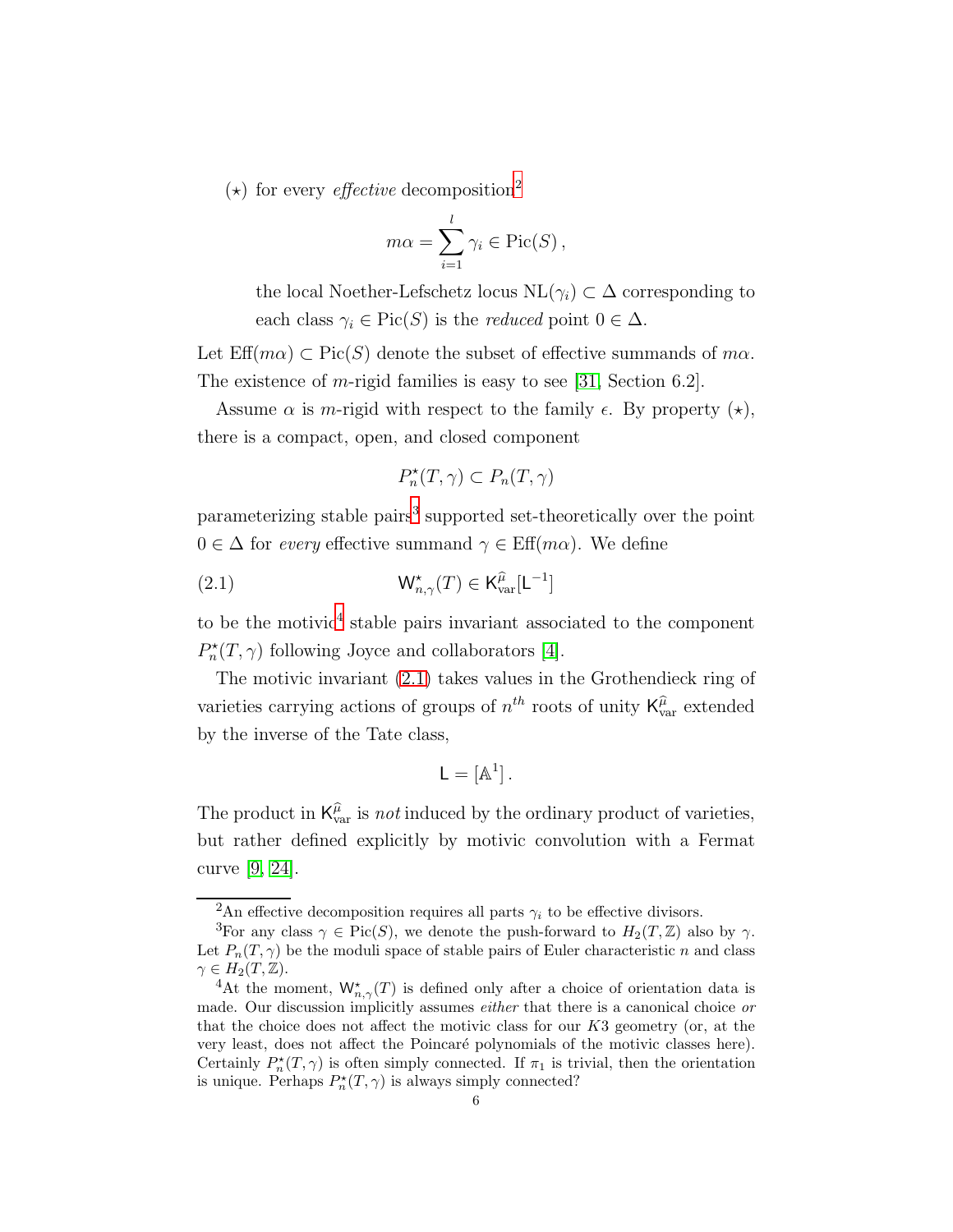Let  $\rho$  denote the canonical action of the finite group scheme

$$
\mu_2 = \{\pm 1\}
$$

on itself. We obtain an element

<span id="page-6-1"></span><span id="page-6-0"></span>
$$
[\mu_2,\rho]\in{\mathsf{K}}_{\mathrm{var}}^{\widehat{\mu}}\ .
$$

Straightforward calculation using the definition of the product or the motivic Thom-Sebastiani formula yields the relation

(2.2) 
$$
(1 - [\mu_2, \rho])^2 = L,
$$

so we define  $\mathsf{L}^{\frac{1}{2}}$  by

(2.3) 
$$
L^{\frac{1}{2}} = 1 - [\mu_2, \rho],
$$

see [\[23,](#page-45-9) Remark 19]. The ring  $\mathsf{K}_{\text{var}}^{\hat{\mu}}[\mathsf{L}^{-1}]$  therefore contains all powers of  $\mathsf{L}^{\pm 1/2}$ .

**Definition.** Let  $\alpha \in Pic(S)$  be a primitive, positive class. Given a family  $\epsilon: T \to (\Delta, 0)$  satisfying conditions (i), (ii), and ( $\star$ ) for m $\alpha$ , let

$$
\sum_{n\in\mathbb{Z}}\mathsf{V}^\epsilon_{n,m\alpha}(S)\,\,q^n=\sum_{\text{Coeff}_{v^{m\alpha}}}\left[\log\left(1+\sum_{n\in\mathbb{Z}}\sum_{\gamma\in\text{Eff}(m\alpha)}q^n v^\gamma\,\mathsf{W}^\star_{n,\gamma}(T)\right)\right]\,.
$$

The motivic invariant  $\mathsf{V}^{\epsilon}_{n,m\alpha}(S)$  is the main topic of the paper. The superscript  $\epsilon$  records the family

$$
\epsilon: T \to (\Delta, 0)
$$

used in the definition.

For positive  $\beta \in Pic(S)$ , we may write  $\beta = m\alpha$  where  $\alpha \in Pic(S)$  is positive and primitive and  $m = m_\beta$  is the divisibility of  $\beta$ . Hence,

$$
\mathsf{V}^\epsilon_{n,\beta}(S) = \mathsf{V}^\epsilon_{n,m\alpha}(S)
$$

is defined.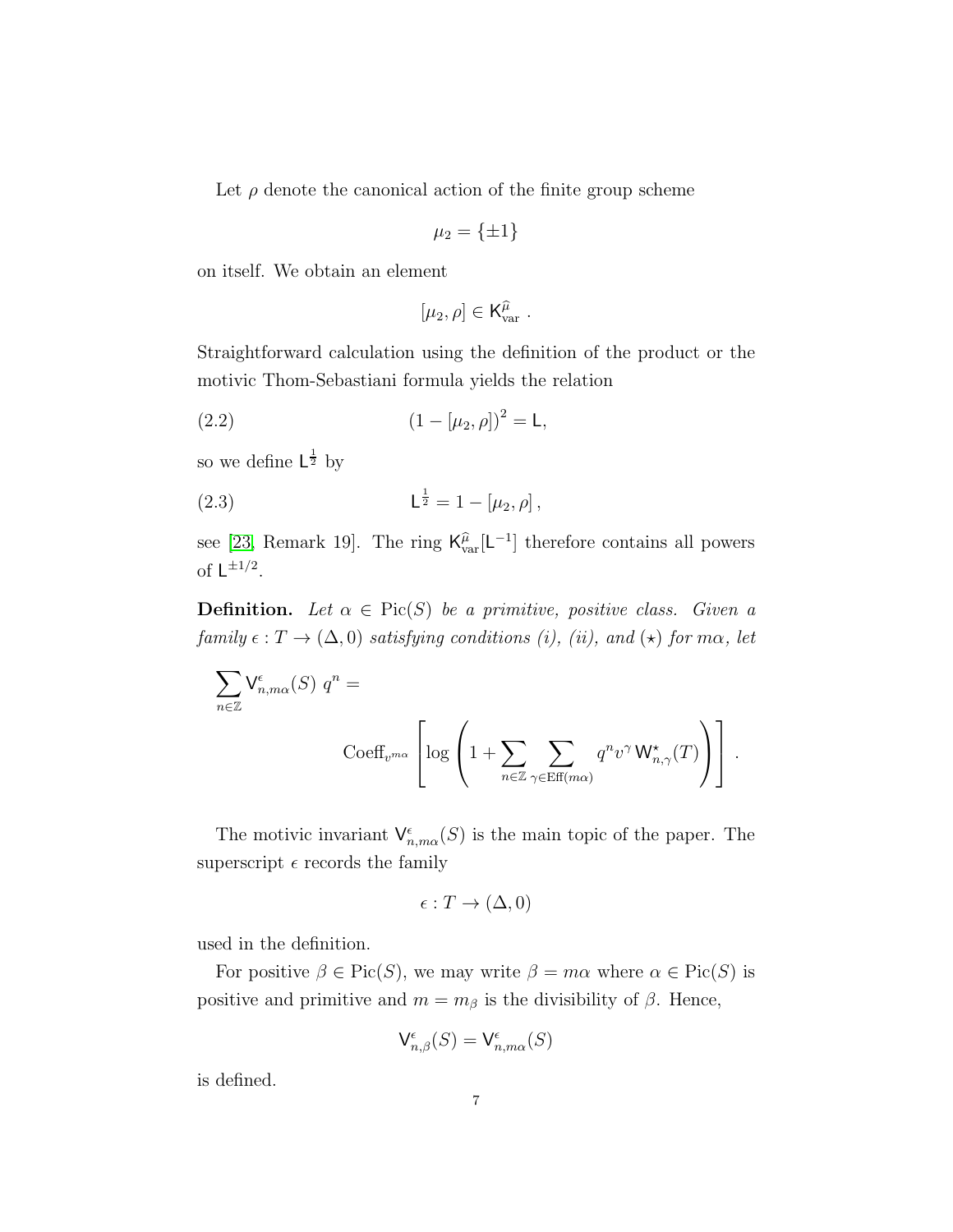### 3. Conjectures A and B

<span id="page-7-0"></span>3.1. Poincaré polynomial. We formulate here several conjectures and speculations concerning the motivic stable pairs invariants  $V_{n,\beta}^{\epsilon}(S)$ introduced in Section [2.](#page-6-0) Let

$$
\mathsf{H}^\epsilon_{n,\beta}(S) \in \mathbb{Q}[u]
$$

denote the virtual Poincaré polynomial of the motivic invariant  $\mathsf{V}^\epsilon_{n,\beta}(S)$ .

**Conjecture A.** The virtual Poincaré polynomial  $H_{n,\beta}^{\epsilon}(S)$  is independent of the family

$$
\epsilon: T \to (\Delta, 0)
$$

satisfying conditions (i), (ii), and ( $\star$ ) for  $\alpha = \frac{1}{m}$  $\frac{1}{m_\beta} \beta$  and  $m = m_\beta$ .

Assuming the validity of Conjecture A, we may drop the  $\epsilon$  superscript and write  $H_{n,\beta}(S)$  for the virtual Poincaré polynomial.

**Conjecture B.** The virtual Poincaré polynomial  $H_{n,\beta}(S)$  is invariant under deformations of S for which  $\beta$  remains algebraic.

The divisibility  $m_\beta$  and the norm square

$$
\langle \beta, \beta \rangle = 2h - 2
$$

are the only deformation invariants of the pair  $(S, \beta)$  with  $\beta \in Pic(S)$ . Assuming the validity of Conjecture B, we write

$$
\mathsf{H}_{n,\beta}(S) = \mathsf{H}_{n,m_{\beta},h} ,
$$

replacing  $(S, \beta)$  by  $m_\beta$  and h.

3.2. Motives. Conjecture A for the motivic invariant  $\mathsf{V}^{\epsilon}_{n,\beta}(S)$  seems not unreasonable:  $\mathsf{V}^{\epsilon}_{n,\beta}(S)$  is independent of  $\epsilon$ . However, Conjecture B is certainly false with  $\mathsf{V}^{\epsilon}_{n,\beta}(S)$  in place of  $\mathsf{H}_{n,\beta}(S)$  since the class

$$
[S] \in \mathsf{K}_{\text{var}}
$$

often appears in  $\mathsf{V}^{\epsilon}_{n,\beta}(S)$ . Examples of the latter phenomenon can be found already for elliptically fibered K3 surfaces in the fiber class.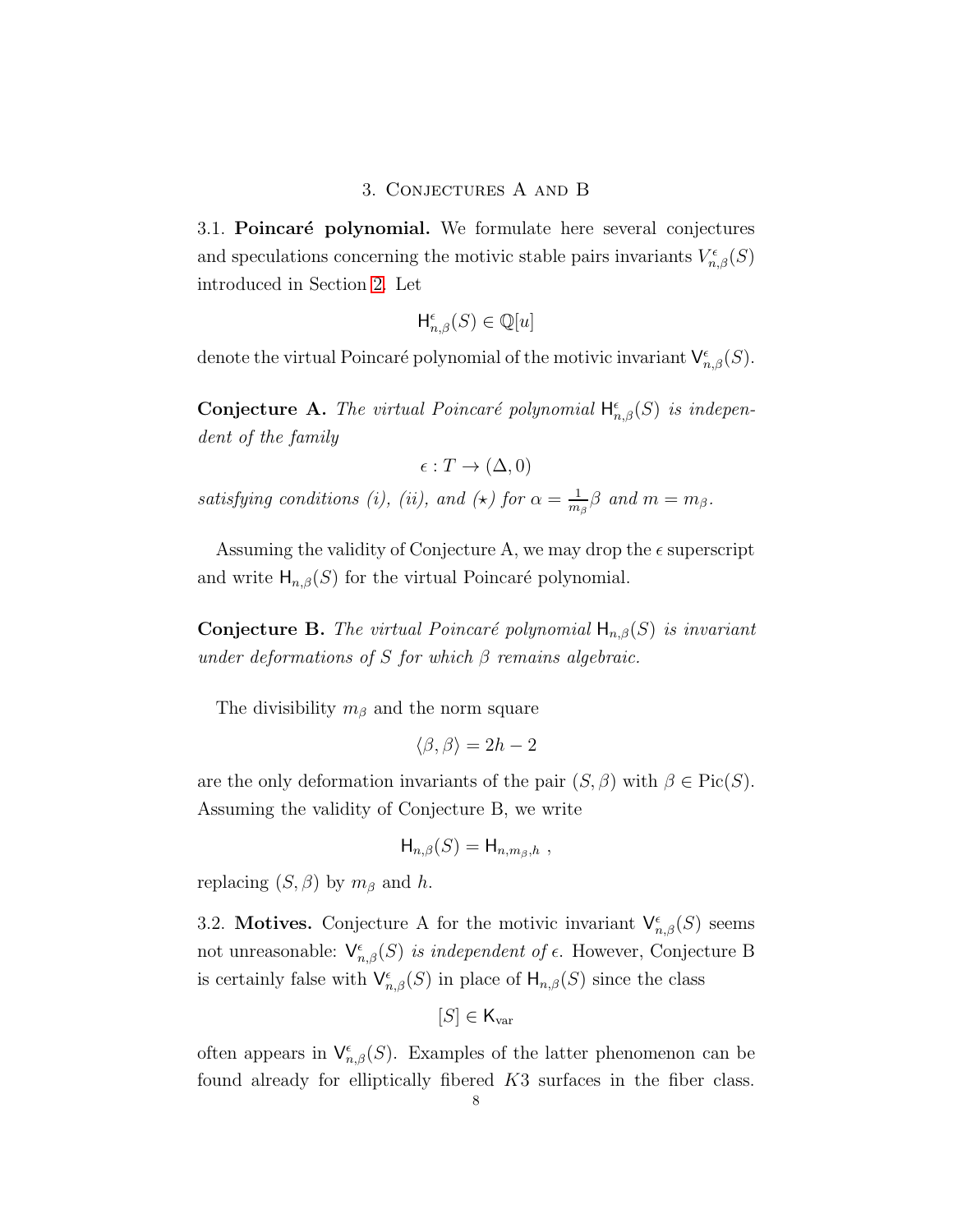The classes of K3 surfaces derived equivalent to S also appear in the elliptically fibered cases.

We define a new quotient ring of varieties:

$$
\mathsf{K}^D_{\mathrm{var}} = \mathsf{K}^{\widehat{\mu}}_{\mathrm{var}} \ / \ \mathsf{I}^D \ ,
$$

where  $\mathsf{I}^D$  is the ideal generated by all differences

$$
[X]-[\widetilde{X}]\ \in \mathsf{K}_{\mathrm{var}}^{\widehat{\mu}}
$$

where X and  $\widetilde{X}$  are K3 surfaces which are derived equivalent.<sup>[5](#page-8-1)</sup> Then, we could hope the class

$$
\overline{\mathsf{V}}^\epsilon_{n,m\alpha}(S) \in \mathsf{K}^D_{\text{var}}[\mathsf{L}^{-1}]\,,
$$

obtained from  $\mathsf{V}^\epsilon_{n,m\alpha}(S)$ , is a universal polynomial in the motivic powers of the class of the underlying K3 surface,

$$
\overline{[\mathrm{Sym}^rS]} \in \mathsf{K}_{\mathrm{var}}^D[\mathsf{L}^{-1}] \ .
$$

The coefficients of such a polynomial would lie in  $\mathbb{Q}[L, L^{-1}]$ .

An interesting related question immediately arises. Let S be nonsingular projective K3 surface with a positive *irreducible* class  $\alpha \in Pic(S)$ . The moduli space  $P_n(S, \alpha)$  is known to be nonsingular [\[20,](#page-45-10) [29\]](#page-45-11). Is there a formula for

$$
\overline{[P_n(S,\alpha)]} \in \mathsf{K}_{\text{var}}^D[\mathsf{L}^{-1}]
$$

as a universal polynomial in the motivic powers  $\overline{\text{Sym}^rS}$ ?

While we have (modest) computational evidence for Conjectures A and B constraining  $H_{m,\beta}^{\epsilon}(S)$ , the above hopes for  $\mathsf{V}_{m,\beta}^{\epsilon}(S)$  are simply speculations.

## 4. Calculation of Kawai-Yoshioka

<span id="page-8-0"></span>In order to formulate Conjecture C which completely determines  $H_{n,m,h}$ , we first review the calculation of Kawai-Yoshioka.

<span id="page-8-1"></span><sup>&</sup>lt;sup>5</sup>Or perhaps  $I^D$  should be the ideal generated by the differences of all derived equivalent nonsingular projective Calabi-Yau varieties. Alternatively, Chow motives may be a more natural framework for the entire discussion.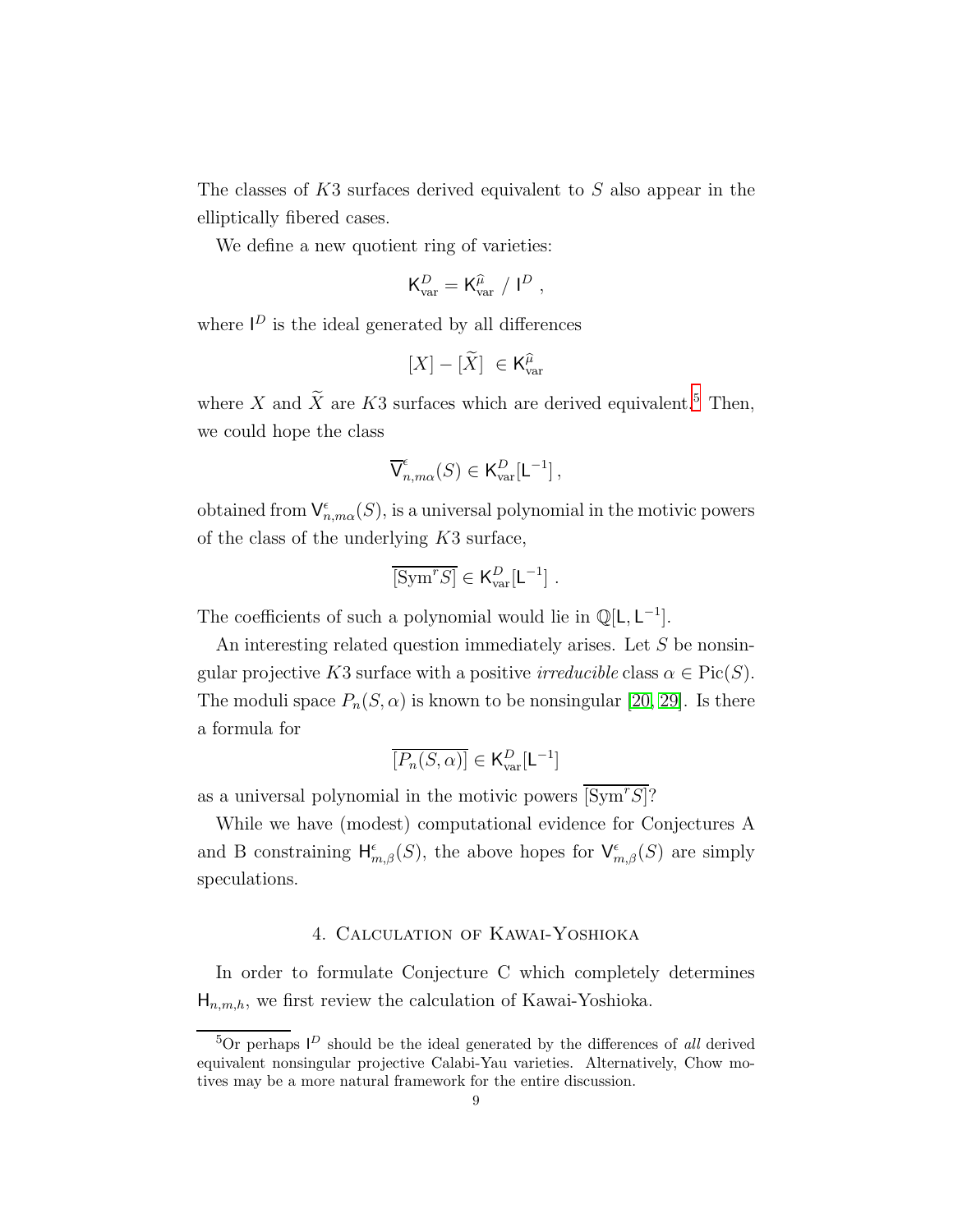Let  $P_n(S, h)$  denote the moduli space of stable pairs on the K3 surface S for a positive irreducible class  $\alpha$  satisfying

$$
2h - 2 = \langle \alpha, \alpha \rangle.
$$

The moduli space  $P_n(S, h)$  is nonsingular of dimension  $2h-1+n$ . The Poincaré polynomial<sup>[6](#page-9-0)</sup> of  $P_n(S, h)$ ,

$$
\widetilde{\mathsf{H}}(P_n(S,h)) = \sum_{i=0}^{2h-1+n} \dim_{\mathbb{Q}} H^{2i}(P_n(S,h), \mathbb{Q}) \ u^{2i} \in \mathbb{Z}[u],
$$

has been calculated by Kawai-Yoshioka. By Theorem 5.158 of [\[20\]](#page-45-10),

$$
(u^2\tilde{y} - 1) (1 - \tilde{y}^{-1}) \cdot \sum_{h=0}^{\infty} \sum_{n=1-h}^{\infty} \tilde{H}(P_n(S, h)) u^{-2h} \tilde{y}^n q^h = \prod_{n=1}^{\infty} \frac{1}{(1 - \tilde{y}q^n)(1 - u^2 \tilde{y}q^n)(1 - q^n)^{20}(1 - \tilde{y}^{-1}q^n)(1 - (u^2\tilde{y})^{-1}q^n)}.
$$

In order to fit our motivic conventions in Section [6,](#page-14-0) we define

$$
\mathsf{H}(P_n(S,h)) = u^{-2h+1-n} \widetilde{\mathsf{H}}(P_n(S,h))
$$

and rewrite the Kawai-Yoshioka formula as

$$
u^{-1}(u^2\tilde{y}-1) \left(1-\tilde{y}^{-1}\right) \cdot \sum_{h=0}^{\infty} \sum_{n=1-h}^{\infty} \mathsf{H}(P_n(S,h)) \ u^n \tilde{y}^n q^h = \prod_{n=1}^{\infty} \frac{1}{(1-\tilde{y}q^n)(1-u^2\tilde{y}q^n)(1-q^n)^{20}(1-\tilde{y}^{-1}q^n)(1-(u^2\tilde{y})^{-1}q^n)}.
$$

After the substitution  $y = u\tilde{y}$ , we find

$$
(uy-1)\left(u^{-1}-y^{-1}\right)\cdot\sum_{h=0}^{\infty}\sum_{n=1-h}^{\infty}H(P_n(S,h))y^nq^h=\prod_{n=1}^{\infty}\frac{1}{(1-u^{-1}y^{-1}q^n)(1-u^{-1}yq^n)(1-q^n)^{20}(1-uy^{-1}q^n)(1-uyq^n)}.
$$

The right side of the above formula is the generating series of Hodge polynomials of the Hilbert schemes of points of S.

<span id="page-9-0"></span><sup>&</sup>lt;sup>6</sup>All the cohomology of  $P_n(S, h)$  is even.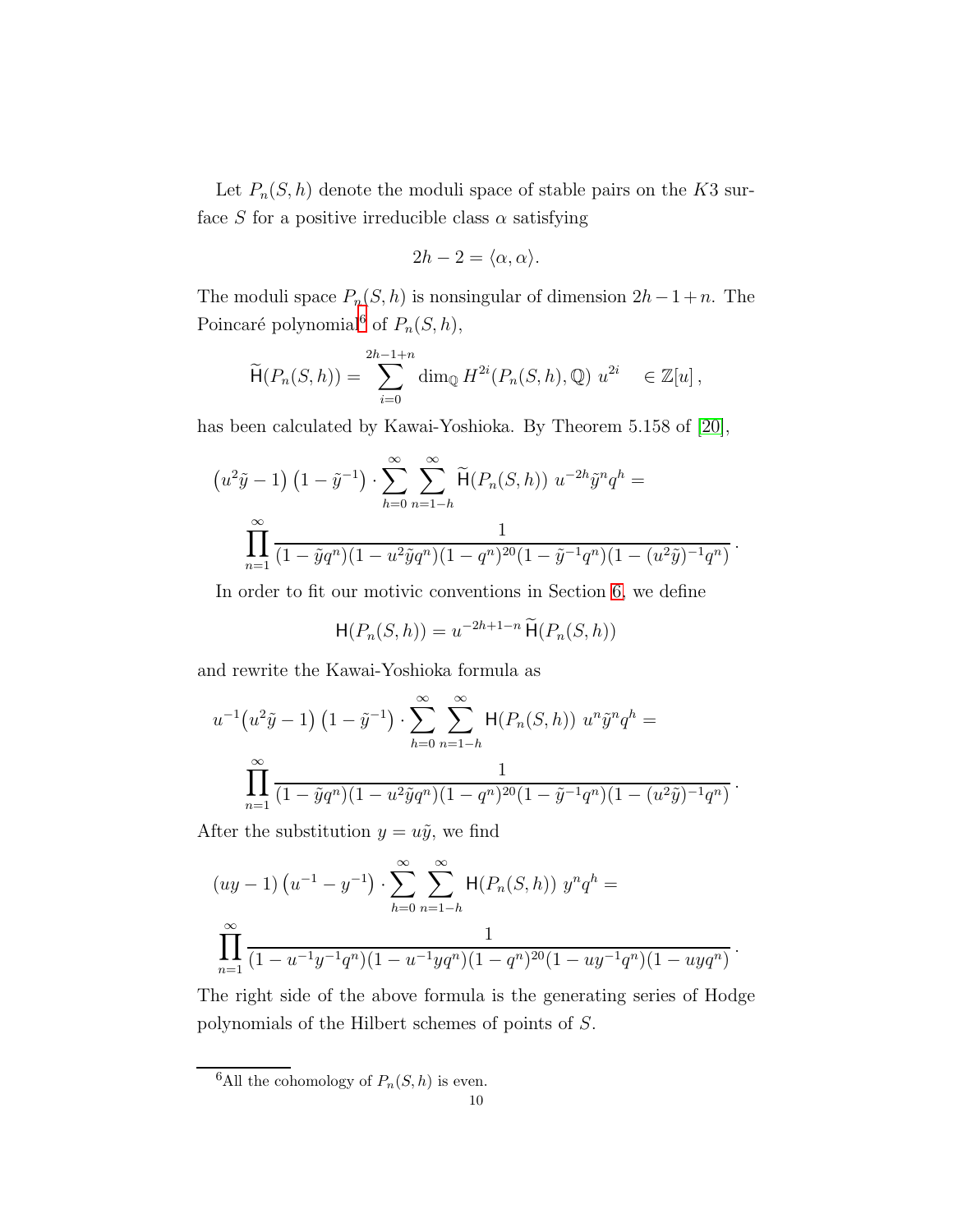### 5. Refined Gopakumar-Vafa invariants

<span id="page-10-0"></span>5.1. Definition. Refined Gopakumar-Vafa invariants were defined mathematically in  $[7]$  $[7]$  $[7]$  via refined stable pairs invariants.<sup>7</sup> Following  $[7]$ , we will define refined invariants

$$
\mathsf{R}^h_{j_L,j_R}\in\mathbb{Z}
$$

for K3 surfaces for all  $h \in \mathbb{Z}$  and all half-integers

$$
j_L, j_R \in \frac{1}{2}\mathbb{Z}_{\geq 0} = \left\{0, \frac{1}{2}, 1, \frac{3}{2}, \dots\right\}.
$$

The definition uses formula (8.1) of [\[7\]](#page-44-3) and the generating series of Hodge numbers of the Hilbert schemes of points of K3 sufaces of Sec-tion [4.](#page-8-0) If  $h < 0$ , the definition is simple:

$$
\mathsf{R}^{h<0}_{j_L,j_R}=0\ .
$$

For the  $h \geq 0$  case, we will use the following notation. For  $j \in \frac{1}{2}$  $\frac{1}{2}\mathbb{Z}_{\geq 0},$ we define

$$
[j]_x = x^{-2j} + x^{-2j+2} + \cdots + x^{2j-2} + x^{2j}.
$$

We define the refined invariants  $\mathsf{R}_{i_l,j}^{h\geq 0}$  $\sum_{j_L,j_R}^{n \geq 0}$  for K3 surfaces by

<span id="page-10-2"></span>(5.1) 
$$
\sum_{h=0}^{\infty} \sum_{j_L} \sum_{j_R} \mathsf{R}^h_{j_L,j_R} [j_L]_y [j_R]_u q^h =
$$

$$
\prod_{n=1}^{\infty} \frac{1}{(1 - u^{-1}y^{-1}q^n)(1 - u^{-1}yq^n)(1 - q^n)^{20}(1 - uy^{-1}q^n)(1 - uyq^n)}.
$$

Here, the sums over  $j_L$  and  $j_R$  are both taken over  $\frac{1}{2}\mathbb{Z}_{\geq 0}$ .

The above definition of  $\mathsf{R}^h_{j_L,j_R}$  will be discussed further in Section [6.](#page-14-0) Formula [\(5.1\)](#page-10-2) will be shown there to be consistent with the Kawai-Yoshioka calculation of Section [4](#page-8-0) via the definition of the refined invariants in [\[7\]](#page-44-3). In fact, consistency with the Kawai-Yoshioka calculation forces formula [\(5.1\)](#page-10-2) for  $R_{j_L,j_R}^h$ .

<span id="page-10-1"></span><sup>&</sup>lt;sup>7</sup>Other definition has been proposed in [\[14,](#page-45-12) [21\]](#page-45-13). Connecting the refined invariants for K3 surfaces  $\mathsf{R}_{j_L,j_R}^h$  defined here to the geometry of [\[14,](#page-45-12) [21\]](#page-45-13) is the topic of the Appendix by R. Thomas.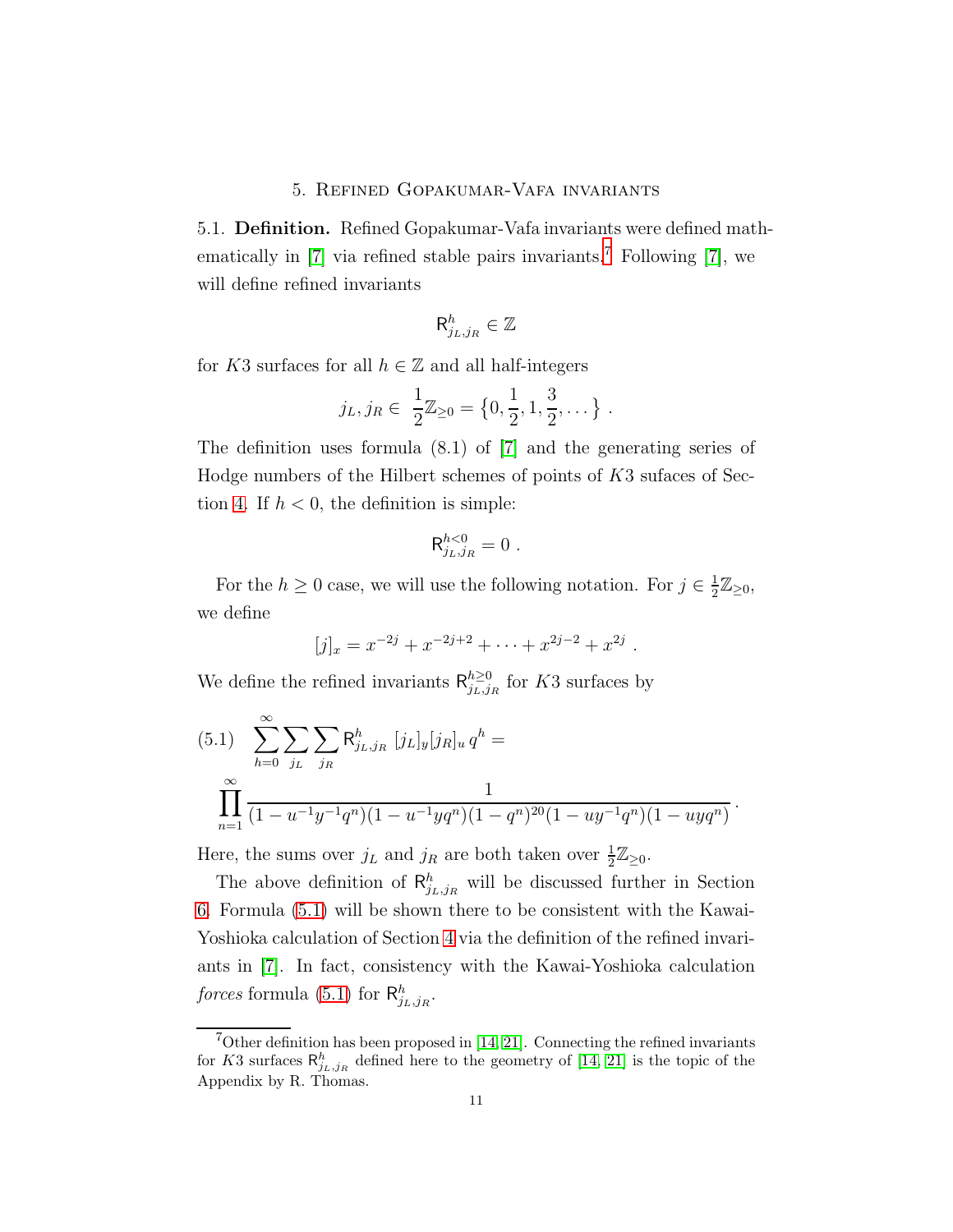The refined invariants  $\mathsf{R}^h_{j_L,j_R}$  may be viewed as arising from the cohomology of  $P_n(S, h)$ , the moduli space of stable pairs on the K3 surface S with positive irreducible class  $\alpha$  satisfying

$$
\langle \alpha, \alpha \rangle = 2h - 2 \; .
$$

Formula  $(5.1)$  also agrees with the refined invariant for  $K3$  surfaces calculated in [\[15\]](#page-45-14).[8](#page-11-0)

Formula [\(5.1\)](#page-10-2) uniquely determines  $\mathsf{R}_{j_L,j_R}^h$  for  $h \geq 0$ . As a consequence, the following stabilization property holds: for fixed i and j, the refined invariant  $\mathsf{R}_{\frac{h}{2}-i,\frac{h}{2}-j}^h$  is independent of h for sufficiently large  $h.^9$  $h.^9$ 

| $-\cap$  | ., | ı≕∪ | $\Omega$<br>$\Omega$ | $= 0$ |  |
|----------|----|-----|----------------------|-------|--|
| $\Omega$ |    | ≃ບ  | ı≡∪                  | 231   |  |

|       |     | റ | $\mathbf{Q}$ |  | $=0$  |      |     | ി |  |
|-------|-----|---|--------------|--|-------|------|-----|---|--|
| $=()$ |     |   | ◡            |  |       |      |     |   |  |
| 1981  |     |   |              |  | 13938 |      |     |   |  |
|       |     |   |              |  |       | 2233 |     |   |  |
|       | 252 |   |              |  | 21    |      | 253 |   |  |
|       |     |   |              |  |       |      |     | ີ |  |
|       |     |   |              |  |       |      |     |   |  |
|       |     |   |              |  |       |      |     |   |  |

TABLE 1. All nonvanishing  $\mathsf{R}^h_{j_L,j_R}$  for  $h \leq 4$  for K3 surfaces

5.2. Unrefined BPS invariants. Let  $X$  be a nonsingular projective Calabi-Yau 3-fold, and let  $\beta \in H_2(X, \mathbb{Z})$  be a curve class.

The relation of the refined BPS invariants  $\mathsf{N}_i^{\beta}$  $\int_{j_Lj_R}^{\rho}$  of  $X$  to the unrefined BPS invariants  $\mathsf{n}_{g}^{\beta}$  of X is obtained by from their definitions in terms

<span id="page-11-0"></span><sup>&</sup>lt;sup>8</sup>See equations  $(8.3)$  and  $(8.4)$  of  $[15]$  as well as Table 8 in Appendix D.2.

<span id="page-11-1"></span><sup>&</sup>lt;sup>9</sup>Refined invariants for local  $\mathbb{P}^2$  were found to stabilize in [CKK]. We expect stabilization to hold more generally.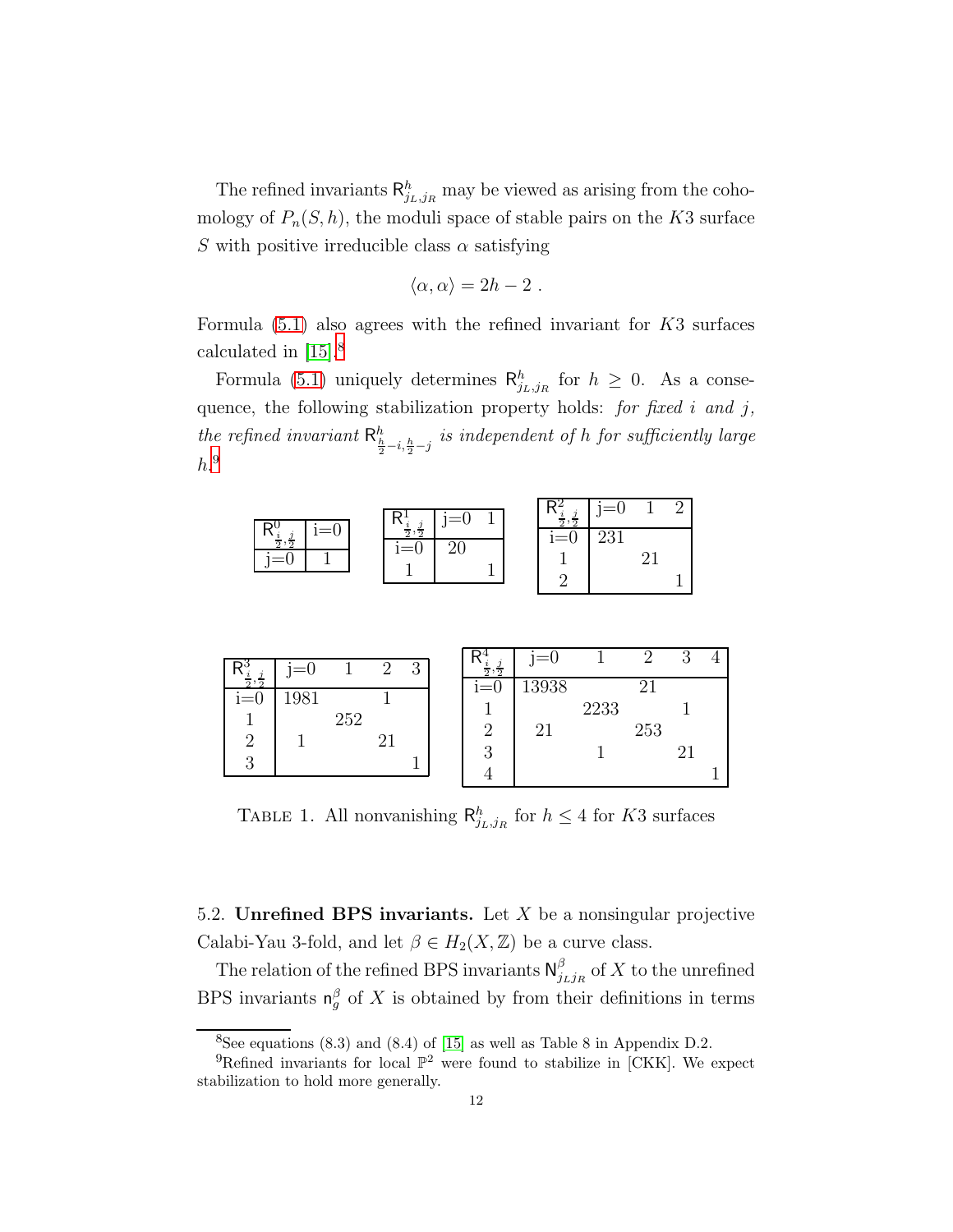of traces on the BPS Hilbert space  $\mathcal{H}_{BPS}$  arising from wrapping M5 branes on curves in X. The Hilbert space  $\mathcal{H}_{BPS}$  carries an

$$
SU(2) \times SU(2) = SU(2)_L \times SU(2)_R
$$

action. We denote the irreducible representations of  $SU(2) \times SU(2)$  by pairs  $[j_L, j_R]$  where  $j_L, j_R \in \frac{1}{2}$  $\frac{1}{2}\mathbb{Z}_{\geq 0}$ . The refined invariants arise via the formula:

<span id="page-12-0"></span>(5.2) 
$$
\text{Tr}_{\mathcal{H}_{BPS}} y^{\sigma_3^L} u^{\sigma_3^R} q^H = \sum_{\beta} \sum_{j_L, j_R \in \frac{1}{2} \mathbb{Z}_{\geq 0}} \mathsf{N}^{\beta}_{j_L, j_R} [j_L]_y [j_R]_u q^{\beta} .
$$

Similarly, the unrefined invariants arise as:

<span id="page-12-1"></span>(5.3) 
$$
\text{Tr}_{\mathcal{H}_{BPS}}(-1)^{F_R}y^{\sigma_3^L}q^H = \sum_{\beta}\sum_{g\in\mathbb{Z}_{\geq 0}}\mathsf{n}_g^{\beta}\left(y^{\frac{1}{2}}+y^{-\frac{1}{2}}\right)^{2g}q^{\beta}.
$$

Here,  $(-1)^{F_R}$  acts as  $(-1)^{2j_R}$  on  $[j_R]$ . The matrix

$$
\sigma_3 = \left(\begin{array}{cc} 1 & 0 \\ 0 & -1 \end{array}\right)
$$

is twice the Cartan element of  $SU(2)$  measuring the spins of the BPS state. The operator H measures the mass of the BPS state.

Let  $I_g$  denote the  $SU(2)$  representation associated to the cohomology of an abelian variety of dimension  $q$ ,

$$
I_g = \left(2[0] + \left[\frac{1}{2}\right]\right)^{\otimes g}
$$

.

.

By taking the trace on  $I_g$ , we obtain the following identity:

$$
\text{Tr}_{I_g} y^{\sigma_3} = \left( y^{\frac{1}{2}} + y^{-\frac{1}{2}} \right)^{2g}
$$

Setting  $u = -1$  in [\(5.2\)](#page-12-0) and using [\(5.3\)](#page-12-1), we obtain the basic relationship between the refined and unrefined invariants:

<span id="page-12-2"></span>(5.4) 
$$
\sum_{j_L,j_R \in \frac{1}{2}\mathbb{Z}_{\geq 0}} (-1)^{2j_R} (2j_R + 1) \mathsf{N}^{\beta}_{j_L,j_R} [j_L] = \sum_{g \in \mathbb{Z}_{\geq 0}} \mathsf{n}^{\beta}_g I_g.
$$

If we specialize [\(5.4\)](#page-12-2) to the refined invariants  $\mathsf{R}^h_{j_L,j_R}$  of K3 surfaces and change variables

$$
\begin{array}{c} y\mapsto -y\\ \textbf{13}\end{array}
$$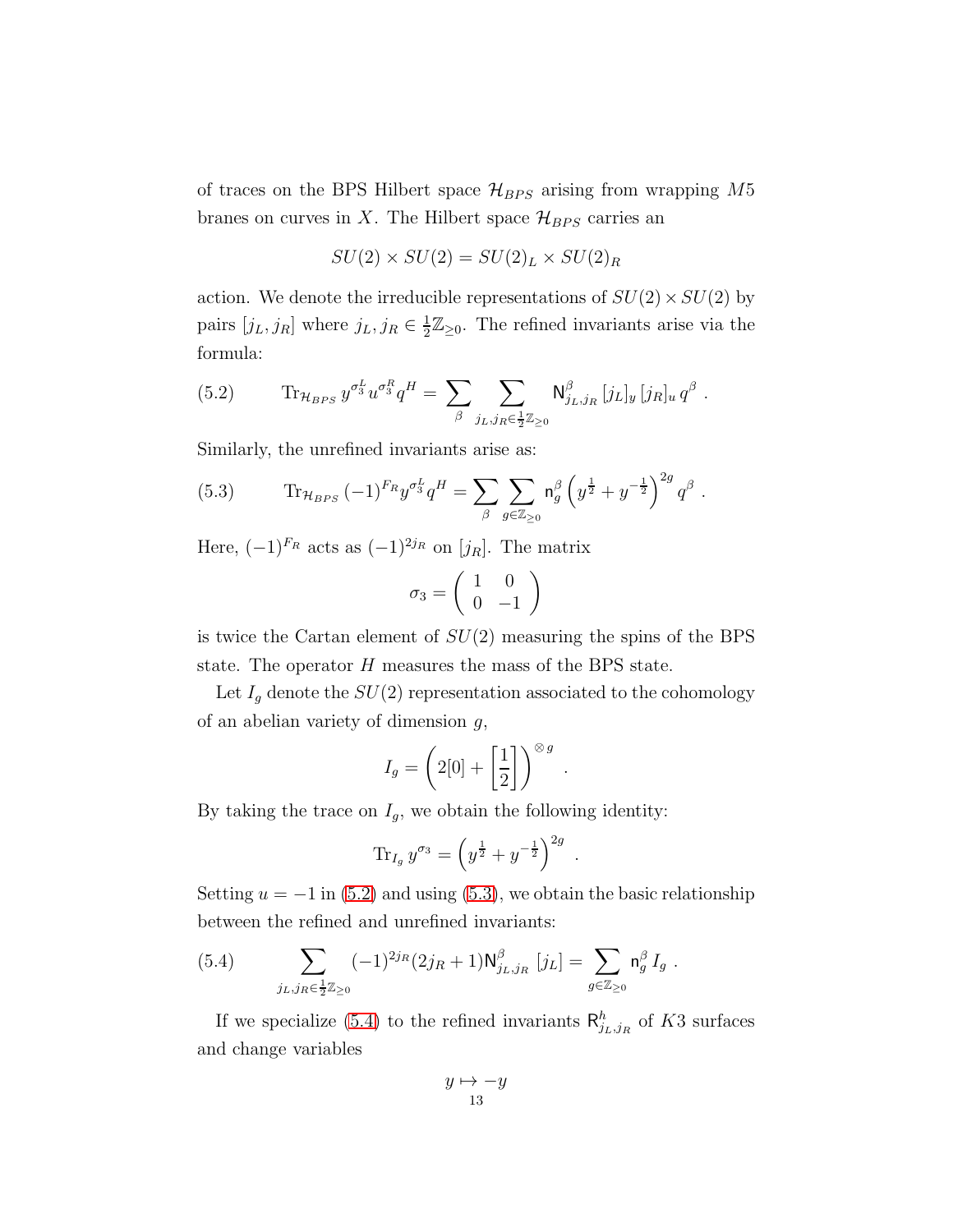in [\(5.1\)](#page-10-2), we obtain

$$
\sum_{j_L,j_R \in \frac{1}{2}\mathbb{Z}_{\geq 0}} (2j_R + 1) \mathsf{R}^h_{j_L,j_R} [j_L]_y = \sum_{g \in \mathbb{Z}_{\geq 0}} (-1)^g \mathsf{r}^h_g \left( y^{\frac{1}{2}} - y^{-\frac{1}{2}} \right)^{2g}
$$

and recover the KKV formula for the BPS counts  $r_g^h$  of K3 surfaces from  $(5.1)$ ,

$$
\sum_{h=0}^{\infty} \sum_{g\geq 0} (-1)^g r_g^h \left( y^{\frac{1}{2}} - y^{-\frac{1}{2}} \right)^{2g} q^h = \frac{1}{\prod_{n=1}^{\infty} \frac{1}{(1 - y^{-1}q^n)(1 - yq^n)(1 - q^n)^{20}(1 - y^{-1}q^n)(1 - yq^n)}},
$$

in accordance with [\[25,](#page-45-4) [31\]](#page-45-2).

|               | $h=0$ |      |       |        |         |
|---------------|-------|------|-------|--------|---------|
| $= 0$         |       | 24   | 324   | 3200   | 25650   |
|               |       | $-2$ | $-54$ | $-800$ | $-8550$ |
| $\mathcal{D}$ |       |      |       | 88     | 1401    |
| 3             |       |      |       |        | $-126$  |
|               |       |      |       |        |         |

TABLE 2. All nonvanishing  $r_g^h$  for  $h \leq 4$  for K3 surfaces

5.3. Mathieu moonshine. The important conceptual difference between the invariants  $\mathsf{N}_i^{\beta}$  $j_{L,jR}^{\beta}$  and  $\mathsf{n}_{g}^{\beta}$  is that the former are actual BPS degeneracies. Hence, we expect  $\mathsf{N}_i^{\beta}$  $\sum_{j_L,j_R}^{\rho}$  to always be nonnegative. Moreover, if there is a symmetry acting on the Hilbert space which commutes with  $H$  and the spin operators, the multiplicities must fall in representations of the symmetry group. For  $E_n$  del Pezzo surfaces, the invariants  $\mathsf{N}_i^{\beta}$  $j_{rj_R}$  were observed in [\[15\]](#page-45-14) to fall naturally in representations of  $E_n$ . The Weyl group of  $E_n$  acts on the geometry by Lefshetz monodromy.

Greg Moore pointed out to us at *String Math 2014* during the presen-tation [\[19\]](#page-45-15) that the number  $R_{0,0}^2 = 231$  is the dimension of an irreducible representation of the Matthieu group  $M_{24}$ , a sporadic group of order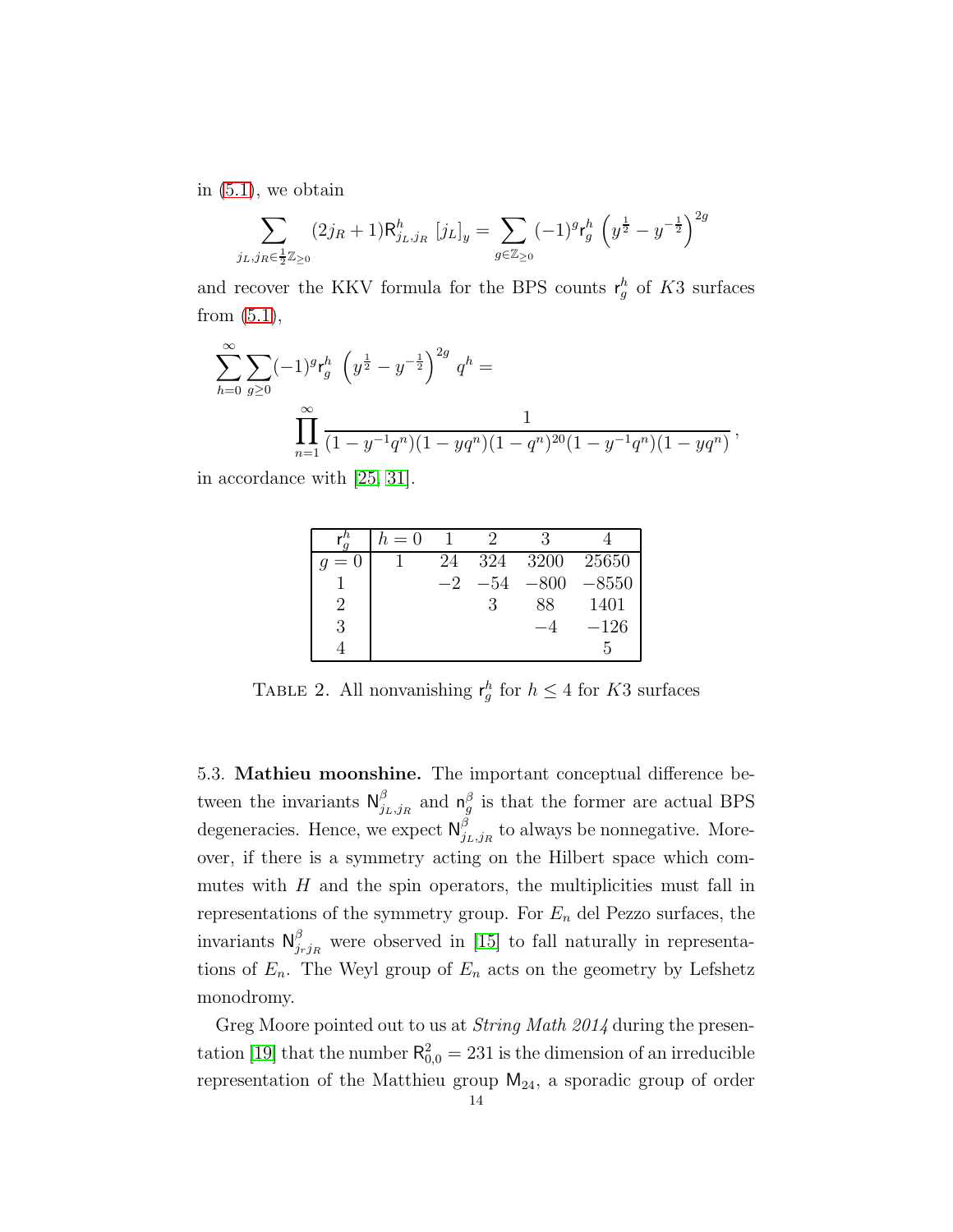244823040, which is conjecturally [\[11\]](#page-45-16) related to the elliptic genus of the K3 surface. The dimensions of the 26 irreducible representations of the group  $M_{24}$  are

> 1, 23, 45, 231, 252, 253, 483, 770, 990, 1035, 1265, 1771, 2024, 2277, 3312, 3520, 5313, 5544, 5796, 10395 ,

where the representations of dimension 45, 231, 770, 990, 1035 come in complex conjugated pairs. There is an extra real representation of dimension 1035.

We have checked all the values taken by refined invariants  $\mathsf{R}^h_{j_L,j_R}$  in Table 1, except for the values 20 (and  $21 = 20 + 1$ ), are expressible in a simple way in terms of the dimensions of the irreducible representations of  $M_{24}$ . Beside the dimensions which occur directly, we have:

$$
R_{0,0}^3 = 1981 = 2 \cdot 990 + 1
$$
  
\n $R_{1,1}^4 = 2233 = 2 \cdot 990 + 253$   
\n $R_{1,1}^5 = 2254 = 1771 + 483$   
\n $R_{2,3}^6 = 2255 = 1265 + 990$ .  
\n $R_{3,3}^5 = 2255 = 1265 + 990$ .

Since the dimensions of the representations of  $M_{24}$  are small, the significance is somewhat limited. The decompositions with a minimal numbers of summands given above are not always unique. For example,

 $R_{\frac{3}{2},\frac{3}{2}}^6 = 2024 + 231$  and  $R_{0,0}^4 = 10395 + 3520 + 23$ .

Nevertheless, the action of the Matthieu group is  $expected^{10}$  $expected^{10}$  $expected^{10}$  in the string compactification on  $K3 \times T^2$  and the refined spacetime BPS spectrum is a natural place to see its action.

## 6. Conjecture C

<span id="page-14-0"></span>Our motivic convention is the following.<sup>[11](#page-14-2)</sup> If the moduli space of stable pairs  $P$  is a nonsingular variety of complex dimension  $d$ , then

<span id="page-14-1"></span> $10$ See [\[5,](#page-44-4) [12\]](#page-45-17) for related constructions and [\[6\]](#page-44-5) for subsequent developments.

<span id="page-14-2"></span> $11$ Our conventions here distribute the signs in a slightly different manner than the conventions of [\[7\]](#page-44-3), but there is no essential difference.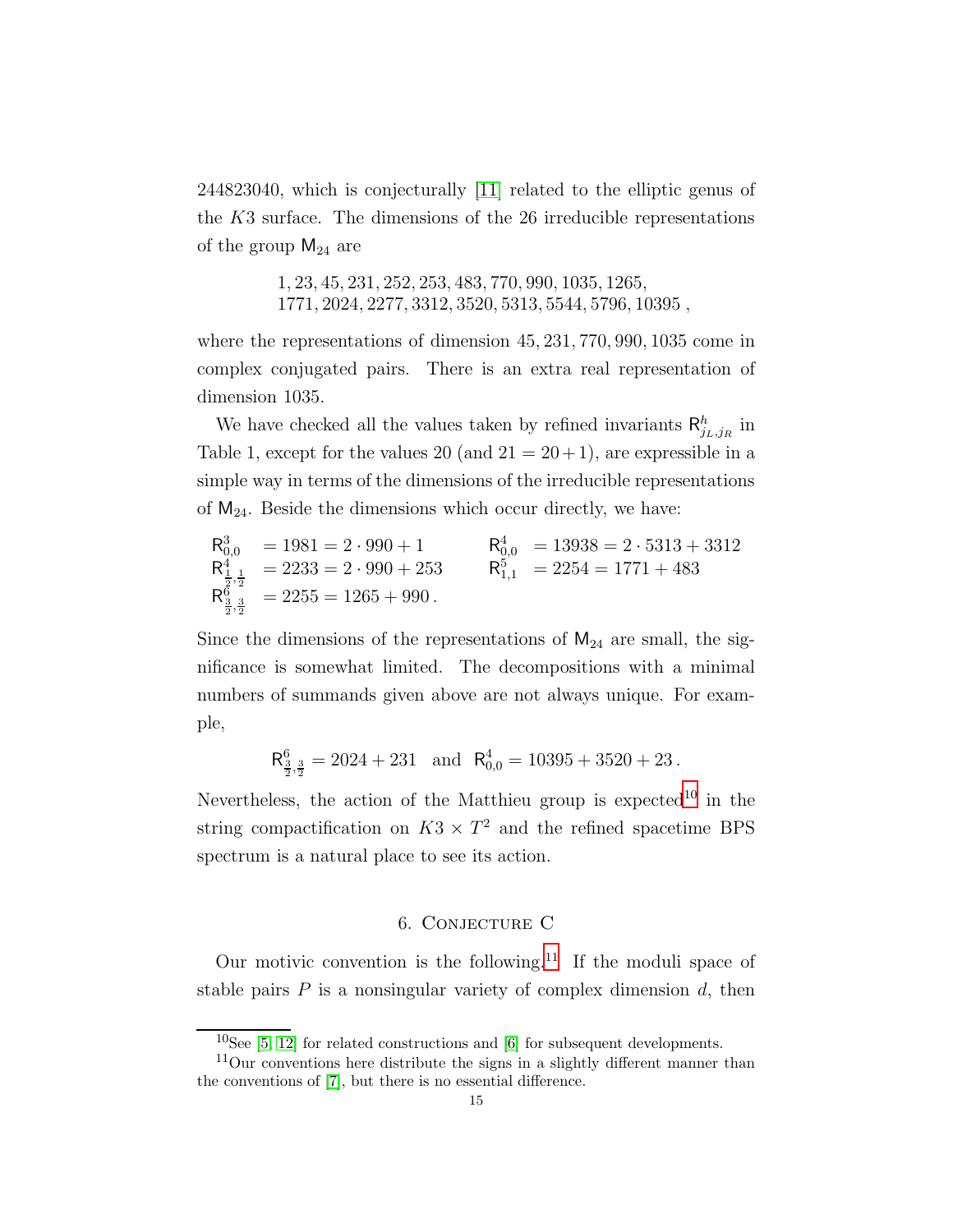the associated motivic invariant is defined<sup>[12](#page-15-0)</sup> to be

$$
\mathsf{L}^{-\frac{d}{2}}[P] \ \in \ \mathsf{K}_{\mathrm{var}}^{\widehat{\mu}}[\mathsf{L}^{-1}]\ .
$$

Here,  $[P]$  is the usual element associated to P in the Grothendieck ring of varieties. When considering the virtual Poincaré polynomial,

$$
\widetilde{\mathsf{H}}:\mathsf{K}_{\mathrm{var}}^{\widehat{\mu}}(\mathsf{L}^{-1})\to \mathbb{Z}[u,u^{-1}],
$$

we map  $L^{\pm \frac{1}{2}} \mapsto u^{\pm 1}$ . We define  $H(P)$  to be the virtual Poincaré polynomial of  $\mathsf{L}^{-\frac{d}{2}}[P].$ 

Let  $\alpha \in Pic(S)$  be a positive irreducible class of norm square

$$
\langle \alpha, \alpha \rangle = 2h - 2 \, .
$$

Then  $P_n(S, h)$  is nonsingular of dimension  $2h - 1 + n$ . Hence, the relation

$$
\mathsf{H}(P_n(S,h)) = u^{-2h+1-n} \widetilde{\mathsf{H}}(P_n(S,h))
$$

of Section [4](#page-8-0) is consistent with our motivic conventions.

An elementary verification based upon the interpretation of the Kawai-Yoshioka calculation in Section [4](#page-8-0) and the definition of the refined in-variants in Section [5](#page-10-0) yields the following identity: the  $v^{\alpha}$  coefficient of the product

<span id="page-15-1"></span>(6.1) 
$$
\prod_{j_L, j_R, m_L, m_R, m, j} \left(1 + u^{-m+1+2j-2m_R} y^{m-2m_L} v^{\alpha}\right)^{(-1)^{2(j_L+j_R)} \mathsf{R}^h_{j_L, j_R}}
$$

exactly equals

<span id="page-15-2"></span>(6.2) 
$$
\sum_{n=1-h}^{\infty} \mathsf{H}(P_n(S,h)) y^n .
$$

The product  $\prod_{j_L,j_R,m_L,m_R,m,j}$  in [\(6.1\)](#page-15-1) signifies

<span id="page-15-3"></span>(6.3) 
$$
\prod_{j_L \in \frac{1}{2}\mathbb{Z}_{\geq 0}} \prod_{j_L \in \frac{1}{2}\mathbb{Z}_{\geq 0}} \prod_{m_L = -j_L}^{j_L} \prod_{m_R = -j_R}^{j_R} \prod_{m=1}^{\infty} \prod_{j=0}^{m-1}
$$

where  $m<sub>L</sub>$  and  $m<sub>R</sub>$  increase by steps of 1.

<span id="page-15-0"></span> $12$ The motivic invariant of P may depend on a choice of orientation. We have made an implicit choice here as explained in Section  $(7.1)$  – the only choice possible if  $Pic(P)$  has no 2-torsion.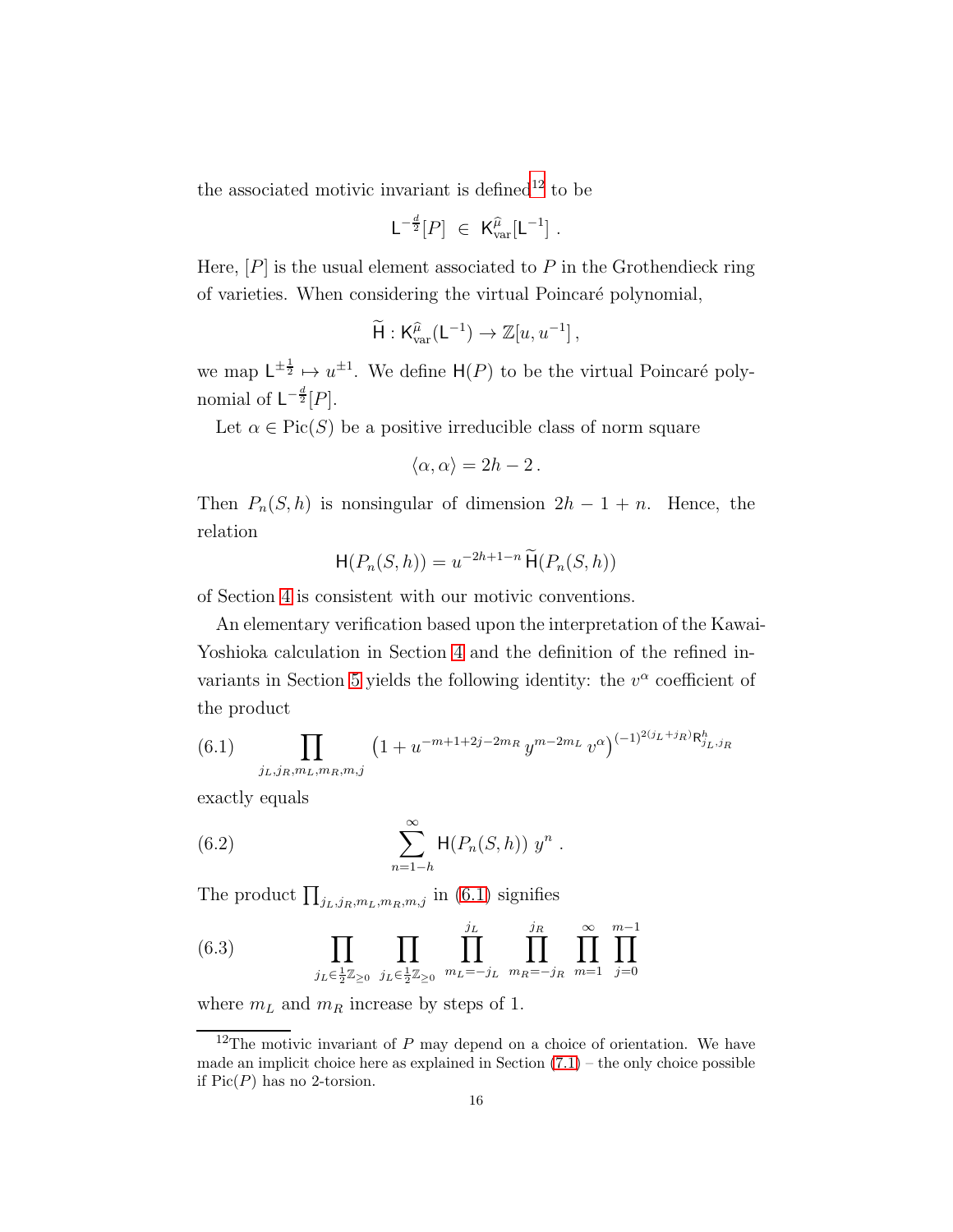The product [\(6.1\)](#page-15-1) occurs in the definition of the refined invariants [\[7,](#page-44-3) Equation  $(8.1)$ ]. The equality of  $(6.1)$  and  $(6.2)$  is a geometric constraint verified by definition [\(5.1\)](#page-10-2). In fact, definition [\(5.1\)](#page-10-2) is uniquely determined by the above constraint.

To state our last conjecture, let  $\alpha \in Pic(S)$  be a positive, primitive class of norm square

$$
\langle \alpha, \alpha \rangle = 2h - 2 \, .
$$

We will consider the motivic partition function for classes which are multiples of  $\alpha$ ,

$$
\mathsf{Z}_h = \exp\left(\sum_{k=1}^{\infty} \sum_{n \in \mathbb{Z}} \mathsf{H}_{n,k\alpha} \, y^n v^{k\alpha}\right) \; .
$$

For fixed k, the motivic invariant  $H_{n,k\alpha}$  vanishes for sufficiently negative n. Assuming Conjectures A and B, we rewrite the partition function as

$$
\mathsf{Z}_h = \exp\left(\sum_{k=1}^{\infty} \sum_{n \in \mathbb{Z}} \mathsf{H}_{n,k,h[k]} y^n v^k\right)
$$

where we define

$$
2h[k] - 2 = \langle k\alpha, k\alpha \rangle = k^2(2h - 2), \quad h[k] = k^2(h - 1) + 1.
$$

The variable  $v^{\alpha}$  has now been replaced by just v.

Conjecture C. For all h, the partition function

$$
\mathsf{Z}_h = \exp\left(\sum_{k=1}^{\infty} \sum_{n \in \mathbb{Z}} \mathsf{H}_{n,k,h[k]} y^n v^k\right)
$$

equals the product

$$
\prod_{k=1}^{\infty} \prod_{j_L, j_R, m_L, m_R, m, j} \left( 1 + u^{-m+1+2j-2m_R} y^{m-2m_L} v^k \right)^{(-1)^{2(j_L+j_R)} \mathsf{R}_{j_L, j_R}^{h[k]} }.
$$

The product  $\prod_{j_L,j_R,m_L,m_R,m,j}$  appearing in Conjecture C is just as before [\(6.3\)](#page-15-3). Conjecture C determines every  $H_{n,k,h[k]}$  in terms of the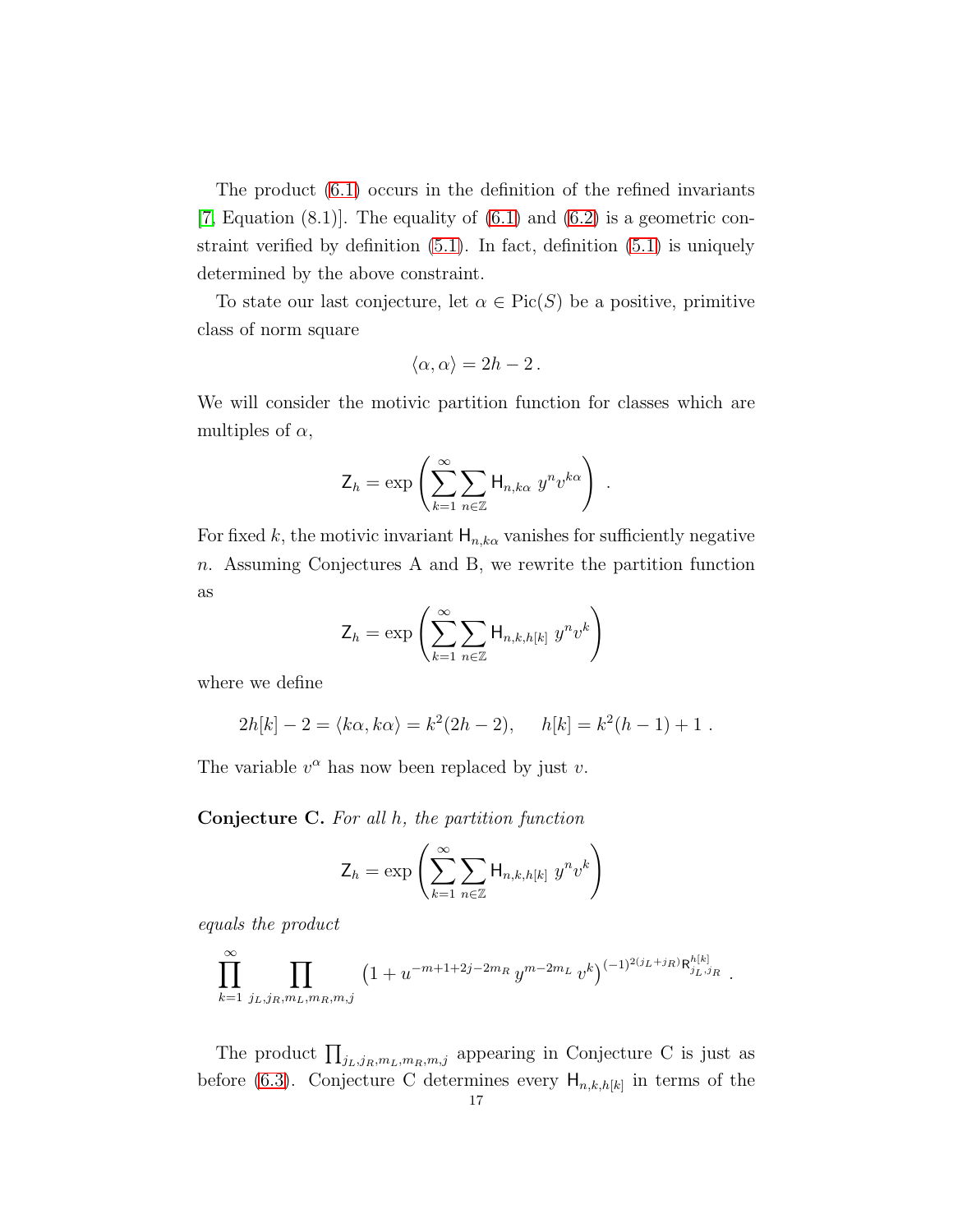refined Gopakumar-Vafa invariants obtained from primitive class geometry. Such a relation may be viewed as a divisibility invariance property.

If we substitute  $u = -1$  in  $H_{n,k\alpha}$ , we recover the stable pairs invariants  $R_{n,k\alpha}$  defined in [\[31\]](#page-45-2) for K3 surfaces. An unwinding of the definitions then shows Conjecture C implies the KKV conjecture (proven in [\[31\]](#page-45-2)) for stable pairs invariants in all classes.

### 7. First predictions

<span id="page-17-1"></span><span id="page-17-0"></span>7.1. Virtual motives. Before presenting examples, we quickly review the theory of virtual motives following [\[4,](#page-44-2) [16\]](#page-45-18).

Joyce and collaborators introduce the notion of an *oriented d-critical* locus as a framework for defining motivic invariants within classical (non-derived) algebraic geometry. Moduli spaces of stable pairs carry such a structure. We review the aspects which are most relevant for us and refer the reader to [\[16\]](#page-45-18) for the omitted details.

A *d-critical locus* is a variety M which can locally be realized as  $Crit(f)$  for a holomorphic f on a smooth space U (a critical chart), with a weak notion of compatibility among the critical charts. The compatibility is strong enough however to define a virtual canonical bundle

<span id="page-17-2"></span>
$$
K_M^{\text{vir}} \in \text{Pic}(M^{\text{red}}).
$$

Given a critical chart  $(U, f)$ , there is a canonical isomorphism

(7.1) 
$$
K_M^{\text{vir}}|_{\text{Crit}(f)} \simeq K_U^{\otimes 2}|_{\text{Crit}(f)}.
$$

An orientation is a choice of square root of the virtual canonical bundle

$$
(K_M^{\text{vir}})^{1/2} \in \text{Pic}(M^{\text{red}}).
$$

From the data of a oriented *d*-critical locus, a virtual motive  $[M]^{vir}$ can be defined. There are two ingredients:

- The motivic vanishing cycle of Denef and Loeser [\[8\]](#page-45-19),
- A principal  $\mathbb{Z}_2$  bundle determined by the choice of orientation.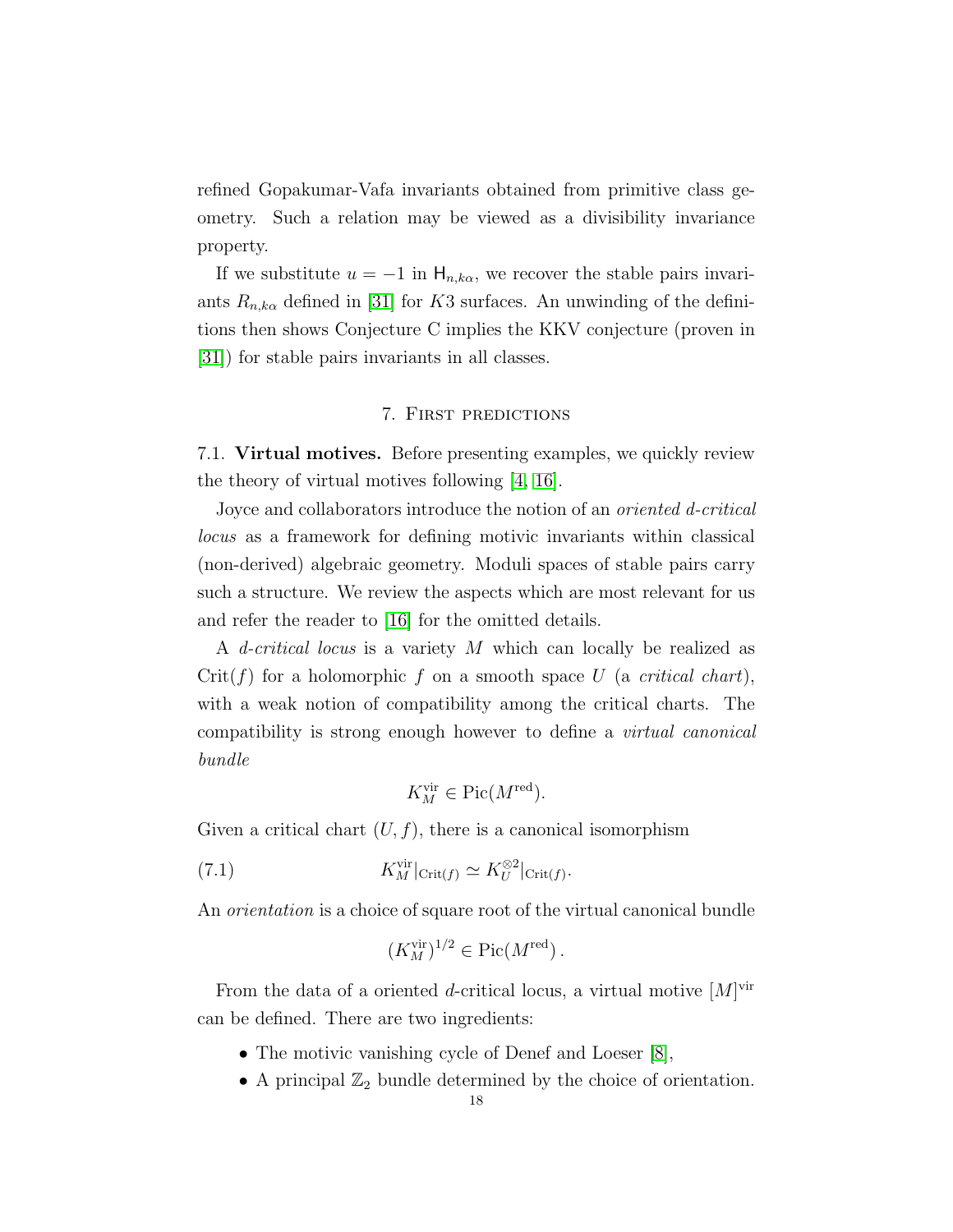A local virtual motive can be associated to the motivic vanishing cycle. After a motivic twist by the principal  $\mathbb{Z}_2$  bundle, Joyce and collaborators [\[16\]](#page-45-18) show the local motives glue together.

We review the motivic vanishing cycle following [\[8\]](#page-45-19). For our examples, we will only require the case where  $f$  is of the form

$$
f = \prod_{i=1}^n z_i^{n_i}.
$$

Here  $(z_1, \ldots, z_n)$  are coordinates in a neighborhood U of the origin in  $\mathbb{C}^n$ . Put  $U_0 = f^{-1}(0)$ .

For an index set  $I \subset \{1, \ldots, n\}$  define  $E_I$  by the equations  $z_i = 0$ for all  $i \in I$ , and define

$$
E_I^\circ = E_I - \cup_{j \notin I} E_j.
$$

Let  $m_I = \gcd\{n_i \mid i \in I\}$  and define  $E_I \to E_I^{\circ}$  by

$$
\widetilde{E}_I = \left\{ (z, w) \in E_I^{\circ} \times \mathbb{C} \mid w^{m_I} = \prod_{j \notin I} z_j^{n_j} \right\}
$$

with a natural projection to  $E_I^{\circ}$ .

The group  $\mu_{m_I}$  of roots of unity acts on  $E_I$  by its action on w. In fact,  $E_I$  is a Galois  $\mu_{m_I}$ -cover of  $E_I^{\circ}$ . Denoting the action by  $\rho_I$ , we obtain an element  $[\widetilde{E}_I, \rho_I]$  in the ring of equivariant motives over U. The motivic nearby cycle of f is

(7.2) 
$$
\operatorname{MF}_{U,f}^{\text{mot}} = \sum_{I \neq \emptyset} (1 - \mathsf{L})^{|I|-1} [\widetilde{E}_I, \rho_I],
$$

where  $\mathsf{L} = [\mathbb{A}^1]$  as before.

The *motivic vanishing cycle* of f is

<span id="page-18-0"></span>
$$
\mathrm{MF}_{U,f}^{\mathrm{mot},\phi} = \mathsf{L}^{-\dim U/2} \left( [U_0] - \mathrm{MF}_{U,f}^{\mathrm{mot}} \right)
$$

We only need the motivic vanishing cycle in three special cases:

 $\bullet$   $f = 0$ •  $f = z_1^2 z_2^2$ •  $f = z_1^2 z_2$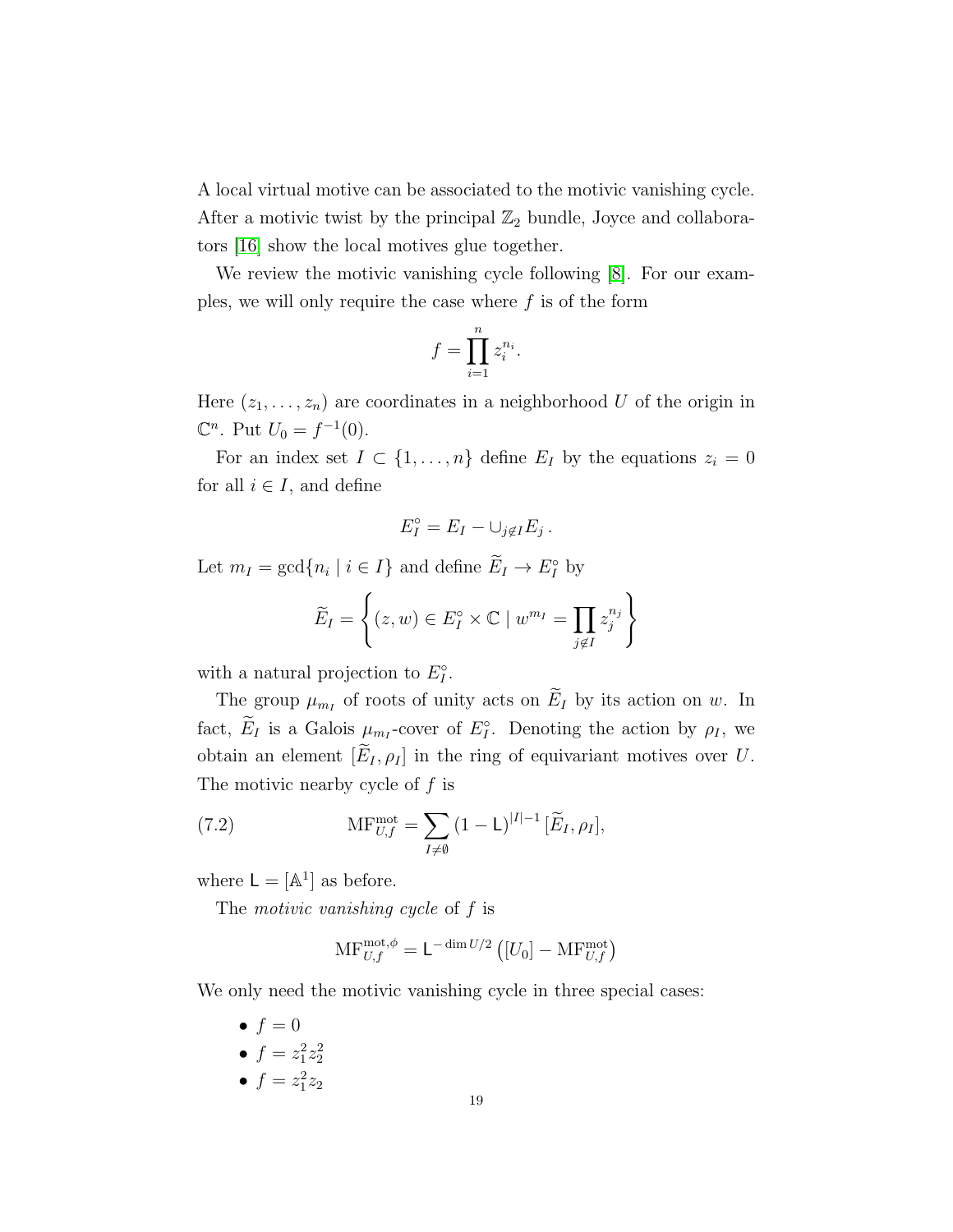In case  $f = 0$ , we have  $X = U_0 = U$  is nonsingular, MF $_{U,f}^{\text{mot}}$  is empty, and so the motivic vanishing cycle is  $\mathsf{L}^{-\dim U/2}[U]$ . Here, we match the conventions of Section [6.](#page-14-0)

In case  $f = z_1^2 z_2^2$ , for every nonempty  $I \subset \{1, 2\}$ , we have  $m_I = 2$ and  $E_I$  is a disconnected double cover of  $E_I^{\circ}$ . So each summand in the motivic nearby cycle [\(7.2\)](#page-18-0) is the product of the respective  $E_I^{\circ}$  with the absolute equivariant motive

$$
[\mu_2,\rho]
$$

where  $\rho$  denotes the action of  $\mu_2$  on itself. We therefore obtain

$$
\mathrm{MF}_{U,f}^{\mathrm{mot}} = [\mu_2, \rho] ([E_1^{\circ}] + [E_2^{\circ}] + (1 - \mathsf{L}) [E_{12}^{\circ}]).
$$

Using [\(2.2\)](#page-6-1), we find the following expression:

$$
\mathrm{MF}_{U,f}^{\text{mot},\phi} = \mathsf{L}^{-\dim U/2} \left( \mathsf{L}^{1/2} \left( [E_1^{\circ}] + [E_2^{\circ}] \right) + \left( 1 - \left( 1 - \mathsf{L}^{1/2} \right) \left( 1 - \mathsf{L} \right) \right) E_{12}^{\circ} \right)
$$

which simplifies to

(7.3) 
$$
L^{-\dim M/2} \left( [M] + [E_{12}^{\circ}] \left( L^{1/2} - L \right) \right) .
$$

In case  $f = z_1^2 z_2$ , we have  $m_1 = 2$  and  $m_I = 1$  otherwise. Thus,

<span id="page-19-1"></span><span id="page-19-0"></span>
$$
\text{MF}_{U,f}^{\text{mot}} = [\widetilde{E}_1, \rho_1] + [E_2^{\circ}] + (1 - \mathsf{L}) [E_{12}^{\circ}]
$$

and

(7.4) 
$$
\mathrm{MF}_{U,f}^{\mathrm{mot},\phi} = \mathsf{L}^{-\dim U/2} \left( [E_1^{\circ}] - [\widetilde{E}_1, \rho_1] + \mathsf{L}[E_{12}^{\circ}]. \right)
$$

As expected,  $E_2^{\circ}$  has cancelled out  $(E_2^{\circ}$  is not part of Crit $(f)$ ).

The principal  $\mathbb{Z}_2$  bundle associated with a choice of orientation is given by the local isomorphisms

$$
\left(K_M^{\text{vir}}\right)^{1/2}|_{\text{Crit}(f)} \simeq K_U|_{\text{Crit}(f)}
$$

which are square roots of the canonical isomorphism  $(7.1)$ .

In the case  $f = 0$  or  $f = z_1^2 z_2^2$ , the principal bundle  $\mathbb{Z}_2$  bundle is trivial in a punctured neighborhood of each  $E_I^{\circ}$ , essentially since there is no ramification in the Galois  $\mu_2$  covers described above. As we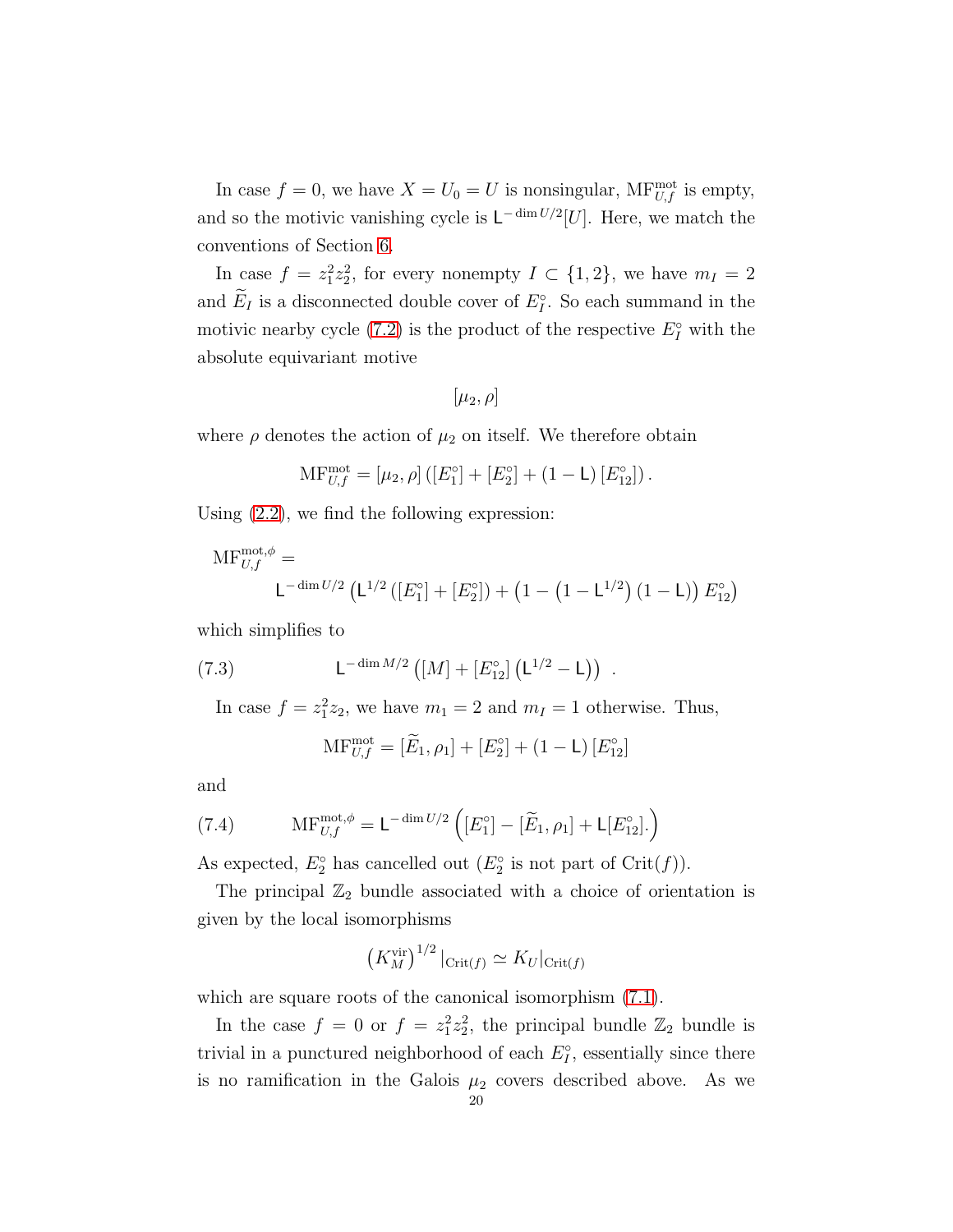shall see, the principal  $\mathbb{Z}_2$  bundle plays an important role in the case  $f = z_1^2 z_2.$ 

Next we globalize the  $f = 0$  geometry. Suppose M is nonsingular. As a d-critical locus, M can be described by a single critical chart  $(M, 0)$ , so

$$
K_M^{\mathrm{vir}} \cong K_M^{\otimes 2}
$$
 .

For the natural choice of orientation  $K_M$ , we have

$$
[M]^\text{vir} = \mathsf{L}^{-\dim M/2}[M],
$$

If there is no 2-torsion in  $Pic(M)$ , then  $K_M$  is the only possible orientation, as will be the case in our example.

In a second geometry which will arise,  $M^{\text{red}}$  is a union of two nonsingular components  $E_1, E_2$  meeting transversally along a nonsingular irreducible divisor  $E_{12}$ . In such case, M must be nonreduced. We will also have  $E_1 - E_2$  and  $E_2 - E_1$  nonsingular, so nilpotents can occur only along  $E_{12}$ . We *assume* the simplest possible scheme structure compatible with the situation:  $(z_1^2 z_2, z_1 z_2^2)$  in the neighborhood of any point of any  $E_{ij}$ , where  $z_1 = 0$  and  $z_2 = 0$  are local equations for  $E_1$  and  $E_2$ respectively. In other words, we take

$$
f=z_1^2z_2^2\\
$$

as the superpotential.

Consider the natural isomorphism

$$
K_M^{\mathrm{vir}}|_{E_1^{\circ}} \cong K_{E_1^{\circ}}^{\otimes 2}
$$

These bundles extend to respective line bundles  $K_M^{\text{vir}}|_{E_1}$  and  $K_{E_1}^{\otimes 2}$  on  $E_1$ . Direct computation shows the isomorphism vanishes to order 2 along  $E_{12}$ . So

$$
K_M^{\text{vir}}|_{E_1} \cong K_{E_1}^{\otimes 2}(-2E_{12},)
$$

with the analogous identification on  $E_2$ .

So there is again a natural orientation  $(K_M^{\text{vir}})^{1/2}$  determined by

$$
(K_M^{\text{vir}})^{1/2} |_{E_i} \cong K_{E_i} (-E_{12})
$$
  
21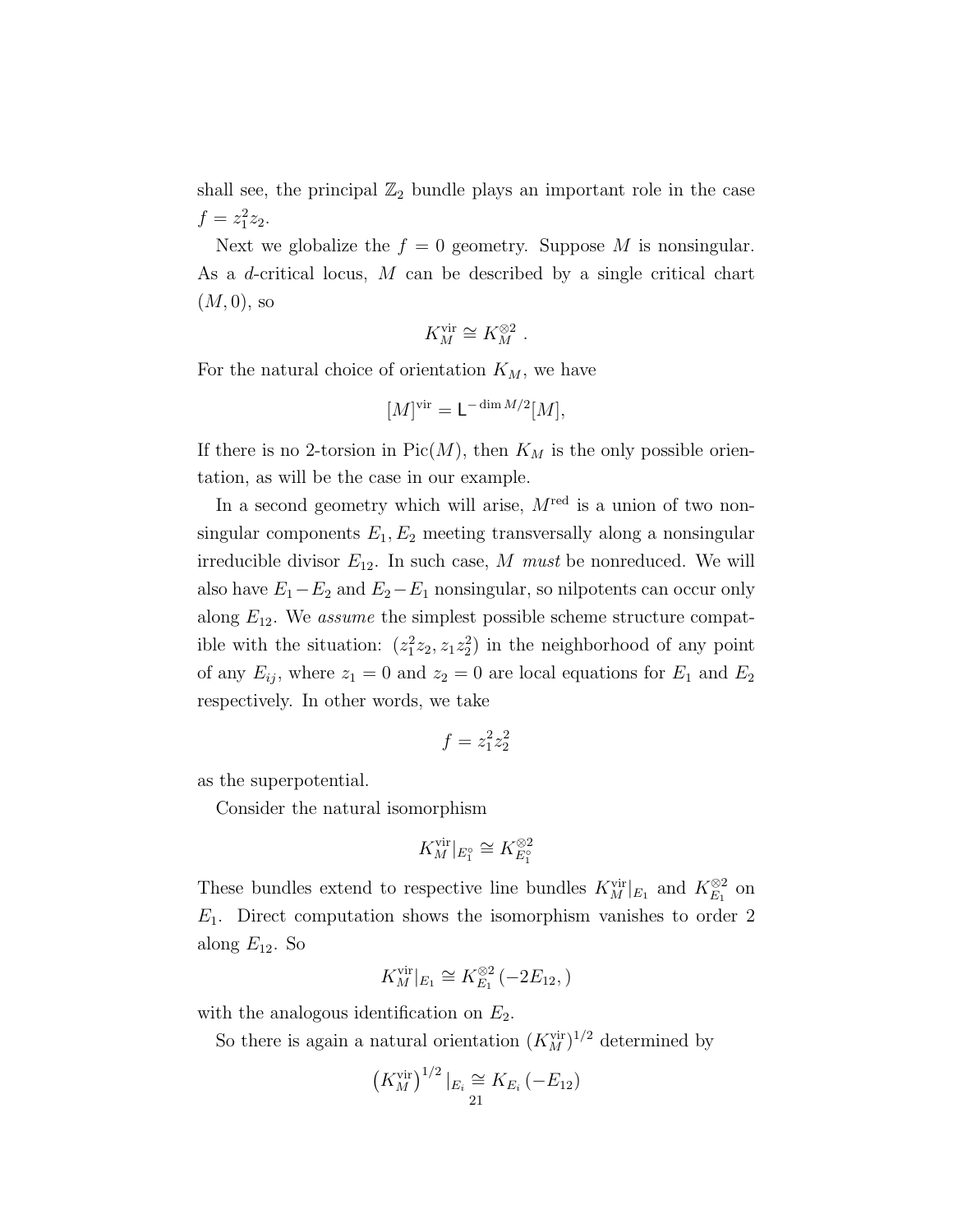for  $i = 1, 2$ . If in addition there is no 2-torsion in Pic( $E_1$ ) or Pic( $E_2$ ), then the orientation is unique. Such uniqueness will occur in our example.

<span id="page-21-1"></span>With the unique orientation, we have a globalization of [\(7.3\)](#page-19-0),

(7.5) 
$$
[M]^{vir} = L^{-\dim M/2} \big( [M] + [E_{12}] \left( L^{1/2} - L \right) \big).
$$

A third geometry will arise:  $M^{\text{red}}$  is irreducible, nonsingular, and contains a nonsingular divisor  $D \subset M$  precisely along which M is nonreduced. We assume the simplest possible scheme structure compatible with the situation,  $(z_1^2, z_1 z_2)$  in the neighborhood of any point of D, where  $z_1 = 0$  is a local equation for  $M^{\text{red}}$  and  $z_1 = z_2 = 0$  are local equations for D. In other words, we take

$$
f=z_1^2z_2
$$

as the superpotential,<sup>[13](#page-21-0)</sup> locally identifying  $E_1$  with  $M^{\text{red}}$  and  $E_{12}$  with D.

Consider the natural isomorphism

$$
K_M^{\mathrm{vir}}|_{M^{\mathrm{red}}-D}\cong K_{M^{\mathrm{red}}-D}^{\otimes 2}
$$

These bundles extend to respective line bundles  $K_M^{\text{vir}}$  and  $K_{M^{\text{red}}}^{\otimes 2}$  on  $M^{\text{red}}$ . Direct computation shows the isomorphism vanishes to order 1 along D. So

(7.6) 
$$
K_M^{\text{vir}} \cong K_{M^{\text{red}}}^{\otimes 2} (-D) .
$$

It is apparent that there is no natural orientation  $(K_M^{\text{vir}})^{1/2}$  in this general situation.

For the moduli space of stable pairs, we know that  $M$  is an oriented d-critical locus by general theory. Hence, we conclude  $D$  must be even:

$$
\mathcal{O}_{M^{\rm red}}(D) \simeq L^{\otimes 2}
$$

<span id="page-21-0"></span><sup>&</sup>lt;sup>13</sup>The superpotential  $z_1^2 z_2$  together with the associated  $\mathbb{Z}_2$ -monodromy was first analyzed in [\[33,](#page-46-2) Example 4.5] to calculate nontrivial refined stable pairs invariants of local  $\mathbb{P}^1$ .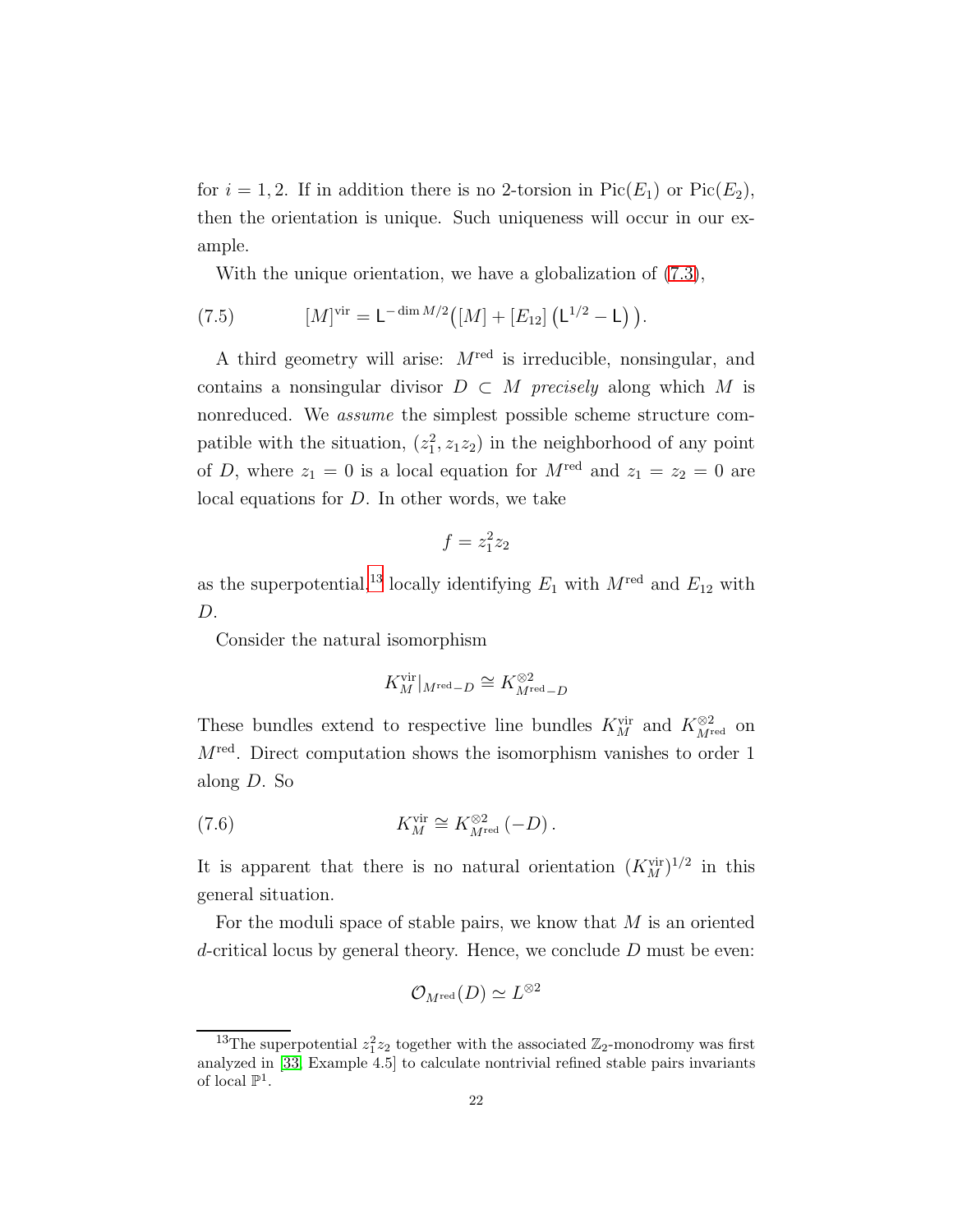for some line bundle  $L$  on  $M^{\text{red}}$ .<sup>[14](#page-22-0)</sup> Then, we have an orientation

$$
\left(K_M^{\text{vir}}\right)^{1/2} = K_{M^{\text{red}}} \otimes L^{-1},
$$

which is the only possibility if  $Pic(M)$  has no 2-torsion.

In the above oriented situation, the principal  $\mathbb{Z}_2$  bundle of square roots of [\(7.1\)](#page-17-2) in a critical chart naturally ramifies when extended to D. Let

$$
\pi : \widetilde{M} \to M
$$

be the double cover of  $M$  branched along  $D$ , with the natural involution  $\iota$  and ramification divisor  $\tilde{D}$ . The principal  $\mathbb{Z}_2$  bundle modifies the local virtual motive  $\mathsf{L}^{-\dim M/2}[M-D]$  of  $M-D$  to<sup>[15](#page-22-1)</sup>

$$
\mathsf{L}^{-(\dim M+1)/2}\left([M-D]-[\widetilde{M}-\widetilde{D},\iota]\right).
$$

Comparison with [\(7.4\)](#page-19-1) shows how to extend the motive globally. The result is

<span id="page-22-2"></span>(7.7) 
$$
\mathsf{L}^{-(\dim M + 1)/2} \left( [M - D] - [\widetilde{M} - \widetilde{D}, \iota] + \mathsf{L}[D] \right)
$$

We now compute the virtual Poincaré polynomial of  $(7.7)$ . To convert a  $\mathbb{Z}_2$ -equivariant motive [V,  $\iota$ ] to a virtual Poincaré polynomial, decompose  $H_c^*(V)$  into its even and odd parts under  $\iota^*$ :

$$
H_{\rm c}^*(V) = H_{\rm c}^+(V) \oplus H_{\rm c}^-(V)
$$

and then take the virtual Poincaré polynomial, which we write as

<span id="page-22-3"></span>
$$
\widetilde{\mathsf{H}}\left(V\right) = \widetilde{\mathsf{H}}_{\mathrm{c}}^+(V) + \widetilde{\mathsf{H}}_{\mathrm{c}}^-(V)
$$

In our conventions the virtual Poincaré polynomial of  $[V, \iota]$  is then

(7.8) 
$$
\widetilde{H}(V,\iota) = \widetilde{H}_c^+(V) - u\widetilde{H}_c^-(V) ,
$$

<span id="page-22-0"></span><sup>14</sup>The same calculation was applied in [\[16,](#page-45-18) Example 2.39] to the situation

$$
(M^{\text{red}}, D) = (\mathbb{P}^1, p)
$$

to show that a certain d-critical locus was not orientable since the class of a point is not even in  $Pic(\mathbb{P}^1)$ .

<span id="page-22-1"></span><sup>&</sup>lt;sup>15</sup>In [\[4\]](#page-44-2), the  $\mathbb{Z}_2$  twists are only defined in a quotient of the equivariant motivic ring. We presume the computation holds in the equivariant motivic ring itself if other approaches to virtual motives are followed [\[23\]](#page-45-9).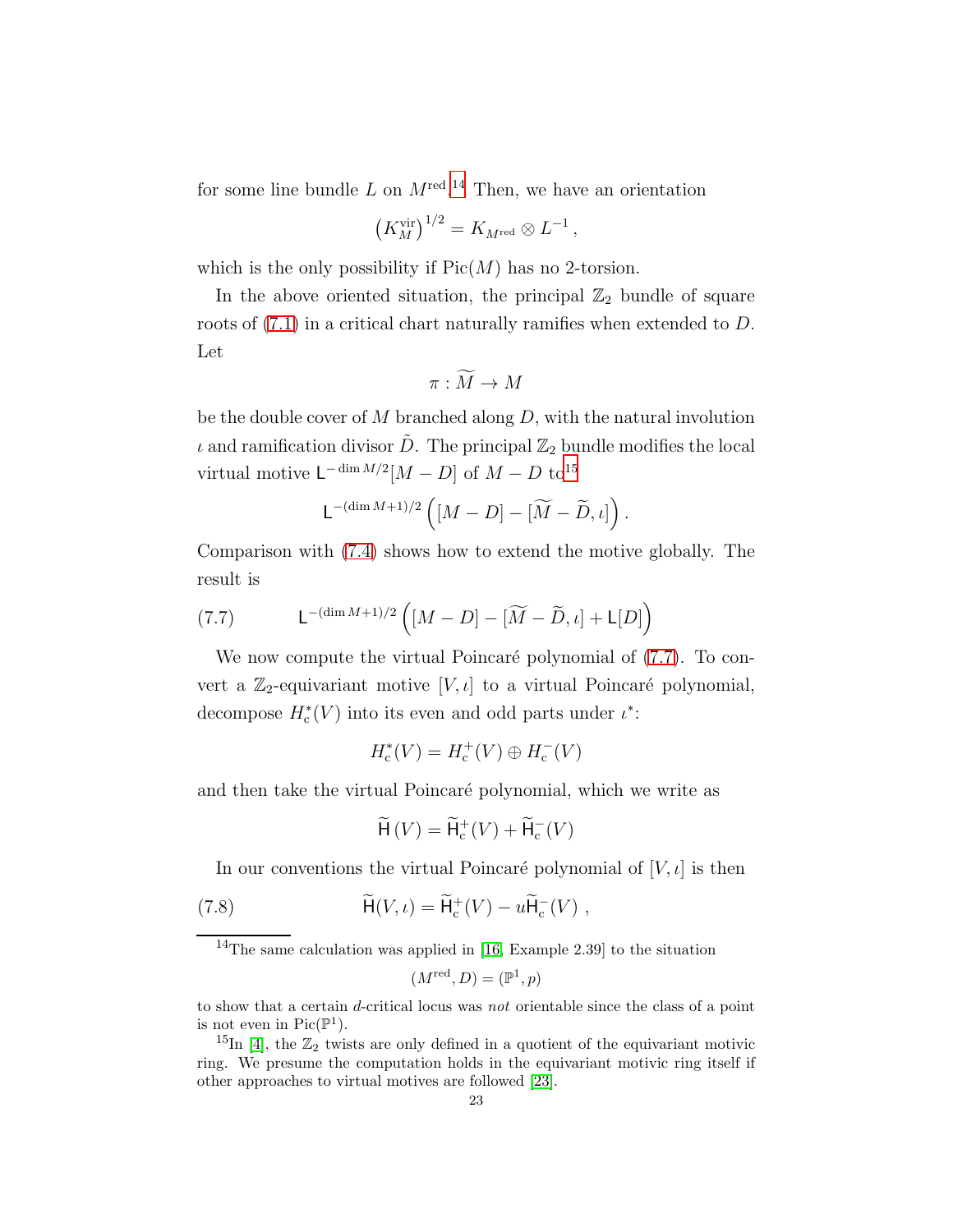see [\[24,](#page-45-8) Corollary 7.2]. The minus sign in [\(7.8\)](#page-22-3) is consistent with the evaluation

<span id="page-23-2"></span>
$$
\widetilde{\mathsf{H}}(\mathsf{L}^{1/2}) = \widetilde{\mathsf{H}}(1 - [\mu_2, \rho]) = u.
$$

Finally, the virtual Poincaré polynomial of  $(7.7)$  is

(7.9) 
$$
u^{-(\dim M+1)}\left(u\widetilde{H}_c^-(\widetilde{M})+u^2\widetilde{H}_c(D)\right).
$$

7.2. Poincaré polynomials. Some elucidation of  $(7.8)$  is in order here. Let  $K_0^{\hat{\mu}}$  $0<sup>\mu</sup>(\text{HS})$  denote the Grothendieck ring of the category of Hodge structures with a  $\hat{\mu}$ -action. There is a Hodge characteristic map [\[24\]](#page-45-8),

$$
\chi_{\rm h}: K^{\widehat{\mu}}_{\rm var} \to K_0^{\widehat{\mu}}(\rm HS)\,,
$$

which can be extended to

(7.10) 
$$
\chi_{\rm h}: K_{\rm var}^{\widehat{\mu}}[{\mathsf L}^{-1}] \to K_0^{\widehat{\mu}}(\rm HS)
$$

since  $\chi_h(L)$  is invertible. We will define a *virtual Poincaré polynomial* map

$$
\mathsf{P}: K_0^{\widehat{\mu}}(\mathrm{HS}) \to \mathsf{Z}[u, u^{-1}]
$$

which then determines a virtual Poincaré polynomial<sup>[16](#page-23-0)</sup> map

$$
\widetilde{\mathsf{H}} = \mathsf{P} \circ \chi_h : K_{\text{var}}^{\widehat{\mu}}[\mathbb{L}^{-1}] \to \mathsf{Z}[u, u^{-1}].
$$

The definition of  $P$  is chosen so that  $\widetilde{H}$  is a ring homomorphism.

For simplicity of exposition, we focus on the special case of  $\mu_2$ equivariant Hodge structures (the only case which appears in the examples considered here) and say a few words about how to extend to the general case.

By [\[24,](#page-45-8) Cor. 7.2], the motivic convolution product in  $K_{\text{var}}^{\hat{\mu}}$  descends to a product in  $K_0^{\hat{\mu}}$  $\hat{\theta}_0^{\hat{\mu}}(HS)$ , denoted \*. Restricting to elements of  $K_0^{\mu_2}(\text{HS})$ , the product is shown to satisfy

<span id="page-23-1"></span>(7.11) 
$$
H * H' =
$$
  
\n $H^+ \otimes (H')^+ + H^+ \otimes (H')^- + H^- \otimes (H')^+ + H^- \otimes (H')^-(-1),$ 

<span id="page-23-0"></span><sup>16</sup>Equivalent definitions have appeared before, see [\[34,](#page-46-3) Appendix A.4] and the references there.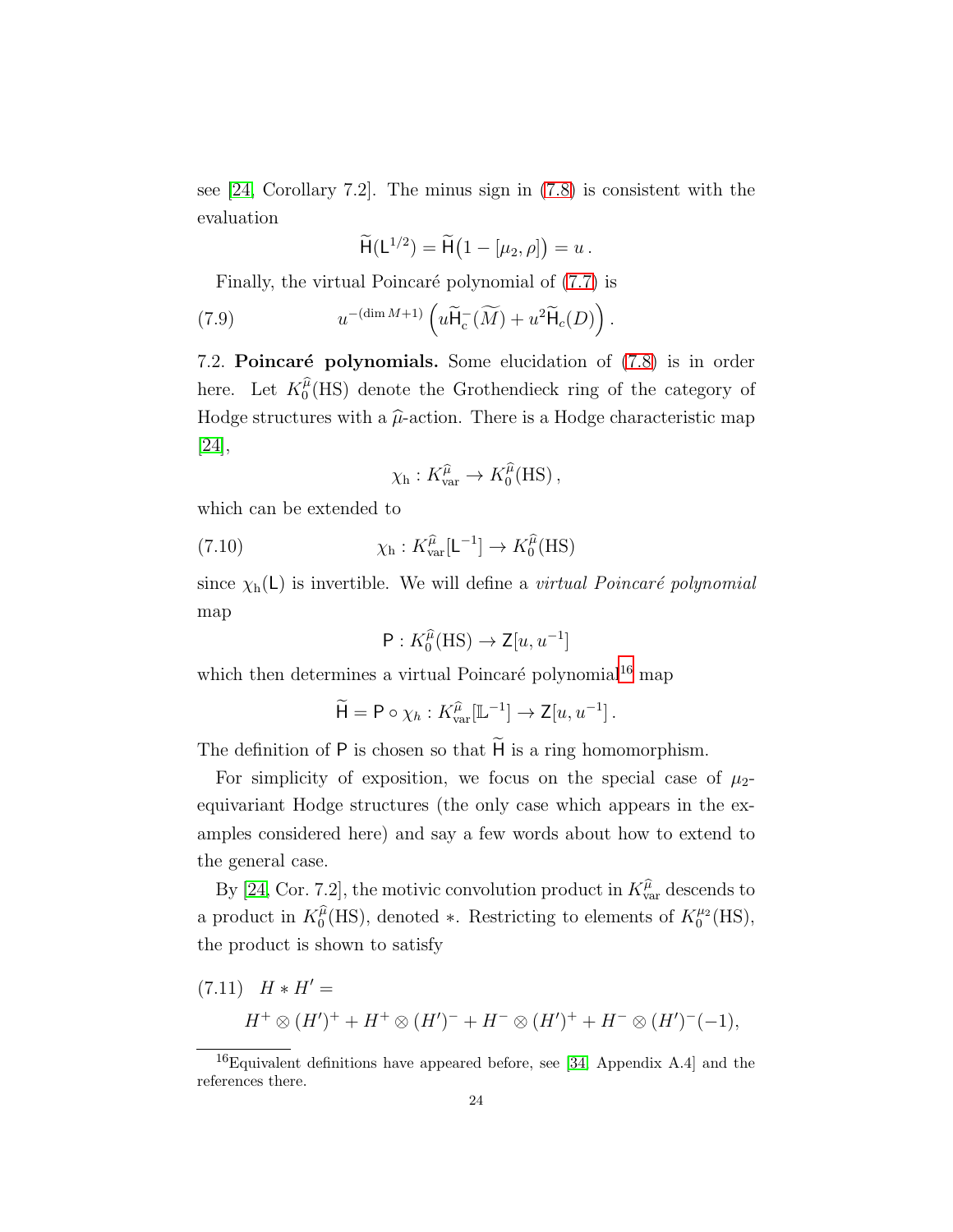where  $H^{\pm}$  are the even and odd parts of the  $\mu_2$ -action on H (and similarly for  $H'$ ).

Forgetting the  $\mu_2$  action, we let  $\mathsf{Q}(H)$  be the Poincaré polynomial of a Hodge structure H. Equation [\(7.8\)](#page-22-3) can be rephrased as defining P to be

$$
P(H) = Q(H^+) - uQ(H^-).
$$

Then  $(7.11)$  implies  $P(H * H')$  is

$$
Q(H^+\otimes (H')^+) - uQ(H^+\otimes (H')^-) - u(H^-\otimes (H')^+) + u^2Q(H^-\otimes (H'))
$$

which equals  $P(H)P(H')$  as desired.

The full result  $[24, \text{Cor. } 7.2]$  extends  $(7.11)$  to a formula for  $*$  valid for any

$$
H,H'\in K_0^{\widehat\mu}(\mathrm{HS})\,,
$$

expressed in terms of characters of  $\hat{\mu}$ . Then P(H) can be defined by  $Q(H)$  for H a trivial representation of  $\hat{\mu}$  and  $-uQ(H)$  if H transforms by a nontrivial character of  $\hat{\mu}$ . The verification of

$$
P(H * H') = P(H)P(H')
$$

in the general case is a bit more involved, relying on the precise form of [\[24,](#page-45-8) Cor. 7.2] and of the computation of the characters of the cohomology of the Fermat curves used in the definition of motivic convolution [\[32\]](#page-46-4). The result from [\[32\]](#page-46-4) also appears as [\[24,](#page-45-8) Lemma 7.1].

7.3. Elliptically fibered K3 surfaces. Let  $S$  be an elliptically fibered K3 surface,

$$
\pi: S \to \mathbb{P}^1 ,
$$

with section s and fiber class  $f$ . No singular point of any fiber lies on s. We will compute motivic stable pair invariants in classes

$$
s, f, s + f \in \text{Pic}(S)
$$

with small Euler characteristic following the method of [\[16\]](#page-45-18). For our definition in Section [2,](#page-4-0) we will consider various families

$$
\epsilon: T \to (\Delta, 0)
$$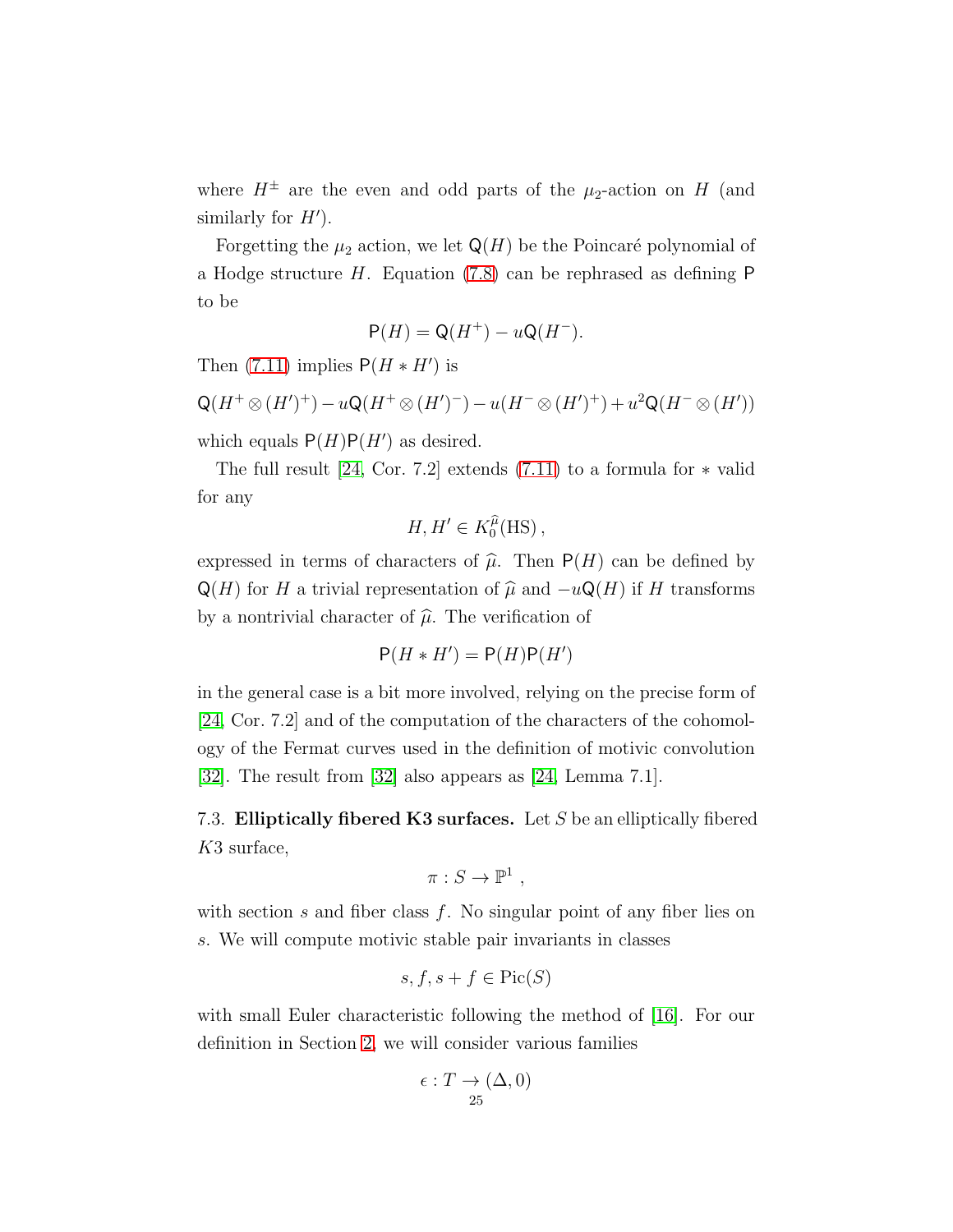depending upon the class.

We start with the fiber class  $f \in Pic(S)$ . If  $(F, \tau)$  is a stable pair of class  $[F] = f$  and  $\chi(F) = 0$ , then  $F = \mathcal{O}_E$  for some fiber E of  $\pi$ . Since the fibers are parametrized by  $\mathbb{P}^1$ ,

$$
P_0(S, f) \simeq \mathbb{P}^1
$$

and

$$
[P_0(S,f)]^{\text{vir}} = \mathsf{L}^{-1/2}[\mathbb{P}^1].
$$

Note  $Pic(\mathbb{P}^1)$  has no torsion, so there is no choice in the motivic invariant.

If  $\chi(F) = 1$ , then the coker( $\tau$ ) of the stable pair  $(F, \tau)$  is a point, and  $P_1(S, f) \cong S$ , so

$$
[P_1(S,f)]^{\text{vir}} = \mathsf{L}^{-1}[S].
$$

Again,  $Pic(S)$  has no torsion, so there is no choice in the motivic invariant.

Next consider the section  $s \in Pic(S)$ . We see  $P_1(S, s)$  is a point and

$$
P_2(S,s) \cong \mathbb{P}^1.
$$

Hence, the coefficient of  $v^s$  in the motivic partition function  $\mathsf{Z}^{\text{mot}}$  is

$$
q+\mathsf{L}^{-1/2}[\mathbb{P}^1]q^2+\ldots\ .
$$

Since  $s, f \in Pic(S)$  are irreducible classes, for any 1-rigid family  $\epsilon$ , the above moduli identifications are valid on T.

The class  $s + f$  is primitive but *not* irreducible. In the Euler characteristic 0 case,

$$
P_0(S, s+f) \cong \mathbb{P}^1
$$

is determined by the location of a fiber of  $\pi$ . Hence,

$$
[P_0(S, s+f)]vir = \mathsf{L}^{-1/2}[\mathbb{P}^1].
$$

Again, T plays no interesting role.

The more interesting geometry occurs in Euler characteristic 1. The moduli space  $P_1(T, s + f)$  has two components,  $E_1$  where the point is on the fiber and  $E_2$  where the point is on  $s$ :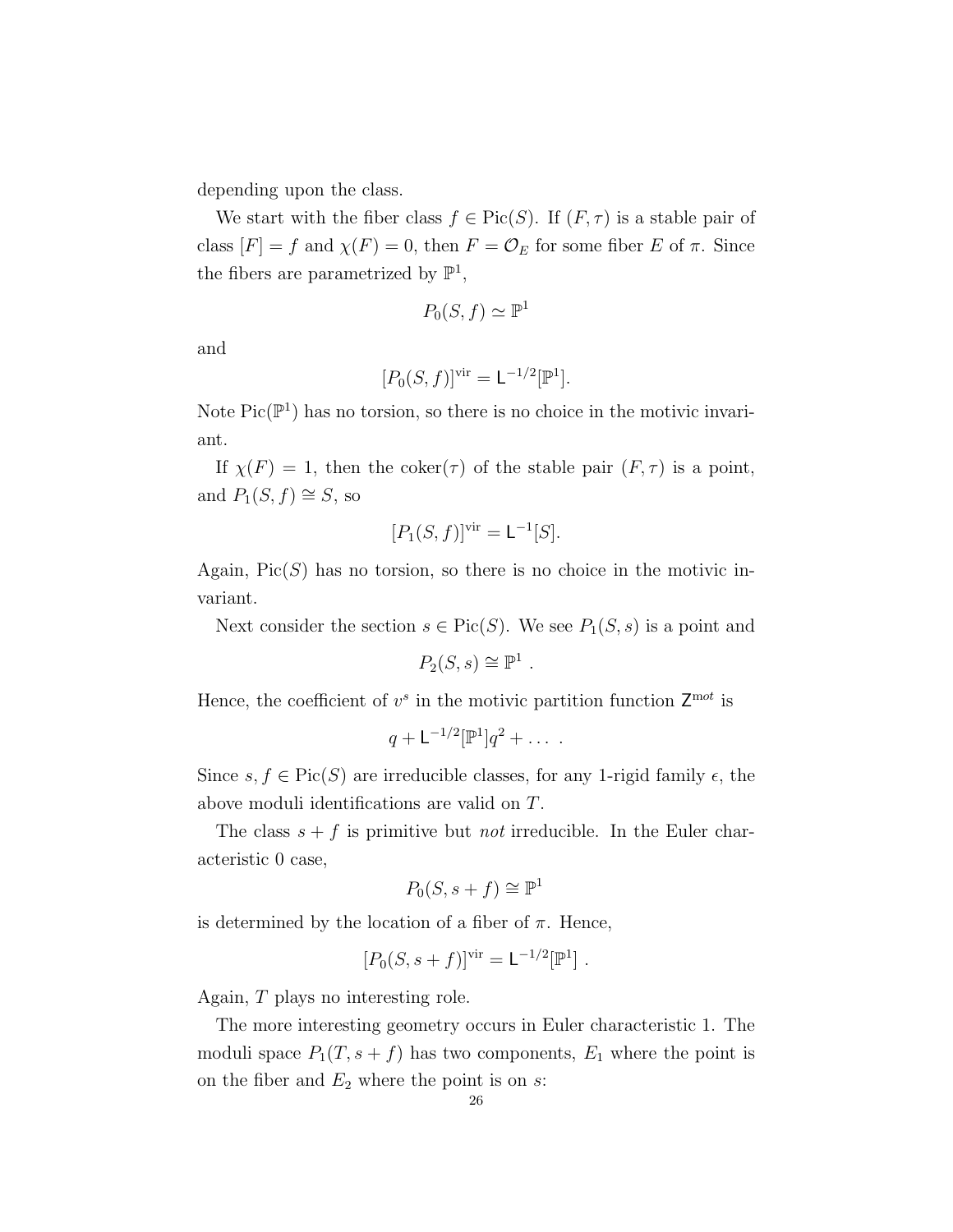- $E_1 \cong S$
- $E_2 \cong \mathbb{P}^1 \times \mathbb{P}^1$

For  $E_2$ , the first  $\mathbb{P}^1$  parametrizes the point of the fiber and the second  $\mathbb{P}^1$  parametrizes the location of the point coker( $\tau$ ) on the section. The two components meet along

$$
E_1 \cap E_2 \cong \mathbb{P}^1
$$

embedded in S as the section s and in  $\mathbb{P}^1 \times \mathbb{P}^1$  as the diagonal.

We assume the local superpotential is the second form discussed in Section [7.1.](#page-17-1) By  $(7.5)$ , we have

$$
[P_1(X, s+f)]^{vir} = L^{-1} ([P_1(X, s+f)] + [\mathbb{P}^1](L^{1/2} - L))
$$

For the classes  $s, f, s + f \in Pic(S)$  to order q, the motivic partition function is

$$
Z^{\text{mot}} = 1 + v^{s} (q + ...)
$$
  
+  $v^{f} (L^{-1/2}[\mathbb{P}^{1}] + qL^{-1}[S] + ...)$   
+  $v^{s+f} (L^{-1/2}[\mathbb{P}^{1}] + qL^{-1}([P_{1}(X, s + f)] + [\mathbb{P}^{1}](L^{1/2} - L)) + ... )$   
+ ...

We now calculate the coefficient of  $v^{s+f}$  in  $\log(Z^{\text{mot}})$ . The  $q^0$  coefficient is simply  $\mathsf{L}^{-1/2}[\mathbb{P}^1]$ . The q coefficient is

$$
L^{-1}([P_1(X, s+f)] + [\mathbb{P}^1] (L^{1/2} - L)) - L^{-1/2}[\mathbb{P}^1]
$$
  
= 
$$
L^{-1}([S] + [\mathbb{P}^1 \times \mathbb{P}^1] - [\mathbb{P}^1] + [\mathbb{P}^1] (L^{1/2} - L)) - L^{-1/2}[\mathbb{P}^1]
$$
  
= 
$$
L^{-1}[S] + L^{-1}[\mathbb{P}^1] ([\mathbb{P}^1] - 1 + L^{1/2} - L) - L^{-1/2}[\mathbb{P}^1].
$$

The last expression is easily simplified to  $\mathsf{L}^{-1}[S]$ . We conclude the  $q^0$  and  $q^1$  coefficients of  $v^{s+f}$  in  $\log(Z^{\text{mot}})$  agree with the  $q^0$  and  $q^1$ coefficients of  $v^f$  in  $\log(Z^{\text{mot}})$ .

The above calculation provides nontrivial evidence for Conjectures A and B. In fact, if more naive approaches to the motivic theory are taken (for example using the actual moduli spaces or even the Behrend function on the moduli spaces), the agreement we have found fails. We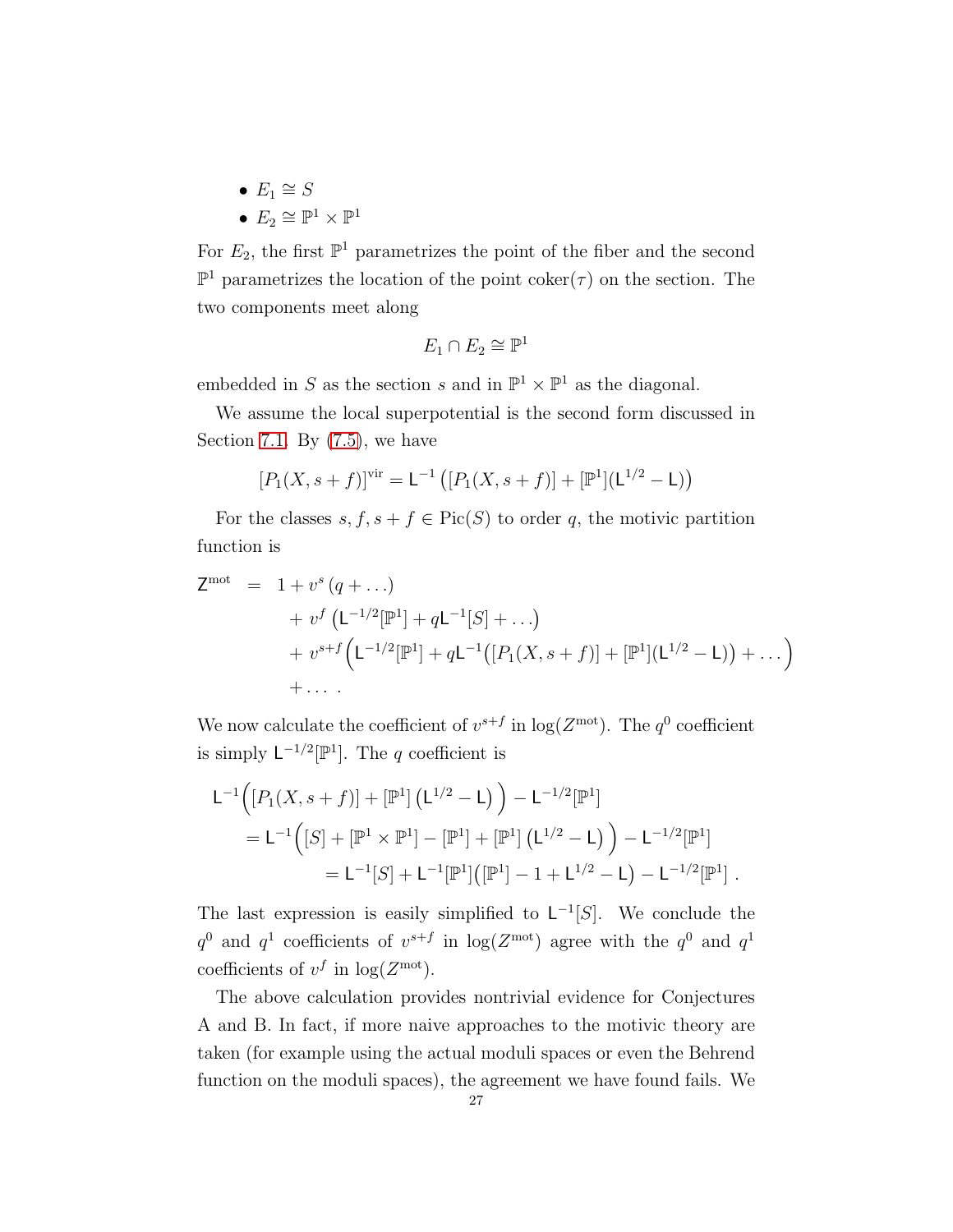have verified the prediction to order  $q^2$ , but we do not include the more involved calculations here.

We next turn to the class  $2f$ . We have

$$
P_0(S, 2f) \cong \text{Sym}^2(\mathbb{P}^1) \cong \mathbb{P}^2
$$

.

However, in the algebraic twistor family, the scheme structure is not reduced<sup>[17](#page-27-1)</sup> precisely along the diagonal curve  $D \subset \mathbb{P}^2$ , a plane conic. The discussion of Section [7.1](#page-17-1) therefore applies. The virtual canonical bundle is

$$
K_{\mathbb{P}^2}^{\otimes 2}(-D) \cong \mathcal{O}_{\mathbb{P}^2}(-8),
$$

and the algebraic twistor family is uniquely oriented by  $\mathcal{O}_{\mathbb{P}^2}(-4)$ .

The double cover of  $\mathbb{P}^2$  branched along D is a nonsingular quadric surface Q containing an isomorphic copy  $\widetilde{D}$  of D. The motive of  $D \cong \widetilde{D}$ is  $L + 1$ , so the motive of  $Q - D$  is  $L^2 + L$  and the motive of  $\mathbb{P}^2 - D$  is  $\mathsf{L}^2$ . Therefore the odd part of the motive of  $Q - D$  is  $\mathsf{L}$ . Hence [\(7.9\)](#page-23-2) yields

$$
\mathsf{H}_{0,2,0[2]} = \widetilde{\mathsf{H}}\left( [P_0(X, 2f)]^{\mathrm{vir}} \right) = 1 + \left( u + u^{-1} \right),
$$

<span id="page-27-0"></span>in complete agreement with Conjecture C.

#### 8. Duality and Noether-Lefschetz theory

8.1. Heterotic-Type II duality. The Yau-Zaslow conjecture originates in heterotic-Type II duality in 6d, where the heterotic string is compactified on the four torus  $T^4$  and the Type II string on K3. By the adiabatic argument [\[37\]](#page-46-5), this can be extended to 4d  $N = 2$ supersymmetric theories, which are obtained from dual pairs of heterotic string compactifications on  $K3 \times T^2$  and Type II string compactifications on Calabi-Yau 3-folds  $X$ . The latter are  $K3$  fibations over  $\mathbb{P}^1$ . This construction of dual pairs requires a match between the vector- and hypermultiplet moduli spaces of the heterotic and the type II compactifications. The heterotic moduli parametrize the metric of  $K3 \times T^2$ , the bundle data of the heterotic compactification, and the

<span id="page-27-1"></span> $17$ We thank R. Thomas for the verification.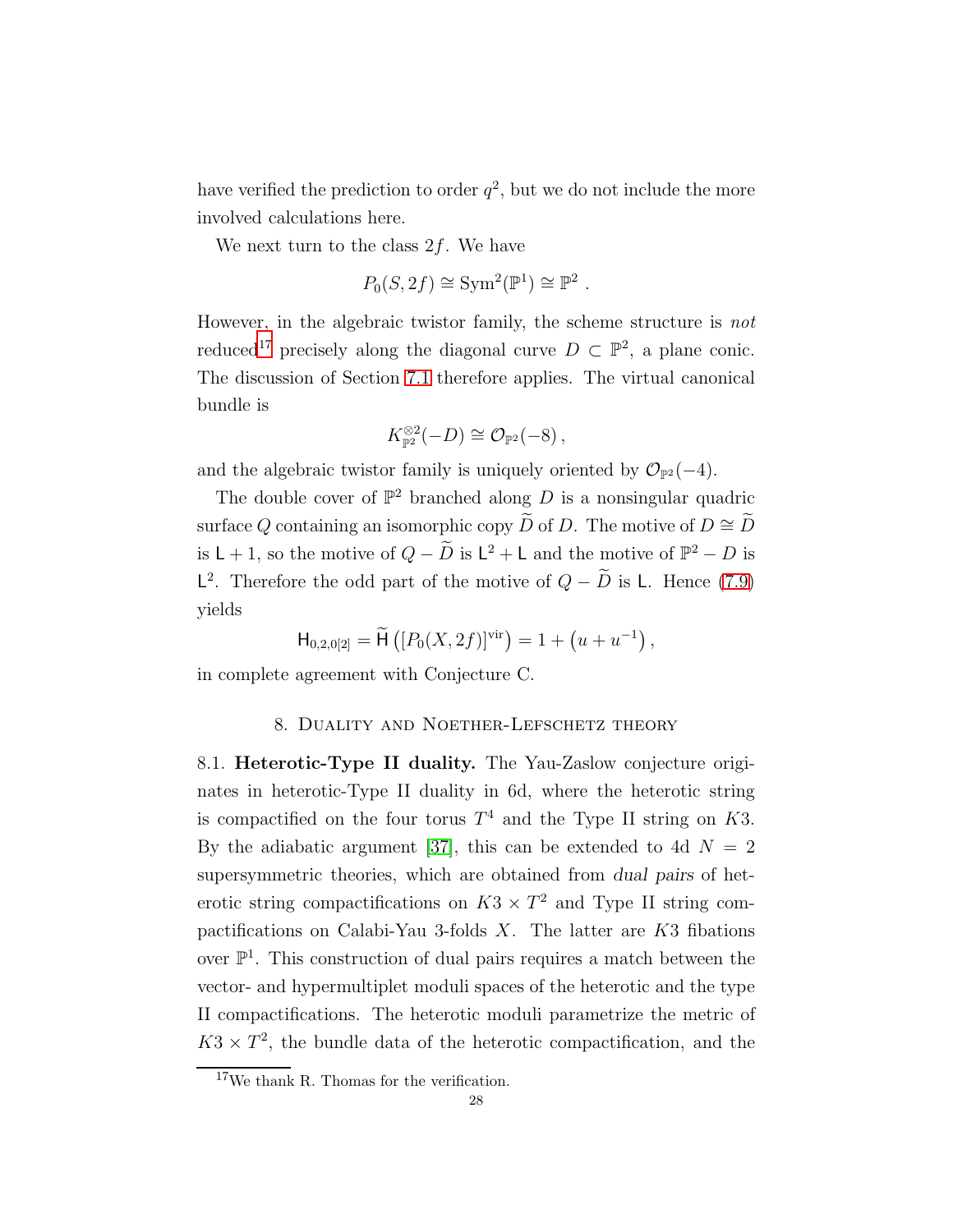heterotic dilaton S, which is in a vector multiplet. In Type IIA compactifications, the complexified Kähler moduli  $(t, S)$  of X parametrize the vector multiplet moduli  $space^{18}$  $space^{18}$  $space^{18}$ , which is of complex dimension  $h^{11}(X)$ . In particular, the heterotic dilaton

$$
S = \frac{4\pi}{g_{het}^2} + i\theta
$$

is identified with the complexified volume of the base  $\mathbb{P}^1$ .

The simplest example is the STU-model, see [\[22\]](#page-45-20) for review. Here, the Calabi-Yau 3-fold X is an elliptic fibration over  $\mathbb{P}^1 \times \mathbb{P}^1$  and a K3 fibration over  $\mathbb{P}^1$  with

$$
h^{11}(X) = 3.
$$

The three vector moduli are identified on the heterotic side with the heterotic dilaton  $S$ , the complex modulus  $T$ , and the complexified Kähler modulus U of the heterotic torus  $T^{2}$  <sup>[19](#page-28-1)</sup>.

An impressive consequence of the proposed duality is that a perturbative heterotic one-loop amplitude predicts all higher genus amplitudes

$$
F(\lambda, t) = \sum_{g} \lambda^{2g-2} F_g(t)
$$

of X in the infinite base limit (the dependence on the K3 fiber classes). For the STU model,

(8.1) 
$$
\lim_{S \to \infty} F(\lambda, S, T, U) = F_{het}^{1-loop}(\lambda, T, U) .
$$

We will use this relation in the holomorphic limit to extend Conjecture C to a proposal for the refined invariants of the STU model.

### 8.2. Refined Noether-Lefschetz theory.

<span id="page-28-0"></span><sup>&</sup>lt;sup>18</sup>The complex moduli of X together with the Ramond fields and the type II dilaton parametrize the hypermultiplet moduli space, which is of quaternionic dimension  $h^{21}(X) + 1$ . This makes the duality much richer, but we focus on the vector moduli.

<span id="page-28-1"></span><sup>&</sup>lt;sup>19</sup>As  $h^{21}(X) = 243$ , the heterotic hypermultiplet moduli space is of quaternionic dimension 244.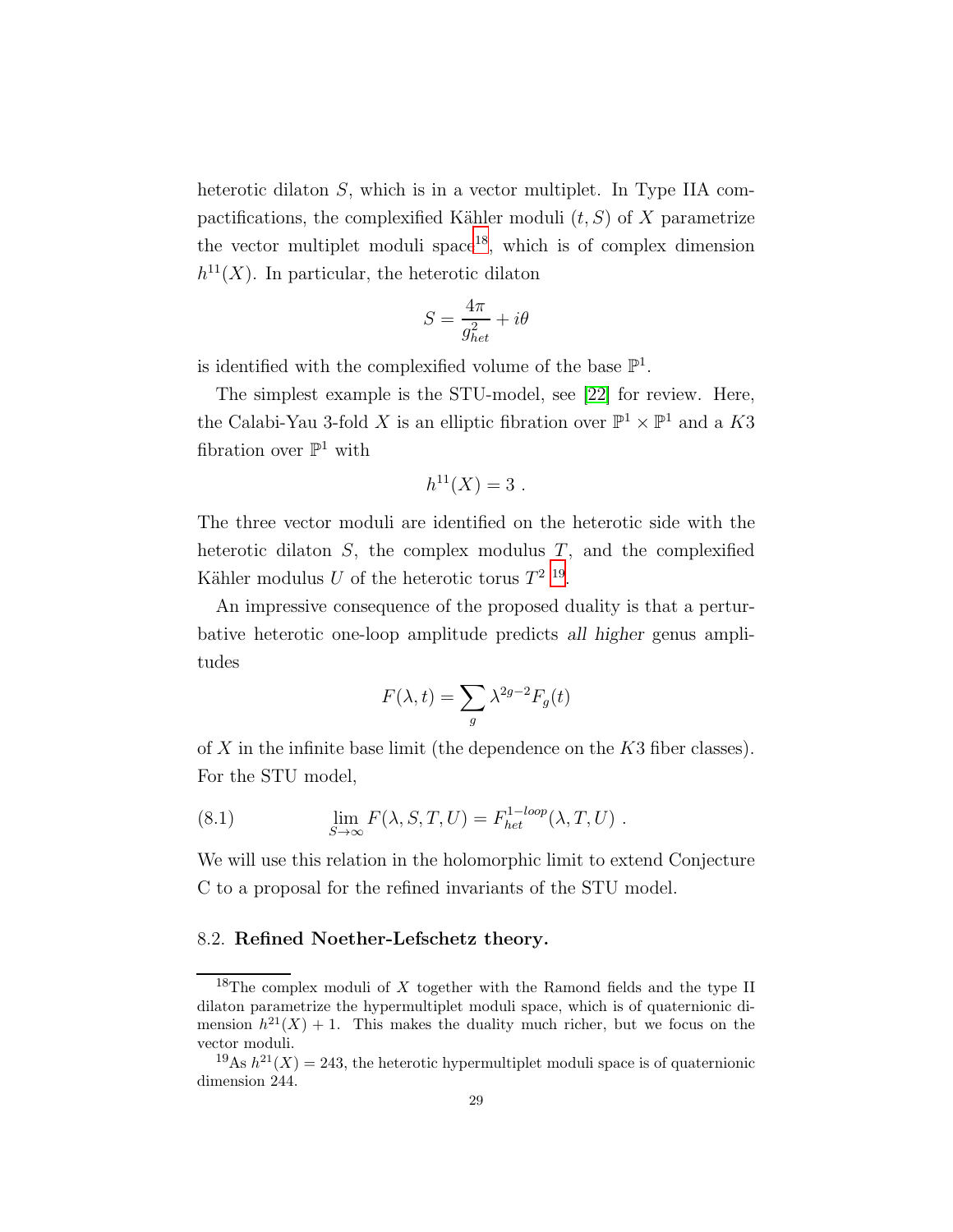8.2.1. Overview. We pass now from the string point of view to the more precise mathematical perspective advanced in [\[25,](#page-45-4) [31\]](#page-45-2) as Noether-Lefschetz correspondences. For our study of refined invariants, the Noether-Lefschetz numbers of [\[25,](#page-45-4) [31\]](#page-45-2) also require refinement.

8.2.2. Λ-polarization. Following the notation of [\[31,](#page-45-2) Section 1.1], let Λ be a fixed rank  $r$  primitive<sup>[20](#page-29-0)</sup> sublattice

$$
\Lambda \subset U \oplus U \oplus U \oplus E_8(-1) \oplus E_8(-1)
$$

with signature  $(1, r - 1)$ , and let  $v_1, \ldots, v_r \in \Lambda$  be an integral basis. The discriminant is

$$
\Delta(\Lambda) = (-1)^{r-1} \det \begin{pmatrix} \langle v_1, v_1 \rangle & \cdots & \langle v_1, v_r \rangle \\ \vdots & \ddots & \vdots \\ \langle v_r, v_1 \rangle & \cdots & \langle v_r, v_r \rangle \end{pmatrix}.
$$

The sign is chosen so  $\Delta(\Lambda) > 0$ .

A  $\Lambda$ -polarization of a K3 surface S is a primitive embedding

$$
j: \Lambda \to \text{Pic}(S)
$$

satisfying two properties:

- (i) the lattice pairs  $\Lambda \subset U^3 \oplus E_8(-1)^2$  and  $\Lambda \subset H^2(S, \mathbb{Z})$  are isomorphic via an isometry which restricts to the identity on  $\Lambda$ ,
- (ii)  $\text{Im}(j)$  contains a quasi-polarization.

By (ii), every Λ-polarized  $K3$  surface is algebraic.

The period domain M of Hodge structures of type  $(1, 20, 1)$  on the lattice  $U^3 \oplus E_8(-1)^2$  is an analytic open set of the 20-dimensional nonsingular isotropic quadric Q,

$$
M \subset Q \subset \mathbb{P}((U^3 \oplus E_8(-1)^2) \otimes_{\mathbb{Z}} \mathbb{C}).
$$

Let  $M_{\Lambda} \subset M$  be the locus of vectors orthogonal to the entire sublattice  $\Lambda \subset U^3 \oplus E_8(-1)^2$ .

Let  $\Gamma$  be the isometry group of the lattice  $U^3 \oplus E_8(-1)^2$ , and let

 $\Gamma_{\Lambda} \subset \Gamma$ 

<span id="page-29-0"></span> $^{20}$ A sublattice is primitive if the quotient is torsion free.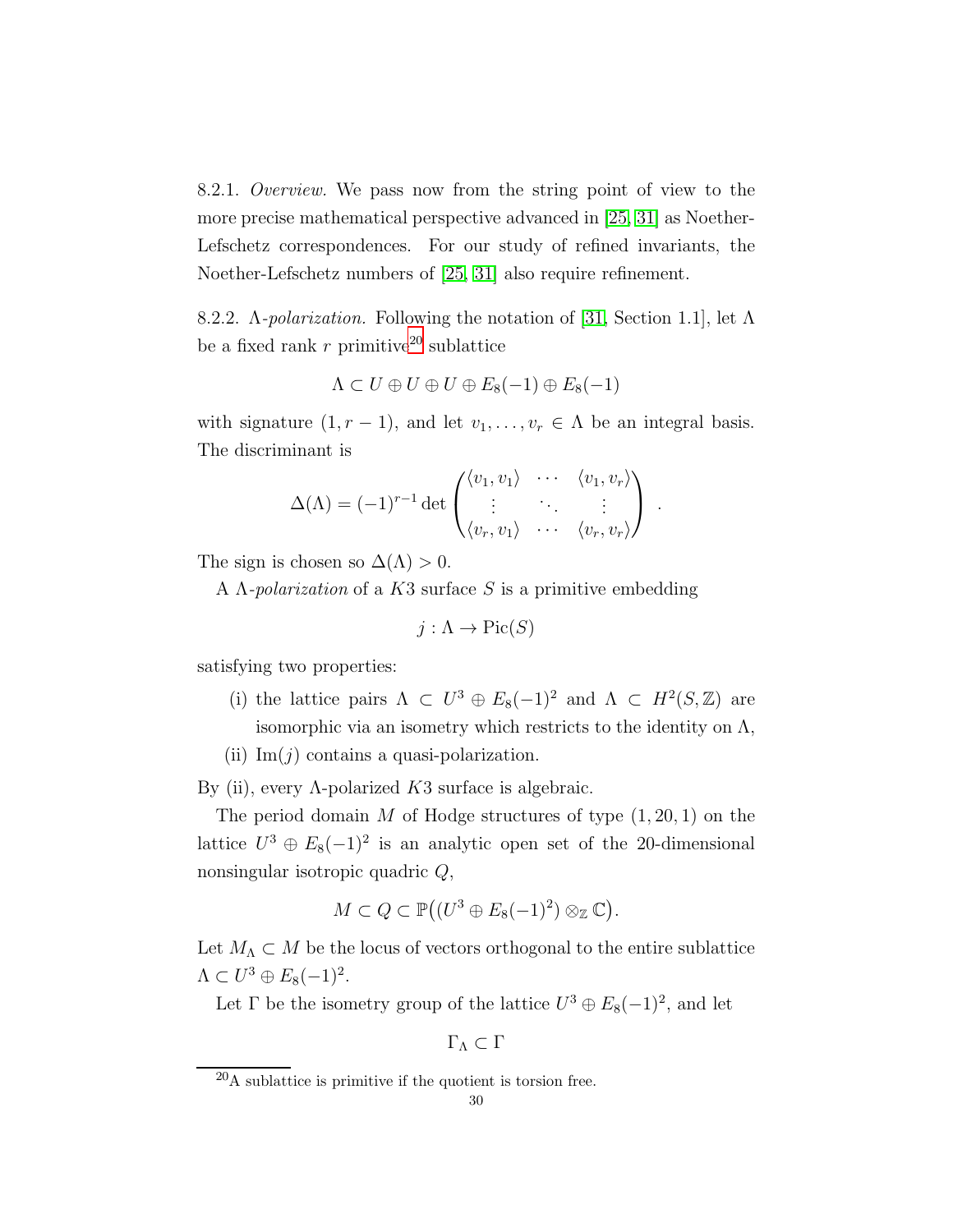be the subgroup restricting to the identity on  $\Lambda$ . By global Torelli, the moduli space  $\mathcal{M}_{\Lambda}$  of  $\Lambda$ -polarized K3 surfaces is the quotient

$$
\mathcal{M}_{\Lambda}=M_{\Lambda}/\Gamma_{\Lambda}.
$$

We refer the reader to [\[10\]](#page-45-21) for a detailed discussion.

8.2.3. Noether-Lefschetz divisors. Let  $(\mathbb{L}, \iota)$  be a rank  $r + 1$  lattice  $\mathbb{L}$ with an even symmetric bilinear form  $\langle , \rangle$  and a primitive embedding

$$
\iota: \Lambda \to \mathbb{L}.
$$

Two data sets  $(\mathbb{L}, \iota)$  and  $(\mathbb{L}', \iota')$  are isomorphic if and only if there exist an isometry relating  $\mathbb L$  and  $\mathbb L'$  which takes  $\iota$  to  $\iota'$ . The first invariant of the data  $(\mathbb{L}, \iota)$  is the discriminant  $\Delta \in \mathbb{Z}$  of  $\mathbb{L}$ .

An additional invariant of  $(L, \iota)$  can be obtained by considering any vector  $v \in \mathbb{L}$  for which<sup>[21](#page-30-0)</sup>

(8.2) L = ι(Λ) ⊕ Zv.

The pairing

<span id="page-30-1"></span>
$$
\langle v, \cdot \rangle : \Lambda \to \mathbb{Z}
$$

determines an element of  $\delta_v \in \Lambda^*$ . Let  $G = \Lambda^*/\Lambda$  be the quotient defined via the injection  $\Lambda \to \Lambda^*$  obtained from the pairing  $\langle , \rangle$  on  $\Lambda$ . The group G is abelian of order given by the discriminant  $|\Delta(\Lambda)|$ . The image

$$
\delta \in G/\pm
$$

of  $\delta_v$  is easily seen to be independent of v satisfying [\(8.2\)](#page-30-1). The invariant  $\delta$  is the *coset* of  $(L, \iota)$ 

By elementary arguments, two data sets  $(\mathbb{L}, \iota)$  and  $(\mathbb{L}', \iota')$  of rank  $r + 1$  are isomorphic if and only if the discriminants and cosets are equal.

<span id="page-30-0"></span><sup>&</sup>lt;sup>21</sup>Here,  $\oplus$  is used just for the additive structure (not orthogonal direct sum).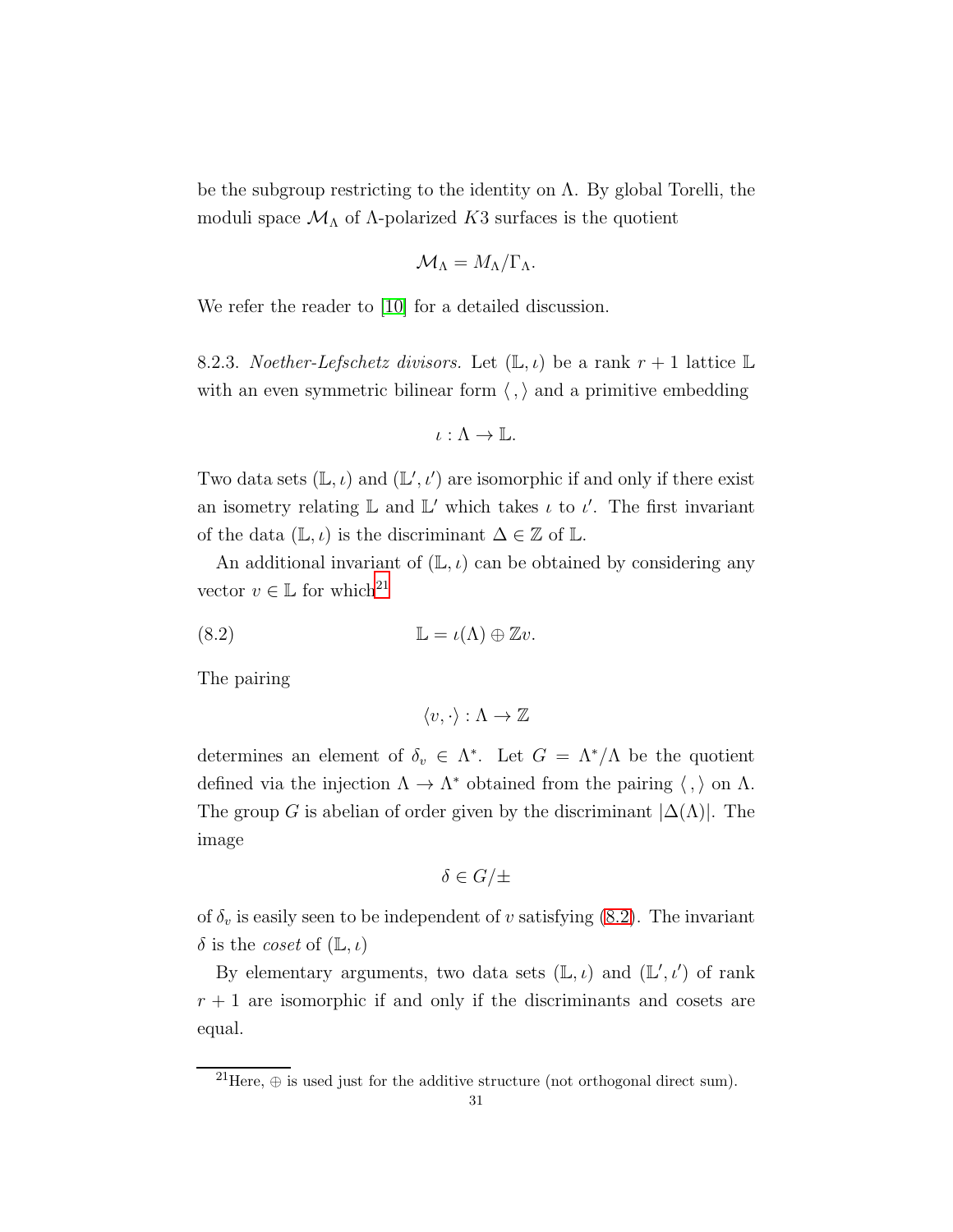Let  $v_1, \ldots, v_r$  be an integral basis of  $\Lambda$  as before. The pairing of  $\mathbb L$ with respect to an extended basis  $v_1, \ldots, v_r, v$  is encoded in the matrix

$$
\mathbb{L}_{h,d_1,\ldots,d_r} = \begin{pmatrix} \langle v_1, v_1 \rangle & \cdots & \langle v_1, v_r \rangle & d_1 \\ \vdots & \ddots & \vdots & \vdots \\ \langle v_r, v_1 \rangle & \cdots & \langle v_r, v_r \rangle & d_r \\ d_1 & \cdots & d_r & 2h-2 \end{pmatrix}.
$$

The discriminant is

$$
\Delta(h, d_1, \ldots, d_r) = (-1)^r \det(\mathbb{L}_{h, d_1, \ldots, d_r}).
$$

The coset  $\delta(h, d_1, \ldots, d_r)$  is represented by the functional

$$
v_i \mapsto d_i.
$$

The Noether-Lefschetz divisor  $P_{\Delta,\delta} \subset \mathcal{M}_{\Lambda}$  is the closure of the locus of  $\Lambda$ -polarized K3 surfaces S for which  $(Pic(S), j)$  has rank  $r + 1$ , discriminant  $\Delta$ , and coset  $\delta$ . By the Hodge index theorem<sup>[22](#page-31-0)</sup>,  $P_{\Delta,\delta}$  is empty unless  $\Delta > 0$ . By definition,  $P_{\Delta,\delta}$  is a reduced subscheme.

Let  $h, d_1, \ldots, d_r$  determine a positive discriminant

$$
\Delta(h, d_1, \ldots, d_r) > 0.
$$

The Noether-Lefschetz divisor  $D_{h,(d_1,...,d_r)} \subset \mathcal{M}_{\Lambda}$  is defined by the weighted sum

<span id="page-31-1"></span>(8.3) 
$$
D_{h,(d_1,\ldots,d_r)} = \sum_{\Delta,\delta} m(h,d_1,\ldots,d_r | \Delta,\delta) \cdot [P_{\Delta,\delta}]
$$

where the multiplicity  $m(h, d_1, \ldots, d_r | \Delta, \delta)$  is the number of elements β of the lattice  $(\mathbb{L}, \iota)$  of type  $(\Delta, \delta)$  satisfying

$$
\langle \beta, \beta \rangle = 2h - 2, \quad \langle \beta, v_i \rangle = d_i.
$$

If the multiplicity is nonzero, then  $\Delta \Delta(h, d_1, \ldots, d_r)$  so only finitely many divisors appear in the above sum.

<span id="page-31-0"></span><sup>&</sup>lt;sup>22</sup>The intersection form on  $Pic(S)$  is nondegenerate for an algebraic K3 surface. Hence, a rank  $r + 1$  sublattice of Pic(S) which contains a quasi-polarization must have signature  $(1, r)$  by the Hodge index theorem.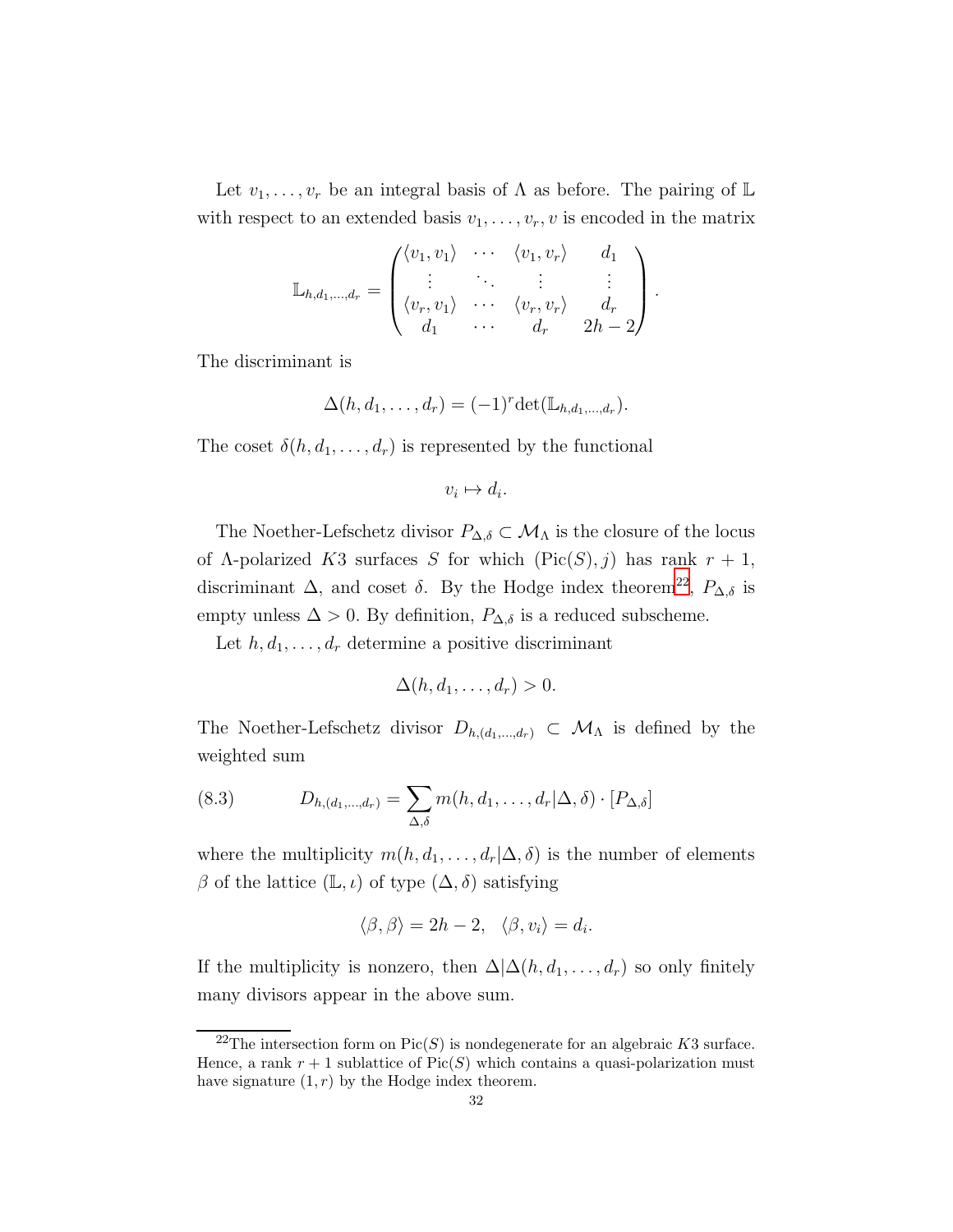8.2.4. Refined Noether-Lefschetz numbers. Let X be a nonsingular projective Calabi-Yau 3-fold fibered in K3 surfaces,

$$
\pi:X\to\mathbb{P}^1.
$$

Let  $L_1, \ldots, L_r \in Pic(X)$  determine a 1-parameter family of  $\Lambda$ -polarized K3 surfaces,

$$
(X, L_1, \ldots, L_r, \pi) .
$$

The 1-parameter family determines a morphism

$$
\iota:\mathbb{P}^1\to\mathcal{M}_{\Lambda}.
$$

The Noether-Lefschetz number  $\mathsf{NL}_{h,d_1,\dots,d_r}^{\pi}$  is defined [\[25,](#page-45-4) [31\]](#page-45-2) by the following conditions:

- if  $\Delta(h, d_1, ..., d_r) < 0$ , then  $\mathsf{NL}_{h, d_1, ..., d_r}^{\pi} = 0$ ,
- if  $\Delta(h, d_1, ..., d_r) = 0$ , then  $\mathsf{NL}^{\pi}_{h, d_1, ..., d_r} = -2$ ,
- if  $\Delta(h, d_1, \ldots, d_r) > 0$ , the Noether-Lefschetz number is defined by the classical intersection product

$$
\mathsf{NL}_{h,(d_1,\ldots,d_r)}^{\pi} = \int_{\mathbb{P}^1} \iota_{\pi}^*[D_{h,(d_1,\ldots,d_r)}].
$$

Our refinements of  $\mathsf{NL}_{h,(d_1,\ldots,d_r)}^{\pi}$  will not be numbers, but rather rep-resentations<sup>[23](#page-32-0)</sup> of  $SU(2) \times SU(2)$  lying in the space

$$
\mathbb{Z}_{\geq 0}\left[0,0\right] \oplus \mathbb{Z}_{\geq 0}\left[0,\frac{1}{2}\right].
$$

The first refinement is defined by

$$
\mathsf{RNL}_{h,d_1,\dots,d_r}^{\pi,\circ}=\mathsf{NL}_{h,d_1,\dots,d_r}^\pi\left[0,0\right]
$$

and carries no more data than the Noether-Lefschetz number.

The definition of the second refinement  $\mathsf{RNL}_{h,d_1,\dots,d_r}^{\pi,\diamond}$  is more subtle. Again, we consider three cases based upon the discriminant:

- if  $\Delta(h, d_1, \ldots, d_r) < 0$ , then  $\mathsf{RNL}_{h,d_1,\ldots,d_r}^{\pi, \diamond} = 0$ ,
- if  $\Delta(h, d_1, ..., d_r) = 0$ , then  $\text{RNL}_{h, d_1, ..., d_r}^{\pi, \diamond} = [0, \frac{1}{2}]$  $\frac{1}{2}$ .

<span id="page-32-0"></span><sup>&</sup>lt;sup>23</sup>As before, We denote the irreducible representations of  $SU(2) \times SU(2)$  by pairs  $[j_L, j_R]$  where  $j_L, j_R \in \frac{1}{2}\mathbb{Z}_{\geq 0}$ .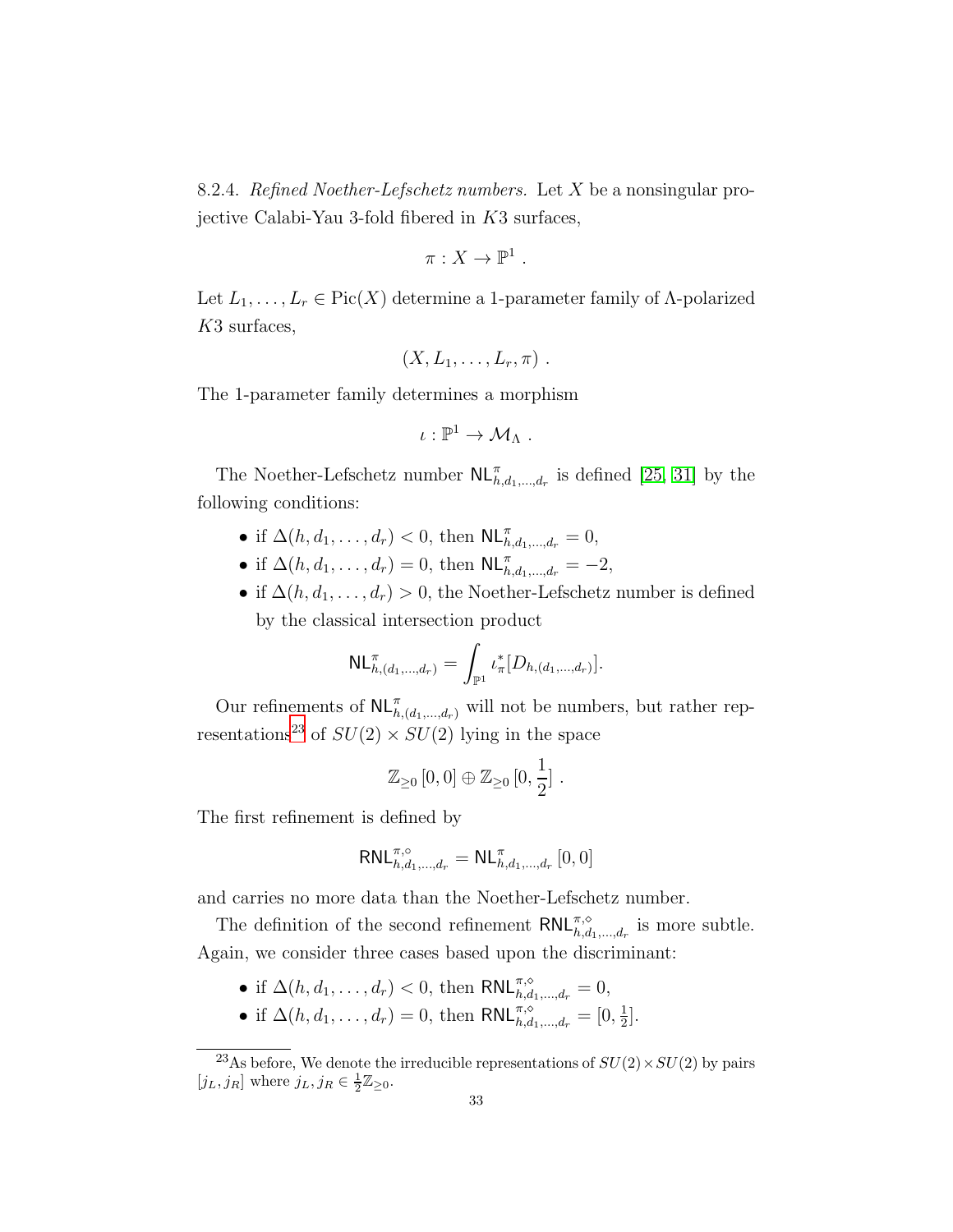If  $\Delta(h, d_1, \ldots, d_r) > 0$ , we divide the effective sum [\(8.3\)](#page-31-1) defining  $D_{h,(d_1,\ldots,d_r)}$  into two parts

$$
D_{h,(d_1,\ldots,d_r)} = S_{\iota} + T_{\iota}
$$

where  $S_t$  is the sum of the divisors on the right side of  $(8.3)$  not containing  $\iota(\mathbb{P}^1)$  and  $T_\iota$  is the sum of such divisors containing  $\iota(\mathbb{P}^1)$ . The final case of the definition is:

> 1 2  $]$  .

• if  $\Delta(h, d_1, \ldots, d_r) > 0$ , then  $RNL^{\pi,\diamond}_{h,d_1,\dots,d_r} =$ Z  $\mathbb{P}^1$  $\iota_{\pi}^* S_{\iota} \cdot [0,0] -$ 1 2 Z  $\mathbb{P}^1$  $\iota_{\pi}^*T_{\iota}\cdot[0,$ 

The motivation of the second refinement is to record the geometric components of the Noether-Lefschetz locus over the base  $\mathbb{P}^1$ . Such loci here are unions of points and lines — the points correspond to the representation [0, 0] and the lines to the representation  $[0, \frac{1}{2}]$  $\frac{1}{2}$ .

8.3. Refined Pairs/Noether-Lefschetz correspondence. We predict a refined Pairs/Noether-Lefschetz correspondence which intertwines three theories associated to the 1-parameter family

$$
\pi:X\to \mathbb{P}^1
$$

of Λ-polarized K3 surfaces with Calabi-Yau total space:

- (i) the refined Noether-Lefschetz theory of  $\pi$ ,
- (ii) the refined Gopakumar-Vafa invariants of  $X$  in fiber classes,
- (iii) the refined invariants  $\mathsf{R}^h_{j_L,j_R}$  of the K3 fibers.

Let  $\mathsf{R}^X_{j_L,j_R,(d_1,...,d_r)}$  denote the refined Gopakumar-Vafa invariants of [\[7\]](#page-44-3) defined via the stable pairs moduli spaces of X for  $\pi$ -vertical curve classes of degrees  $d_1, \ldots, d_r$  with respect to line bundles  $L_1, \ldots, L_r$  corresponding to a basis of  $\Lambda$ . An r-tuple  $(d_1, \ldots, d_r)$  is positive if the associated degree with respect to a quasi-polarization  $\lambda^{\pi} \in \Lambda$  is positive.

For our proposed  $R/NL$  refined correspondence, the  $K3$  invariant  $\mathsf{R}^h_{j_L,j_R}$  must be divided into two parts,

<span id="page-33-0"></span>(8.4) 
$$
\mathsf{R}^h_{j_L,j_R} = \mathsf{R}^{h,\circ}_{j_L,j_R} + \mathsf{R}^{h,\circ}_{j_L,j_R}.
$$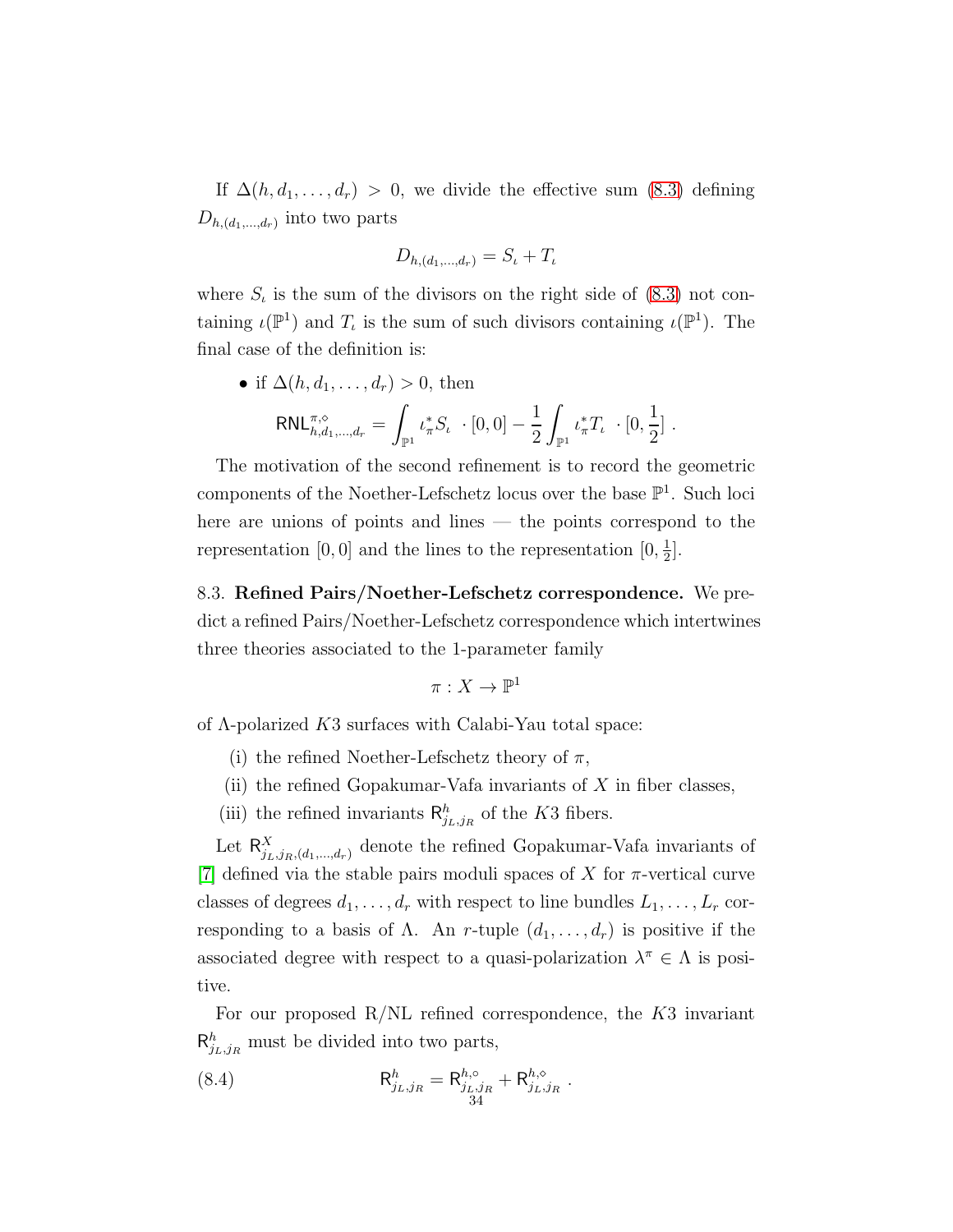Speculation [Refined P/NL correspondence]. A 1-parameter  $family of \Lambda$ -polarized K3 surfaces

$$
\pi: X \to \mathbb{P}^1
$$

with Calabi-Yau total space determines a division [\(8.4\)](#page-33-0) satisfying the following property. For degrees  $(d_1, \ldots, d_r)$  positive with respect to the quasi-polarization  $\lambda^{\pi}$ ,

$$
\sum_{j_L, j_R} \mathsf{N}^{X,(d_1,...,d_r)}_{j_L, j_R} [j_L, j_R] = \sum_{j_L, j_R} \sum_{h=0}^{\infty} \mathsf{R}^{h,\circ}_{j_L, j_R} [j_L, j_R] \otimes \mathsf{RNL}^{\pi,\circ}_{h,(d_1,...,d_r)} \n+ \sum_{j_L, j_R} \sum_{h=0}^{\infty} \mathsf{R}^{h,\circ}_{j_L, j_R} [j_L, j_R] \otimes \mathsf{RNL}^{\pi,\circ}_{h,(d_1,...,d_r)}.
$$

By vanishing properties of the Noether-Lefschetz numbers, the above summations over h are finite for given  $(d_1, \ldots, d_r)$ . We expect the counts  $\mathsf{R}_{j_L,j_R,(d_1,...,d_r)}^X$  to be invariant under deformations of X as a family of  $\Lambda$ -polarized K3 surfaces.

8.4. STU example. For the STU model, we have a precise conjecture for the division [\(8.4\)](#page-33-0) of  $\mathsf{R}^h_{j_L,j_R}$  which is consistent with several basic calculations.

We follow the STU conventions of [\[22\]](#page-45-20) with the lattice

$$
\Lambda = \begin{pmatrix} 0 & 1 \\ 1 & 0 \end{pmatrix}
$$

.

The Noether-Lefschetz numbers for the STU model

$$
\pi: X \to \mathbb{P}^1
$$

are determined in [\[22\]](#page-45-20) to be

$$
NL_{h,(d_1,d_2)}^{\pi} = \text{Coeff}_{q^{1+d_1d_2-h}} \left( -2E_4(q)E_6(q) \right)
$$

where  $E_4$  and  $E_6$  are the Eisenstein series,

$$
-2E_4(q)E_6(q) = -2 + 528q + 270864q^2 + 10393152q^3 + \dots
$$

The refinement is easily seen to be given by

$$
\mathsf{RNL}_{h,(d_1,d_2)}^{\pi,\diamond} = [0,\frac{1}{2}]
$$
  
<sub>35</sub>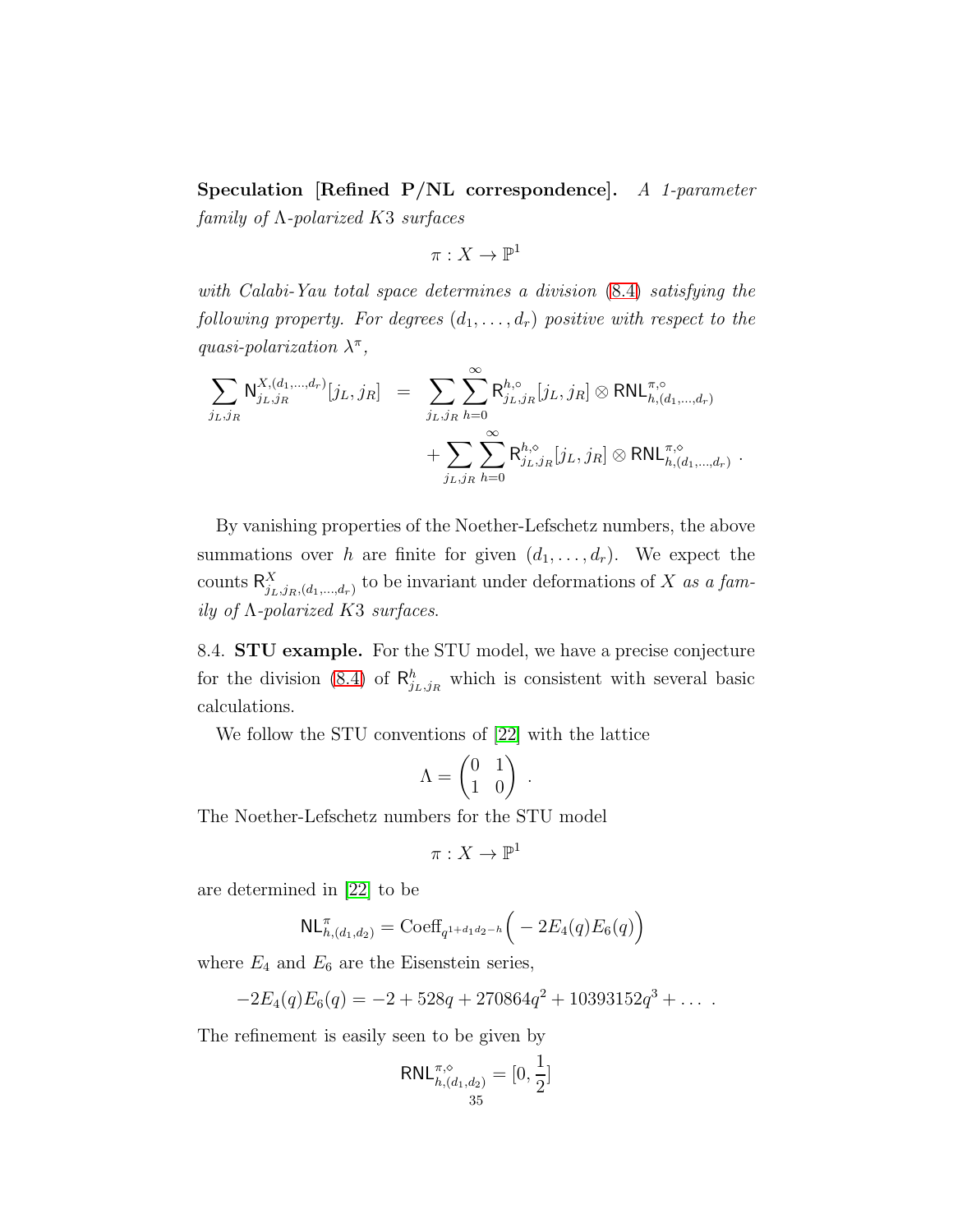if  $1 + d_1 d_2 - h = 0$  and

$$
{\sf RNL}_{h,(d_1,d_2)}^{\pi,\diamond}={\sf NL}_{h,(d_1,d_2)}^{\pi}\cdot[0,0]
$$

otherwise. The Betti number of  $X$  are

$$
u^{-3}[X] = u^{-3} + 3u^{-1} + 488 + 3u + u^{3}.
$$

We define  $\mathsf{R}_{i_l}^{h,\diamond}$  $j_{L,j_R}^{n,\diamond}$  for the STU model by a formula parallel to  $(5.1)$ but using only part of the generating series of Hodge numbers of the Hilbert schemes of points of  $K3$  surfaces:

<span id="page-35-0"></span>
$$
(8.5) \sum_{h=0}^{\infty} \sum_{j_L} \sum_{j_R} \mathsf{R}^{h,\diamond}_{j_L,j_R} [j_L]_y [j_R]_u q^h = \prod_{n=1}^{\infty} \frac{1}{(1 - u^{-1}y^{-1}q^n)(1 - u^{-1}yq^n)(1 - uy^{-1}q^n)(1 - uyq^n)}.
$$

|                  |                 | $=$<br>., |  | $=0$<br>., |  |
|------------------|-----------------|-----------|--|------------|--|
| $=0$<br>$\Omega$ | $\sigma$<br>$=$ |           |  |            |  |

|       | $j=0$ | $\overline{1}$ | $2 \quad 3$ |  | $\overline{2}$<br>$\overline{a}$ | $j=0$ 1 2 3 |  | $\overline{4}$ |
|-------|-------|----------------|-------------|--|----------------------------------|-------------|--|----------------|
| $i=0$ |       |                |             |  | $1=0$                            | ി           |  |                |
|       |       |                |             |  |                                  |             |  |                |

TABLE 3. All nonvanishing  $\mathsf{R}_{i}^{h,\diamond}$  $j_{L},j_{R}$  for  $h \leq 4$ 

We expect  $\mathsf{R}_{i_{L}}^{h,\diamond}$  $_{j_L,j_R}^{h,\diamond}$  to always be nonnegative and bounded by  $\mathsf{R}^h_{j_L,j_R}$ . Then,  $\mathsf{R}_{i_{L}}^{h,\circ}$  $j_{L,j_R}^{n,0}$  is uniquely defined by equations [\(5.1\)](#page-10-2), [\(8.4\)](#page-33-0), and [\(8.5\)](#page-35-0).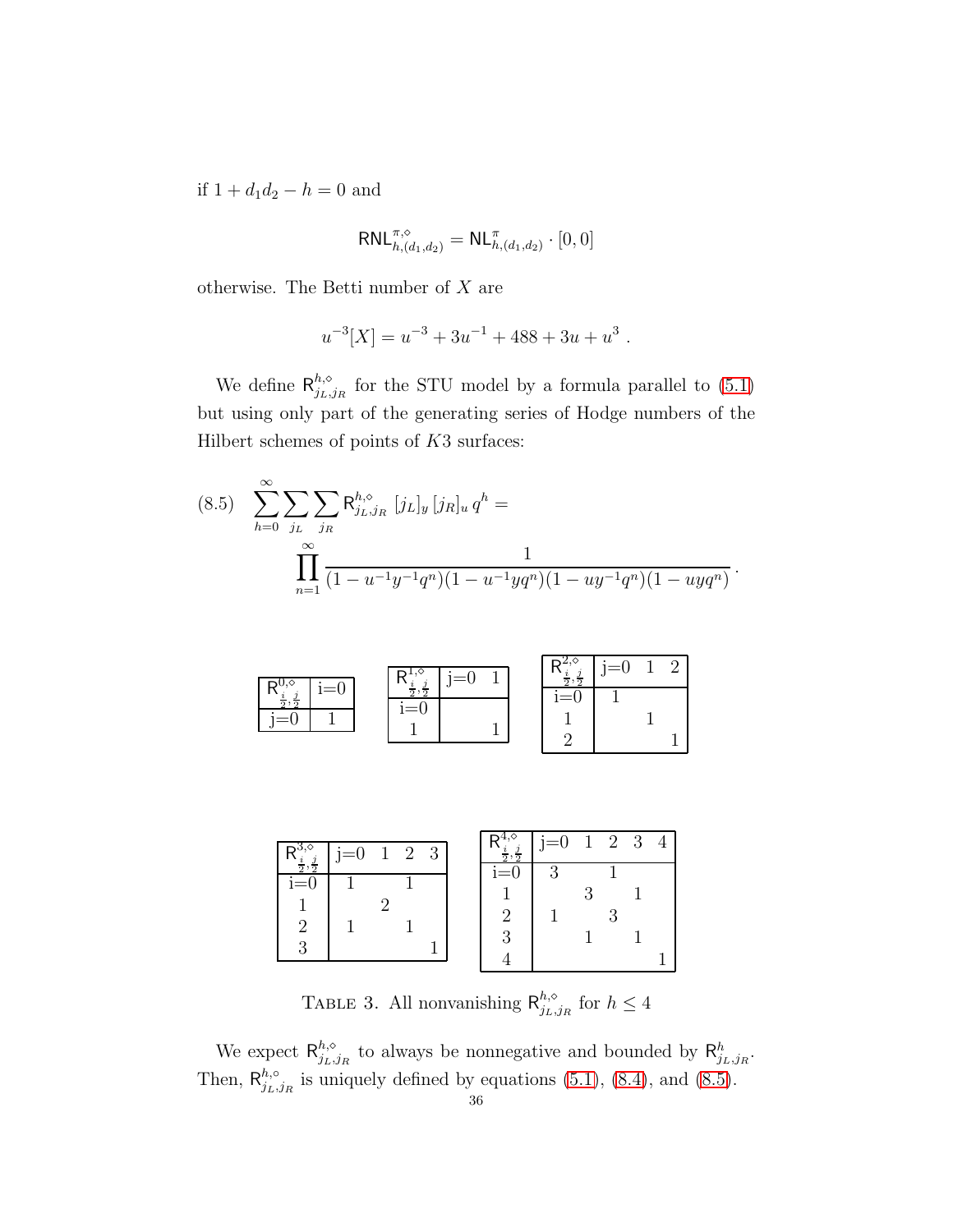**Conjecture D.** A refined  $P/NL$  correspondence holds for fiber classes of the STU model:

$$
\sum_{j_{L},j_{R}} N_{j_{L},j_{R}}^{STU,(d_1,d_2)}[j_{L},j_{R}] = \sum_{j_{L},j_{R}} \sum_{h=0}^{\infty} R_{j_{L},j_{R}}^{h,\circ}[j_{L},j_{R}] \otimes RNL_{h,(d_1,d_2)}^{\pi,\circ} + \sum_{j_{L},j_{R}} \sum_{h=0}^{\infty} R_{j_{L},j_{R}}^{h,\circ}[j_{L},j_{R}] \otimes RNL_{h,(d_1,d_2)}^{\pi,\circ} ,
$$

for degrees  $(d_1, d_2)$  positive with respect to the quasi-polarization.

Conjectures C and D together predict the refined invariants of the STU model in fiber classes. Let  $(d_1, d_2) = (0, 1)$  be the fiber class of the elliptic fibration

<span id="page-36-0"></span>
$$
\mu:X\to\mathbb{P}^1\times\mathbb{P}^1.
$$

For refined invariants of the STU model in class  $(0, 1)$ , the conjectures predict:

(8.6) 
$$
488[0,0] + [\frac{1}{2},0] + [\frac{1}{2},1].
$$

After expanding formula (8.1) of [\[7\]](#page-44-3) with the refined invariants [\(8.6\)](#page-36-0) for the STU model X in class  $(d_1, d_2) = (0, 1)$ , we obtain predictions for the Betti realizations of the following stable pairs motives:

$$
u^{-2}[P_0(X,(0,1))] = u^{-2} + 2 + u^2,
$$
  

$$
u^{-3}[P_1(X,(0,1))] = u^{-3} + 3u^{-1} + 488 + 3u + u^3.
$$

The above predictions exactly match the expected geometry

$$
P_0(X, (0,1)) \cong \mathbb{P}^1 \times \mathbb{P}^1,
$$
  

$$
P_1(X, (0,1)) \cong X.
$$

In fact, the predictions for the fiber class  $(0, 1)$  case match for the moduli spaces  $P_m(X,(0,1))$  of stable pairs for all Euler characteristics  $\boldsymbol{m}.$ 

Conjecture D proposes an exact solution for the Betti realization of the stable pairs motivic invariants for the STU model  $X$  in fiber classes. Further values of the refined invariants for the STU model are given below.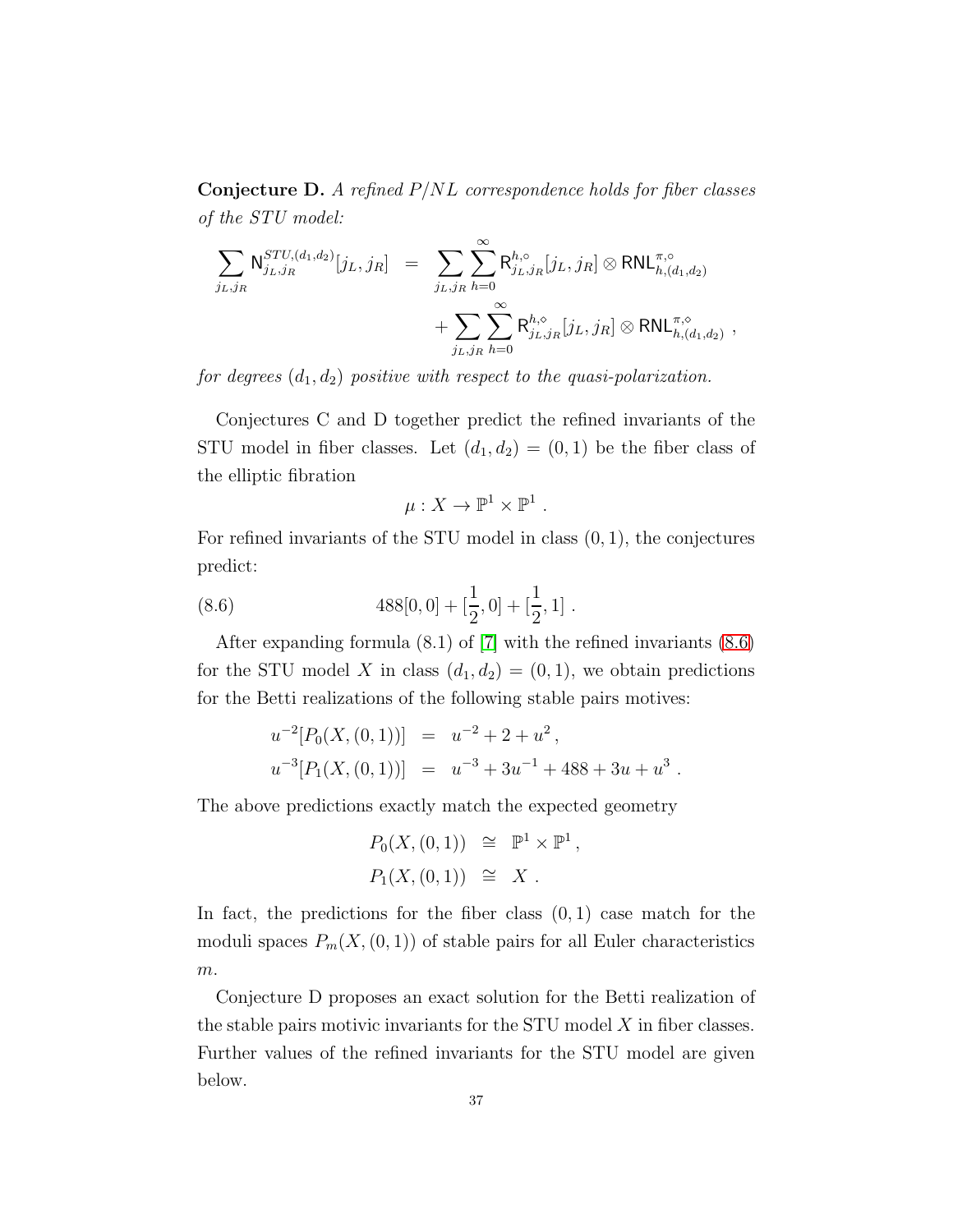Checking the above prediction for  $P_0(X,(n, 1))$  is easy for all  $n \geq 0$ . Further checks in the case  $(d_1, d_2) = (1, 1)$  have been completed (and match Conjecture D). Determining the moduli space and the superpotential becomes harder as the Euler characteristic and the curve class increase.

| $\frac{i}{2}, \frac{j}{2}$<br>$i=0$<br>1 | $j=0$<br>488<br>1          | $\overline{2}$<br>$\mathbf{1}$<br>1 | $\overline{1,1}$<br>$\frac{i}{2}, \frac{j}{2}$<br>$i=0$<br>1<br>$\overline{2}$ | $j=0$<br>280964 | 1<br>$\mathbf{1}$<br>488<br>1 | $\overline{2}$<br>1 | 3<br>1 |
|------------------------------------------|----------------------------|-------------------------------------|--------------------------------------------------------------------------------|-----------------|-------------------------------|---------------------|--------|
|                                          | $\frac{i}{2}, \frac{j}{2}$ | $j=0$                               | $\mathbf{1}$                                                                   | $\overline{2}$  | 3<br>4                        |                     |        |
|                                          | $i=0$                      | 15928440                            | $\overline{2}$                                                                 |                 | 1                             |                     |        |
|                                          | $\mathbf{1}$               | $\overline{2}$                      | 281452                                                                         | $\overline{2}$  |                               |                     |        |
|                                          | $\sqrt{2}$                 |                                     | $\overline{2}$                                                                 | 488             | 1                             |                     |        |
|                                          | $\overline{3}$             |                                     |                                                                                | 1               | 1                             |                     |        |
| $\frac{i}{2}, \frac{j}{2}$               | $j=0$                      |                                     | $\mathbf 1$                                                                    | $\overline{2}$  | 3                             | 4                   | 5      |
| $i=0$                                    | 410133618                  |                                     | $\overline{4}$                                                                 | 488             | $\mathbf{1}$                  |                     |        |
| 1                                        | 3                          |                                     | 16209892                                                                       | 4               |                               | 1                   |        |
| $\sqrt{2}$                               | 488                        |                                     | 4                                                                              | 281452          | 3                             |                     |        |
| $\overline{3}$                           | 1                          |                                     |                                                                                | $\overline{2}$  | 488                           | 1                   |        |
| $\overline{4}$                           |                            |                                     |                                                                                |                 | 1                             |                     | 1      |

<span id="page-37-0"></span>TABLE 4. Refined invariants for the STU model in fiber classes

## 9. SUMMARY

Our goal in the paper is to present a conjectural framework for the evaluation of the motivic stable pairs invariants of K3 surfaces in all curve classes. The first step is a definition using suitably Noether-Lefschetz transverse algebraic families. Conjectures A and B predict a deformation invariance for the associated Betti realization. These new Betti properties go beyond the older numerical invariance. Conjecture C then reduces the entire theory to the primitive (and irreducible) case which is determined by the Kawai-Yoshioka calculation.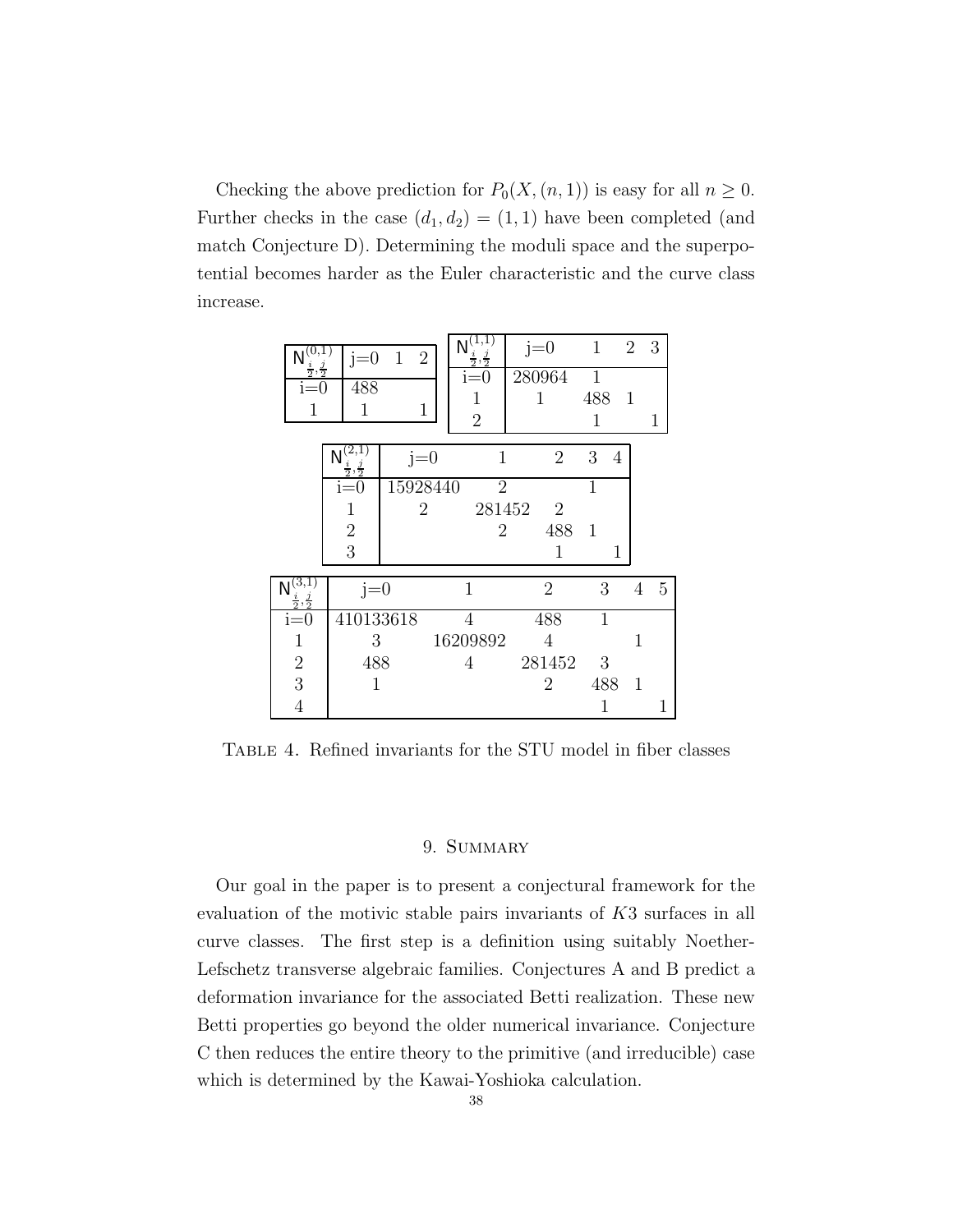In Conjecture D, we propose a refined Pairs/Noether-Lefschetz correspondence for the STU model X. Together, Conjectures A-D provide a rich non-toric setting where motivic invariants are well-behaved.

For Calabi-Yau 3-folds, there are three basic approaches to curve counting (along with several variations):

- (i) the Gromov-Witten theory of stable maps,
- (ii) the Donaldson-Thomas theory of stable pairs,
- (iii) the Gopakumar-Vafa theory of stable sheaves with  $\chi = 1$ .

While (i) and (ii) are foundationally well settled and proven equivalent in many cases, the precise formulation of (iii) is not yet clear (and the equivalence is not understood). As we have already mentioned, for a motivic theory, only the sheaf theoretic approaches (ii) and (iii) are at present possible.

When the moduli space of stable sheaves with 1-dimensional support and Euler characteristic 1 is nonsingular, approach (iii) yields a clear proposal. Nonsingularity of the moduli spaces is certainly rare. However, in the Appendix by R. Thomas, nonsingularity is proven for the stable sheaves associated to  $K3$  surfaces in algebraic families transverse to the relevant Noether-Lefschetz divisors. Nonsingularity is proven for all (even imprimitive) curve classes. The outcome provides a direct approach to the GV motivic theory of K3 surfaces which matches precisely with our stable pair predictions. In particular, the GV approach predicts the divisibility invariance of the original KKV formula.

A path proving Conjectures A, B, and C is to start with the GV moduli spaces as discussed in the Appendix and wall-cross to stable pairs.[24](#page-38-0) Various difficulties aries: the most signficant of which may be the inability to achieve Euler characteristic 1 by twisting by line bundles in the imprimitive case. Nevertheless, proving a Pairs/GV

<span id="page-38-0"></span> $24$ See [\[36\]](#page-46-6) where exactly the same strategy is applied to study the Euler characteristics of moduli spaces of stable pairs on  $S \times \mathbb{C}$ . The difficulties left open [\[36\]](#page-46-6) arise here as well.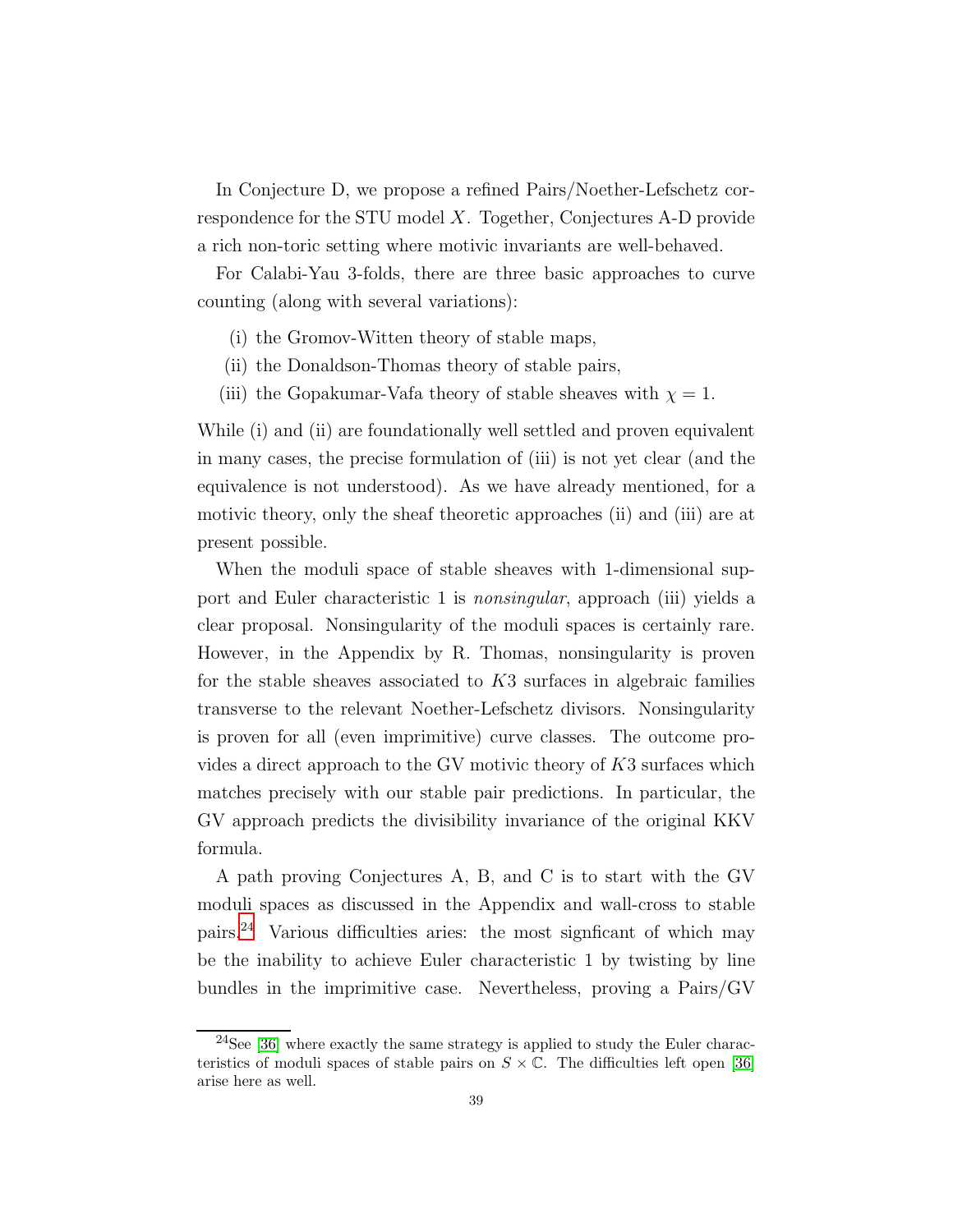correspondence appears the most promising approach to Conjectures A, B, and C at the moment.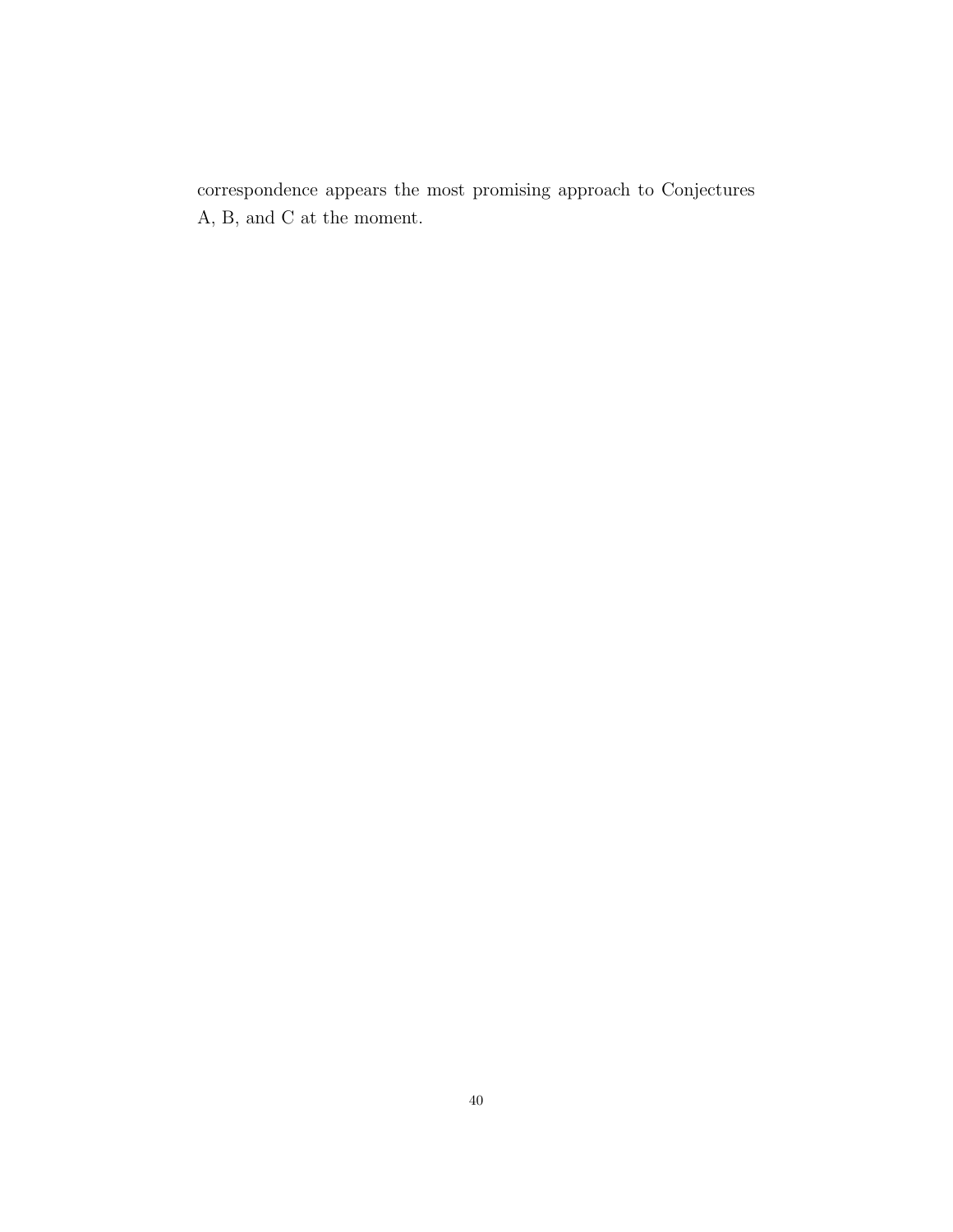### <span id="page-40-0"></span>Appendix A. Refined KKV from refined Gopakumar-Vafa

### $by R. P. Thomas$

Gopakumar and Vafa have suggested a conjectural approach to defining BPS numbers via moduli of sheaves. S. Katz [\[18\]](#page-45-5) proposed using stable sheaves of Euler characteristic 1. The papers [\[14,](#page-45-12) [21\]](#page-45-13) make BPS and motivic predictions of GV invariants via the geometry of such stable sheaves. We show here for fibre classes of sufficiently Noether-Lefschetz transverse  $K3$ -fibred 3-folds, the proposals of  $[14, 21]$  $[14, 21]$  work perfectly for both the BPS numbers and their refinements: we recover the generating series of Hodge numbers of Hilbert schemes of points on K3 surfaces [\(5.1\)](#page-10-2) as considered in the current paper.

By a flat family of stable sheaves on the fibres of a projective family

 $\pi\colon \mathcal{Y}\to B$ ,

we mean a coherent sheaf F on Y which is flat over B, such that  $\mathcal{F}_b$ is stable on  $\mathcal{Y}_b$  for any closed point  $b \in B$ . We will need the following standard result.

<span id="page-40-1"></span>**Lemma A.1.** Let  $\mathcal F$  be a flat family of stable sheaves on the fibres of  $\pi: \mathcal{Y} \to B$ . Then  $\pi_* \mathcal{H}om(\mathcal{F}, \mathcal{F}) = \mathcal{O}_B$ .

Proof. Stable sheaves are simple, so

$$
\operatorname{Hom}(\mathcal{F}_b,\mathcal{F}_b)\big/\,\mathbb{C}\cdot\operatorname{id}~=~0
$$

for all closed point  $b \in B$ . It follows by base change that

$$
\pi_*\mathscr{H}\!\mathit{om}(\mathcal{F},\mathcal{F})\big/\,\mathcal{O}_B\cdot\mathrm{id}\,=\,0,
$$

which gives the result.  $\Box$ 

Now fix  $T \stackrel{\pi}{\rightarrow} (\Delta, 0)$ , a K3-fibred 3-fold with central fibre  $\pi^{-1}(0)$ given by

$$
\iota\colon S\hookrightarrow T.
$$

Suppose the curve  $\Delta$  is transverse to  $NL_{\beta}$  for some fixed

$$
\beta \in H^2(S, \mathbb{Z}) \cap H^{1,1}(S).
$$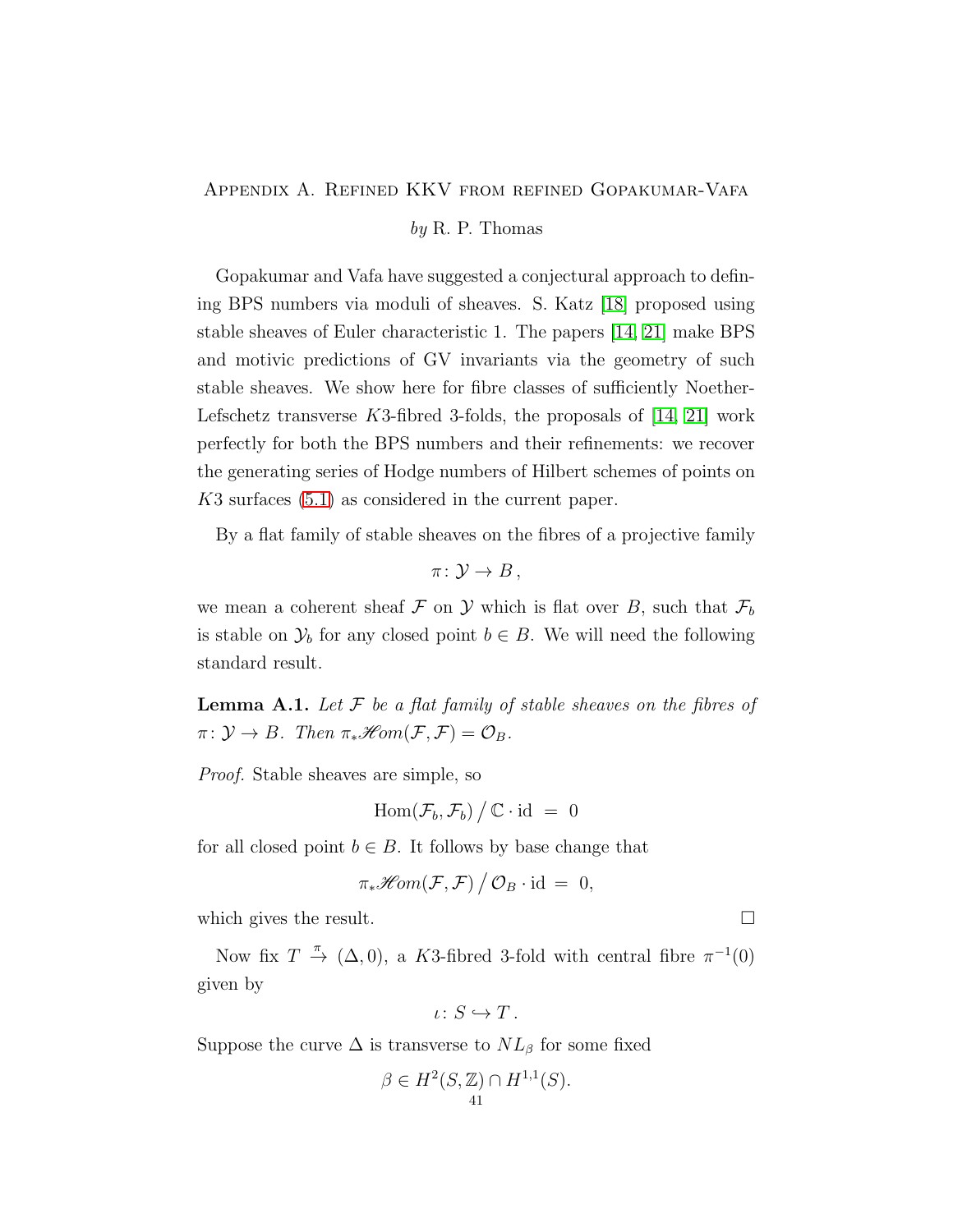By shrinking  $\Delta$  if necessary, we may assume that  $\pi$  is smooth and intersects  $NL_{\beta}$  only in 0.

Consider the moduli space  $\mathcal{M}_{1,\iota_{*}\beta}(T)$  of stable<sup>[25](#page-41-0)</sup> dimension 1 sheaves on T with fundamental class  $\iota_*\beta$  and holomorphic Euler characteristic  $\chi = 1$ . The last condition ensures that no semistable sheaves exist, so  $\mathcal{M}_{1,\iota_{*}\beta}(T)$  is projective. By simplicity, any stable sheaf must be scheme theoretically supported on a single fibre of  $\pi$ . By the Noether-Lefschetz condition, there is an open and closed component

<span id="page-41-1"></span>
$$
\mathcal{M}^\star \subset \mathcal{M}_{1,\iota_*\beta}(T)
$$

of sheaves with scheme theoretic support on S. Hence, the obvious map

$$
(A.2) \t\t\t t_*: \mathcal{M}_{1,\beta}(S) \hookrightarrow \mathcal{M}^*
$$

is a set-theoretic bijection.

### <span id="page-41-2"></span>**Proposition A.3.** The map  $(A.2)$  is an isomorphism of schemes.

Proof. The statement is local, so we may work on a Zariski open subset  $U \subset \mathcal{M}$ . Shrinking U if necessary, we may assume there is a universal sheaf F on  $U \times T$ . We must show that F is the push forward of a sheaf on  $U \times S$ . The classifying map of the resulting flat family of stable sheaves on  $S$  will define the inverse map to  $(A.2)$ .

Consider the composition

$$
\Gamma({\mathcal{O}}_{\Delta\times U})\stackrel{p^*}{\longrightarrow} \Gamma({\mathcal{O}}_{T\times U})\stackrel{\operatorname{id}}{\longrightarrow}\operatorname{Hom}(\mathcal{F},\mathcal{F})\,\,\cong\,\, \Gamma({\mathcal{O}}_U),
$$

where the final isomorphism is given by Lemma [A.1.](#page-40-1) The map is  $\Gamma(\mathcal{O}_U)$ -linear so defines a U-point of  $\Delta \times U$ . Its ideal is the kernel of the above composition, and by its definition this ideal annihilates  $\mathcal{F}.$ 

Thus we get a map

 $f: U \longrightarrow \Delta$ 

such that F is the pushforward of a sheaf F on  $T \times_\Delta U \subset T \times U$ . Since  $\mathcal F$  is flat over U, so is F.

<span id="page-41-0"></span><sup>&</sup>lt;sup>25</sup>Stability is taken with respect to a fixed polarization of  $T$ .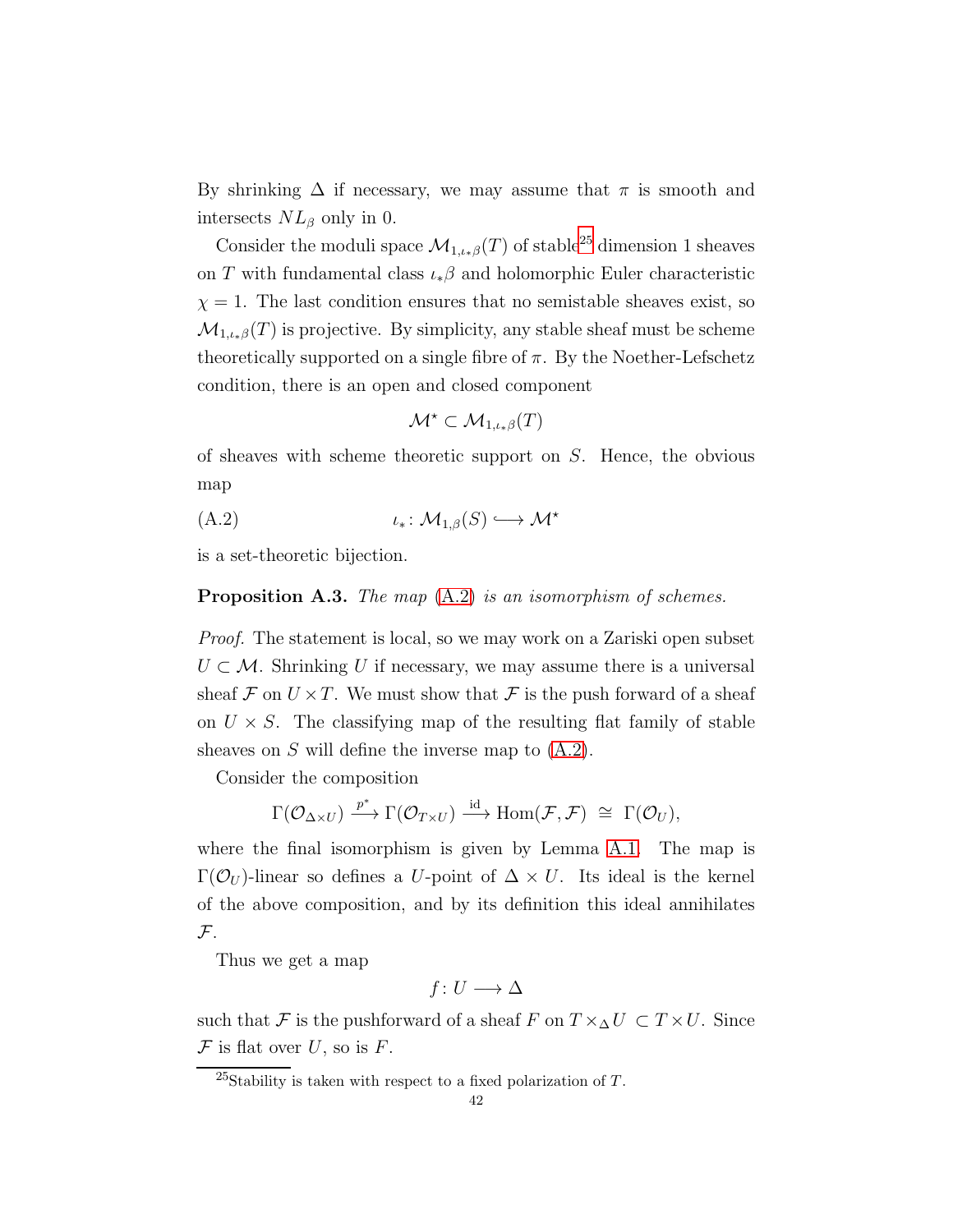On closed points f is the constant map to  $0 \in \Delta$ . To prove f is a constant map of schemes, we may replace  $U$  by the formal neighbourhood of any closed point. The result will follow below from Hodge theory and the Noether-Lefschetz transversality condition.

We have shown that  $F$  is a flat family of stable sheaves on the smooth family

$$
T \times_{\Delta} U \stackrel{\pi}{\longrightarrow} U
$$

of  $K3$  surfaces over U. The fundamental class of F lies in

$$
F^1 H_{dR}^2(T \times_\Delta U/U),
$$

the part of the Hodge filtration defined by  $\Omega_{T\times_{\Delta}U/U}^{\geq 1}$ .

Via the isomorphism [\[3,](#page-44-6) Proposition 3.8]

$$
H_{dR}^2(T \times_\Delta U/U) \cong H^2(S, \mathbb{C}) \otimes_\Delta \mathcal{O}_U,
$$

the class of F is  $\beta \otimes 1$ . Since it lies in  $F^1$ , its projection

$$
[\beta \otimes 1]^{0,2} \in H^2_{dR}(T \times_\Delta U/U) / F^1 H^2_{dR}(T \times_\Delta U/U)
$$

vanishes identically. This class is the pull back via  $f$  of the analogous class

$$
[\beta \otimes 1]^{0,2} \in H^2_{dR}(\widehat{T}/\widehat{\Delta}) / F^1 H^2_{dR}(\widehat{T}/\widehat{\Delta}),
$$

where  $\widehat{\Delta}$  is the completion of  $\Delta$  at 0, and  $\widehat{\Delta}$  is the completion of T along S.

But the scheme theoretic Noether-Lefschetz locus is defined precisely by the vanishing of  $\lbrack \beta \otimes 1 \rbrack^{0,2}$ , and we assumed this is  $\{0\} \subset \Delta$ . Therefore  $f|_{\Delta}$  is the constant map to  $0 \in \Delta$ .

By Proposition [A.3,](#page-41-2)  $\mathcal{M}^*$  is a moduli space of stable sheaves on S. By [\[40,](#page-46-7) Corollary 3.5],  $\mathcal{M}^*$  is nonsingular, nonempty, and deformation equivalent to Hilb<sup>g</sup>(S), where  $2g - 2 = \beta^2$ . In particular,  $\mathcal{M}^*$  has canonical orientation data.

We expect the Chow support map to the complete linear system in class  $\beta$ ,

<span id="page-42-0"></span>(A.4) 
$$
\mathcal{M}^* \longrightarrow |\mathcal{O}(\beta)|, 43
$$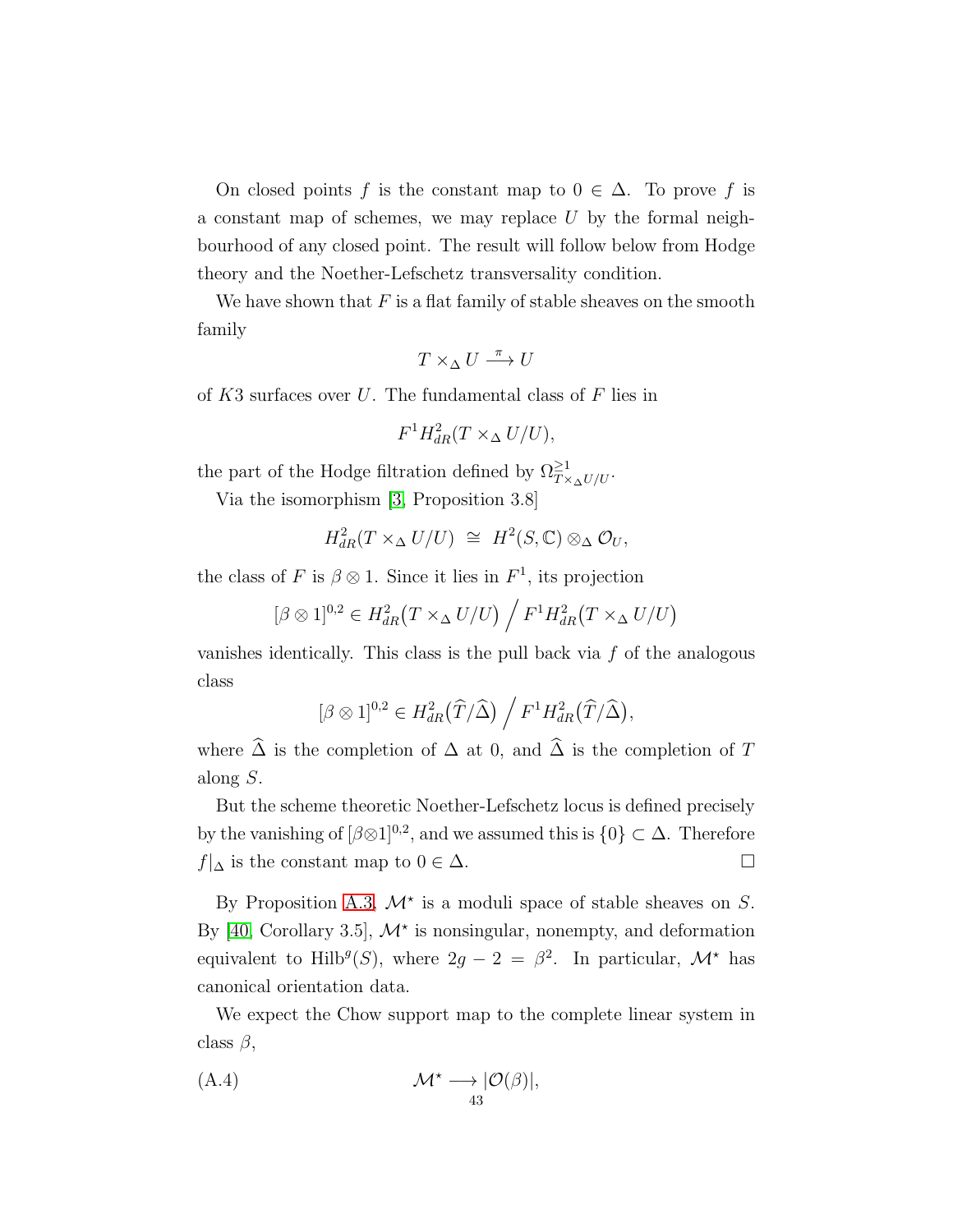to factor through a Lagrangian fibration onto a projective space

$$
(A.5) \t\t\t \mathbb{P}^g \subset |\mathcal{O}(\beta)|.
$$

The proof in most cases is well-known:

<span id="page-43-0"></span>• If  $\beta^2 > 0$  and  $\beta$  is nef, then [\(A.4\)](#page-42-0) is the classical *Beauville in*tegrable system, and the image  $\mathbb{P}^g$  is the whole linear system  $|\mathcal{O}(\beta)|$ . The generic element C of  $|\mathcal{O}(\beta)|$  is a nonsingular irreducible curve of genus

$$
g=1+\beta^2/2\,,
$$

and the fibre of  $(A.4)$  over C is the nonsingular Lagrangian torus Pic<sub>g</sub>  $C \subset \mathcal{M}^*$ .

- If  $\beta^2 = 0$  and  $\beta$  is nef of divisibility  $m > 0$ , then  $\beta/m$  is the class of a fibre in an elliptic fibration  $S \to \mathbb{P}^1$ . The sheaves parameterized by  $\mathcal{M}^*$  are (the pushforward to S of) rank m sheaves on a single fibre, and the fibration [\(A.4\)](#page-42-0) maps this sheaf to its support in  $\mathbb{P}^1 = |\mathcal{O}(\beta/m)|$ . In turn this  $\mathbb{P}^1$  embeds in  $\mathbb{P}^m = |\mathcal{O}(\beta)|$  as in [\(A.5\)](#page-43-0) by the *mth* Veronese embedding.
- If  $\beta^2 = -2$ ,  $\mathcal{M}^*$  is a single point, and the claim is trivial.
- If  $\beta^2 < -2$ ,  $\mathcal{M}^*$  is empty.

The remaining case where  $\beta^2 \geq 0$  with  $\beta$  not nef is likely to follow from the above cases after using wall-crossing and the methods of [\[1,](#page-44-7) Section 11]. Alternatively, it is not hard to show directly that the fibres of the map  $(A.4)$  are Lagrangian; that the image should then be  $\mathbb{P}^g$  is a standard conjecture (proved by Hwang when the image is nonsingular). We leave the matter open here.

Finally, for the cases treated above, we can follow the calculation of [\[21,](#page-45-13) Section 8.3] (which in turn follows [\[14\]](#page-45-12)) to determine the refined Gopakumar-Vafa invariants using the perverse Leray filtration for the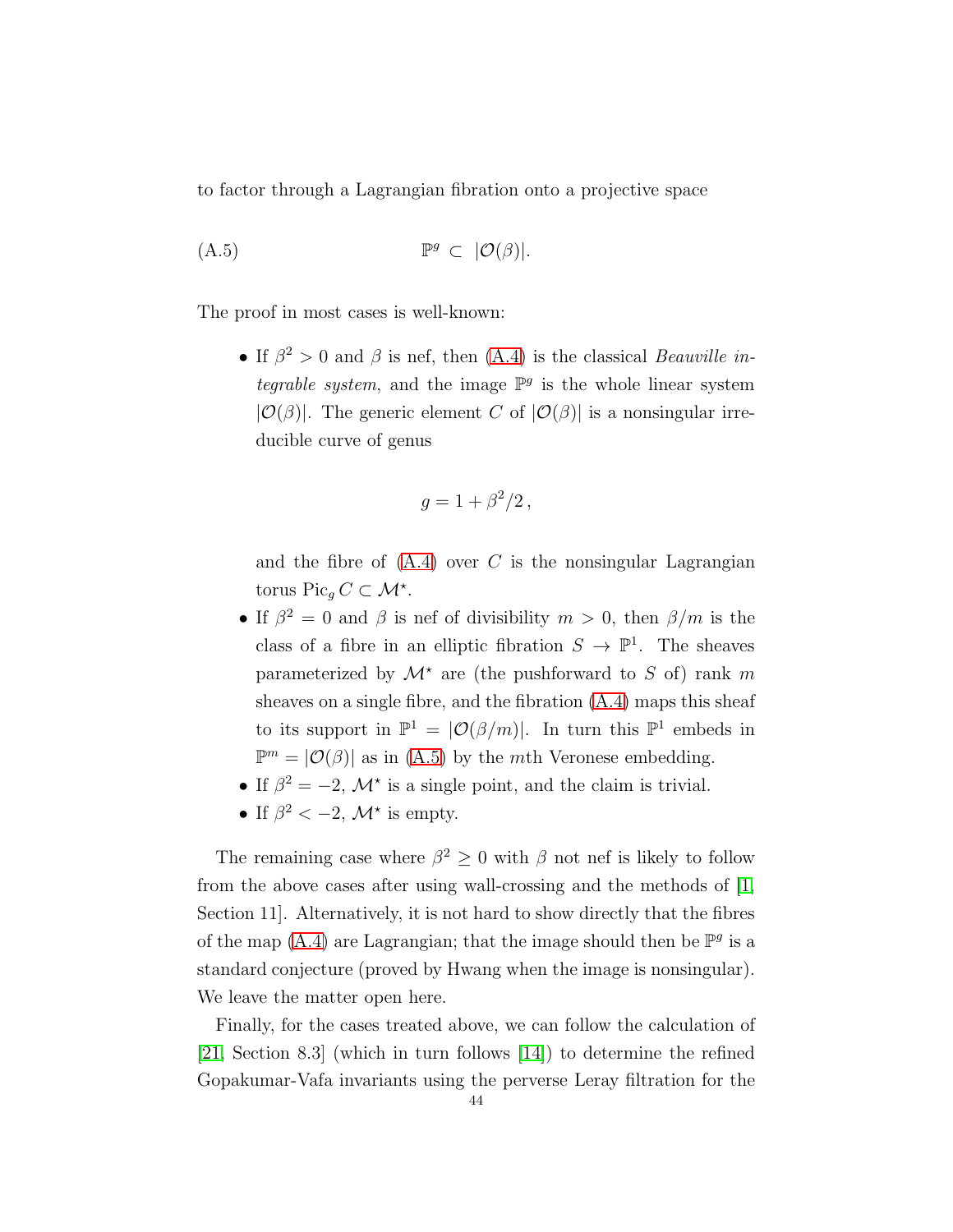fibration.<sup>[26](#page-44-8)</sup> At the level of Poincaré polynomials, the generating func- $\binom{1}{2}$  obtained is:

$$
\prod_{m\geq 1} \frac{1}{(1-t_L t_R q^m)(1-t_L^{-1} t_R q^m)(1-t_L t_R^{-1} q^m)(1-t_L^{-1} t_R^{-1} q^m)(1-q^m)^{20}}.
$$

Substituting  $(u, v)$  for  $(t_L, t_R)$  gives the refined KKV generating function [\(5.1\)](#page-10-2) of KKP.

Acknowledgements. Grateful thanks are due to A. Bayer for generous assistance in explaining the results of [\[1\]](#page-44-7) and helping with [\(A.4\)](#page-42-0).

#### <span id="page-44-0"></span>**REFERENCES**

- <span id="page-44-7"></span><span id="page-44-1"></span>[1] A. Bayer and E. Macri, MMP for moduli of sheaves on K3s via wall-crossing: nef and movable cones, Lagrangian fibrations, arXiv:1301.6968.
- [2] A. Beauville, Counting rational curves on K3 surfaces, Duke Math. J. 97 (1999), 99–108.
- <span id="page-44-6"></span><span id="page-44-2"></span>[3] S. Bloch, Semi-regularity and de Rham cohomology, Invent. Math. 17 (1972), 51–66.
- [4] V. Bussi, D. Joyce, and S. Meinhardt, On motivic vanishing cycles of critical loci, arXiv:1305.6428.
- <span id="page-44-4"></span>[5] M.C.N. Cheng, K3 Surfaces, N=4 Dyons, and the Mathieu Group M24, Comm. Num. Theor. Phys. 4 (2010), 623.
- <span id="page-44-5"></span>[6] M.C.N. Cheng, J.F.R. Duncan, S.M. Harrison, and S. Kachru, Equivariant K3 invariants, arXiv:1508.02047.
- <span id="page-44-3"></span>[7] J. Choi, S. Katz, and A. Klemm, The refined BPS index from stable pair invariants, Comm. Math. Phys. 328 (2014), 903–954.

<span id="page-44-8"></span><sup>26</sup>The cited references [\[14,](#page-45-12) [21\]](#page-45-13) use the fibration  $\text{Hilb}^g(S) \to \mathbb{P}^g$  induced by an elliptic fibration  $S \to \mathbb{P}^1$ . This is a deformation of a Beauville-Mukai system (relative compactified  $Pic_q$ ) of any complete linear system of genus g in a primitive curve class on a K3 surface. (For instance if the surface is an elliptic fibration with a section, we may take the curve class to be a section plus  $g$  fibres.) Thus, when our curve class  $\beta$  is *primitive*, our fibration  $\mathcal{M}^* \to \mathbb{P}^g$  can be deformed to  $\text{Hilb}^g(S) \to \mathbb{P}^g$  to deduce that the Hodge numbers associated to the perverse Leray filtration agree with those in [\[14,](#page-45-12) [21\]](#page-45-13).

We are grateful to Davesh Maulik and Junliang Shen for pointing out that for multiple curve classes, there is no such deformation through Lagrangian fibrations, due to results of Markman [\[26,](#page-45-22) Theorem 1.5 and Proposition 1.7]. Fortunately however, Shen and Yin have recently proved the beautiful result that the perverse Leray Hodge numbers are equal to the ordinary Hodge numbers for any smooth holomor-phic symplectic variety with a Lagrangian fibration [\[35,](#page-46-8) Theorem 0.2]. Since  $\mathcal{M}^*$ and  $\text{Hilb}^g(S)$  are deformation equivalent (even if not as Lagrangian fibrations) their ordinary Hodge numbers agree. Thus the perverse Hodge numbers of  $\mathcal{M}^* \to \mathbb{P}^g$ are the same as those of  $\text{Hilb}^g(S) \to \mathbb{P}^g$  used in [\[14,](#page-45-12) [21\]](#page-45-13).

<span id="page-44-9"></span><sup>27</sup>See the equation before [\[21,](#page-45-13) Equation (8.3)], before the specialization  $t_R = -1$ .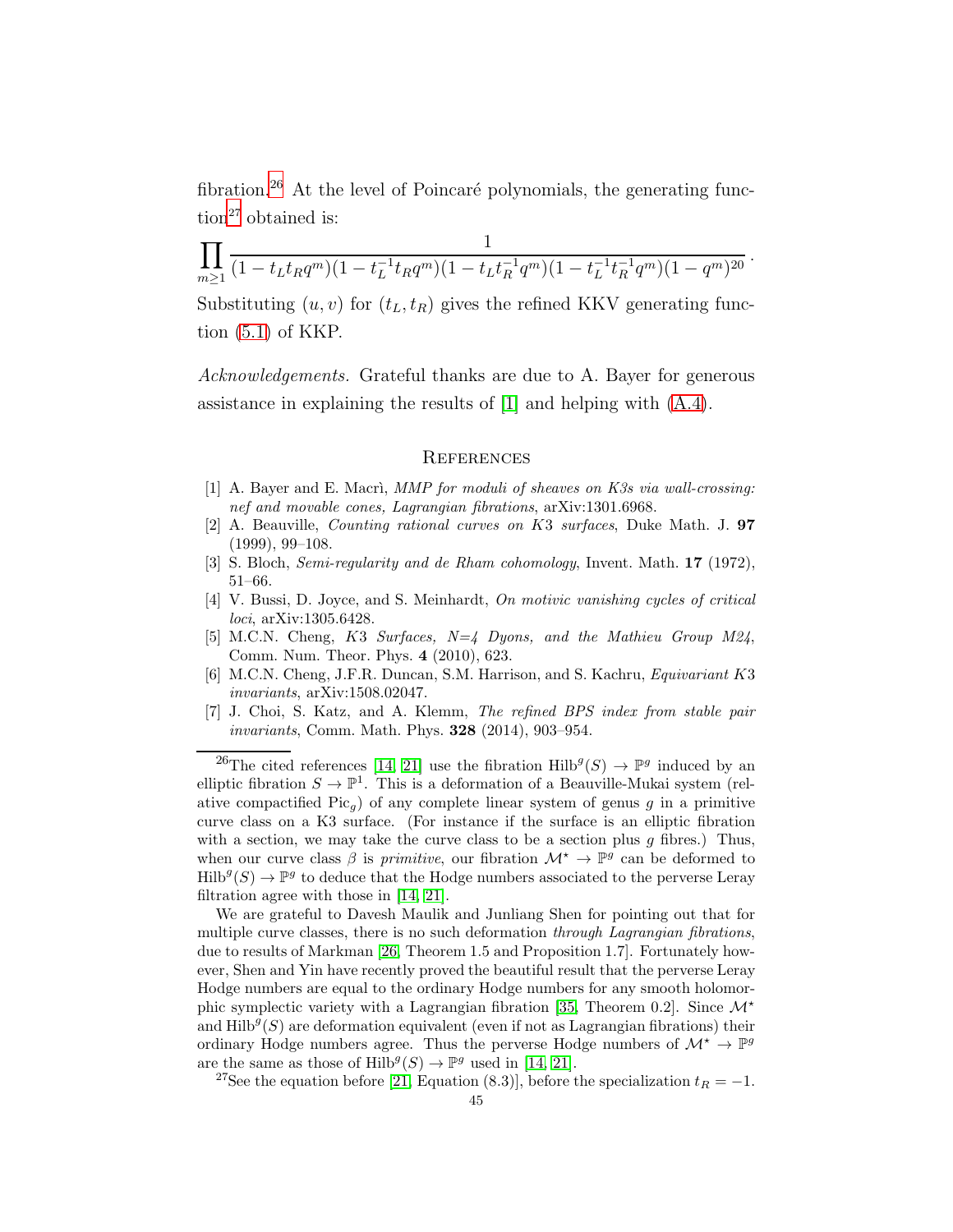- <span id="page-45-19"></span><span id="page-45-7"></span>[8] J. Denef and F. Loeser, Motivic Igusa zeta functions, J. Alg. Geom. 7 (1998), 505–537.
- [9] J. Denef and F. Loeser, Motivic exponential integrals and a motivic Thom-Sebastiani theorem, Duke Math. J. 99 (1999), 285–309.
- <span id="page-45-21"></span>[10] I. Dolgachev and S. Kondo, Moduli of K3 surfaces and complex ball quotients, Lectures in Istambul, math.AG/0511051.
- <span id="page-45-16"></span>[11] T. Eguchi, H. Ooguri and Y. Tachikawa, Notes on the K3 Surface and the *Mathieu group*  $M_{24}$ , Exper. Math. **20** (2011), 91).
- <span id="page-45-17"></span>[12] M. Gaberdiel, S. Hohenegger, R. Volpato, Symmetries of K3 sigma models, Comm. Num. Theor. Phys. 6 (2012), 1–50.
- <span id="page-45-0"></span>[13] L. Göttsche, The Betti numbers of the Hilbert schemes of points on a smooth projective surface, Math. Ann. 286 (1990), 193–207.
- <span id="page-45-12"></span>[14] S. Hosono, M.-H. Saito, and A. Takahashi, Relative Lefschetz action and BPS state counting, Int. Math. Res. Notices 15 (2001), 783–816.
- <span id="page-45-14"></span>[15] M.-X. Huang, A. Klemm and M. Poretschkin, Refined stable pair invariants for E-, M- and  $[p, q]$ -strings, JHEP 1311 (2013), 112.
- <span id="page-45-18"></span><span id="page-45-1"></span>[16] D. Joyce, A classical model for derived critical loci, arXiv:1304.4508.
- [17] S. Katz, A. Klemm, C Vafa, M-theory, topological strings, and spinning black holes, Adv. Theor. Math. Phys. 3 (1999), 1445–1537.
- <span id="page-45-5"></span>[18] S. Katz, Genus zero Gopakumar-Vafa invariants of contractible curves, J. Diff. Geom. **79** (2008), 185-195.
- <span id="page-45-15"></span>[19] S. Katz, Refined and motivic BPS invariants of stable pairs, String Math 2014 (Edmonton, Canada).
- <span id="page-45-10"></span>[20] T. Kawai and K Yoshioka, String partition functions and infinite products, Adv. Theor. Math. Phys. 4 (2000), 397–485.
- <span id="page-45-20"></span><span id="page-45-13"></span>[21] Y. Kiem and J. Li, Categorification of Donaldson-Thomas invariants via perverse sheaves, arXiv:1212.6444.
- [22] A. Klemm, D. Maulik, R. Pandharipande, and E. Scheidegger, Noether-Lefschetz theory and the Yau-Zaslow conjecture, J. AMS 23 (2010), 1013–1040.
- <span id="page-45-9"></span>[23] M. Kontsevich and Y. Soibelman, Stability structures, motivic Donaldson-Thomas invariants and cluster transformations, arXiv:0811.2435.
- <span id="page-45-8"></span><span id="page-45-4"></span>[24] E. Looijenga, *Motivic measures*, Astérisque  $276$  (2002), 267–297.
- [25] D. Maulik and R. Pandharipande, *Gromov-Witten theory and Noether-*Lefschetz theory, in A celebration of algebraic geometry, Clay Mathematics Proceedings 18, 469–507, AMS (2010).
- <span id="page-45-22"></span>[26] E. Markman, Lagrangian fibrations of holomorphic-symplectic varieties of  $K3^{[n]}$ -type, Algebraic and complex geometry, Springer (2014), 241-283. arXiv:1301.6584.
- <span id="page-45-6"></span>[27] R. Pandharipande and A. Pixton, Gromov-Witten/Pairs correspondence for the quintic 3-fold, arXiv:1206.5490.
- <span id="page-45-3"></span>[28] R. Pandharipande and R. P. Thomas, Curve counting via stable pairs in the derived category, Invent. Math. 178 (2009), 407–447.
- <span id="page-45-11"></span>[29] R. Pandharipande and R. P. Thomas, Stable pairs and BPS invariants, J. AMS 23 (2010), 267–297.
- <span id="page-45-2"></span>[30] R. Pandharipande and R. P. Thomas, 13/2 ways of counting curves, arXiv:1111.1552.
- [31] R. Pandharipande and R. P. Thomas, The Katz-Klemm-Vafa conjecture for K3 surfaces, arXiv:1404.6698.